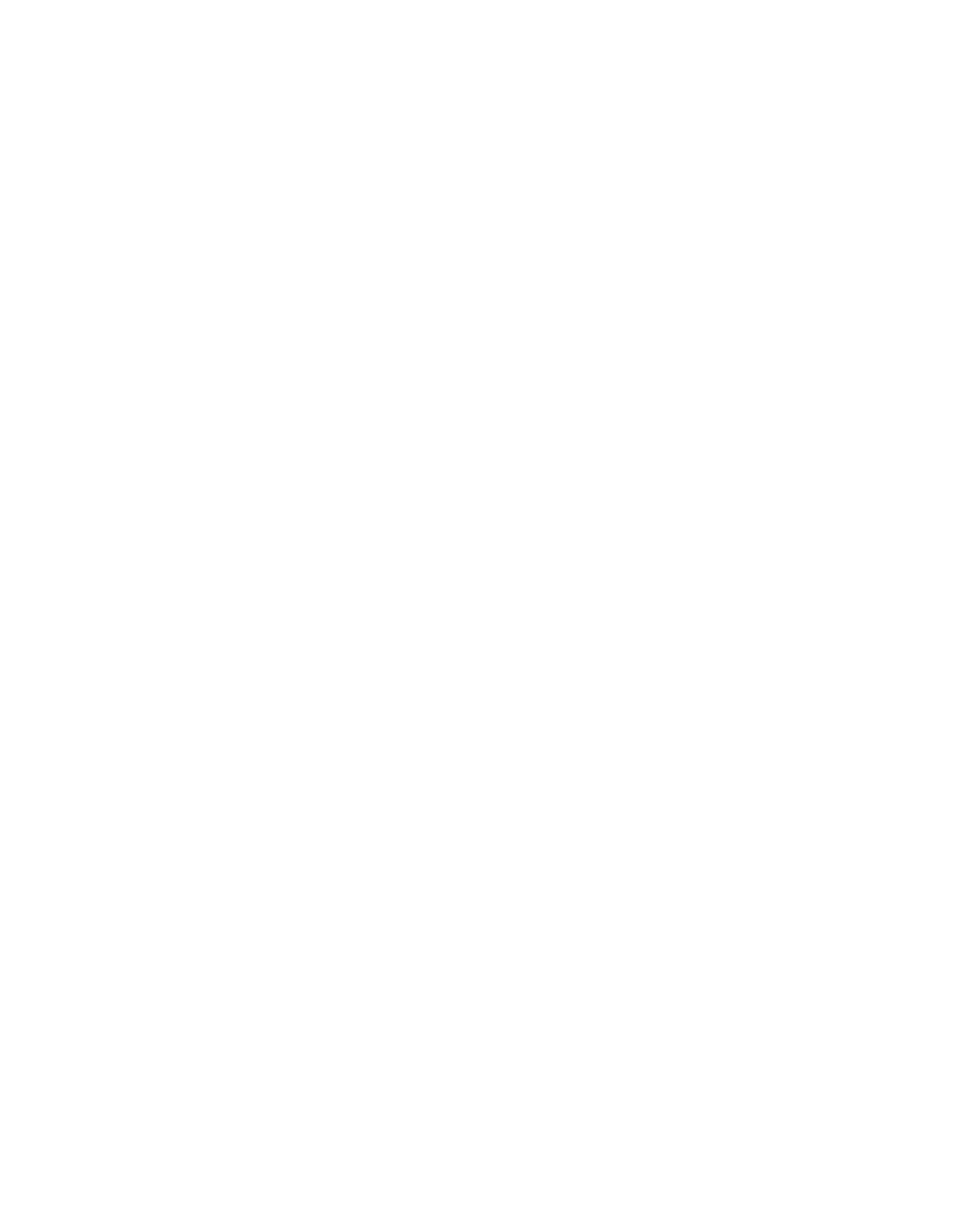# **Table of Contents**

| Work Week Characterization  12 |
|--------------------------------|
|                                |
|                                |
|                                |
|                                |
|                                |
|                                |
|                                |
|                                |
|                                |
|                                |
|                                |
|                                |
|                                |
|                                |

| Salary in USA Metro Areas by Experience  26            |
|--------------------------------------------------------|
| SAGE Job Classifications vs. Salary  27                |
| Salary by Focus, Experience, and Region  28            |
|                                                        |
|                                                        |
| Salaries by Industry and Experience  31                |
|                                                        |
|                                                        |
| What Do Admins Like About Their Jobs?  34              |
| What Do Admins Dislike About Their Jobs?  35           |
|                                                        |
|                                                        |
| <b>About SAGE: A USENIX Special Interest Group. 40</b> |
|                                                        |
|                                                        |
|                                                        |
| Did They Regain Employment?  41                        |
|                                                        |
|                                                        |
|                                                        |
|                                                        |
|                                                        |
|                                                        |
|                                                        |
|                                                        |
|                                                        |
|                                                        |
|                                                        |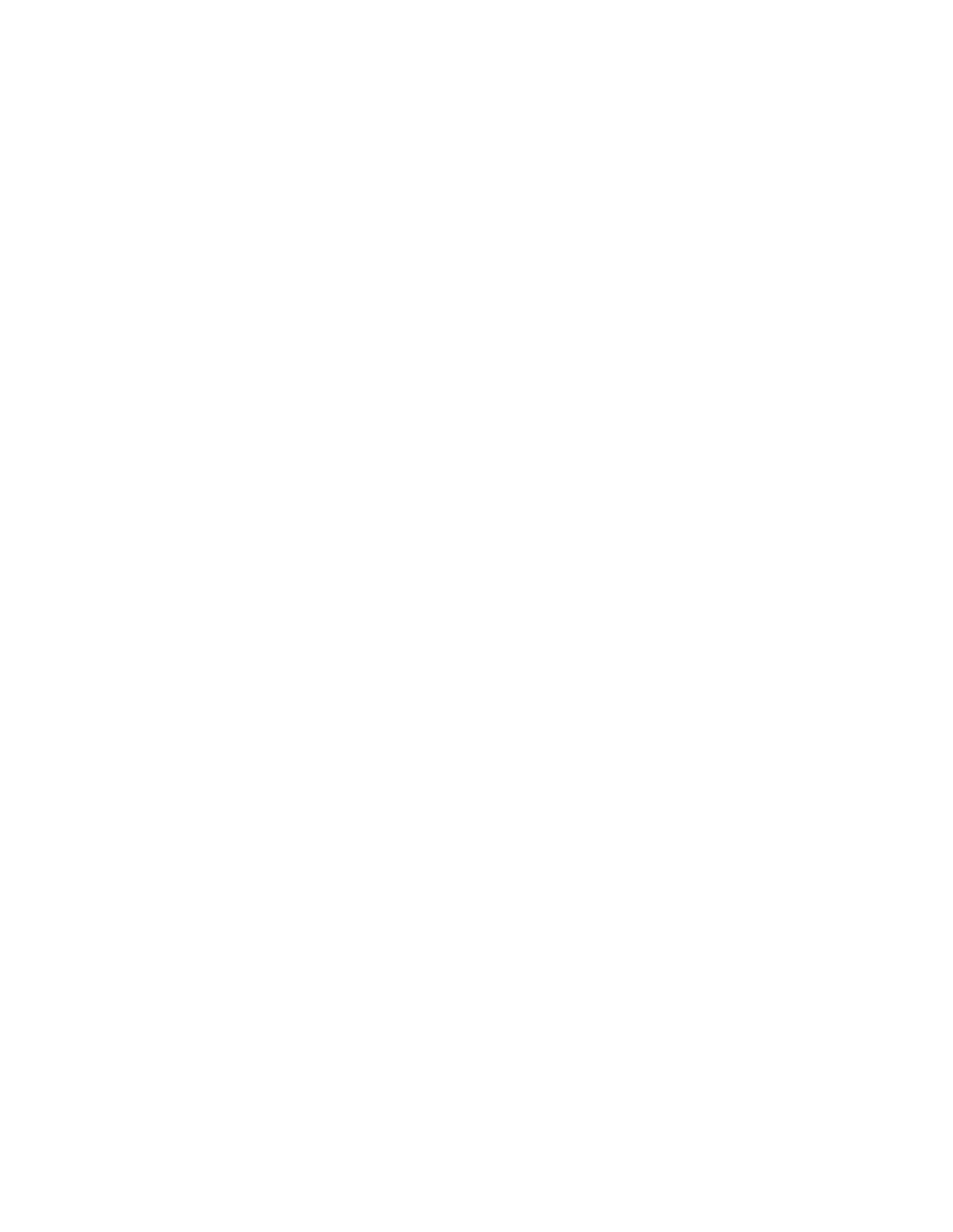# **Introduction**

Salary surveys are primary components of the efforts to advance the status of computer system administration as a profession and establish standards of professional excellence. The salary survey also serves individual sysadmins, managers, and HR departments in comparing their practices with those of other companies.

This survey was sponsored by SAGE, a Special Interest Group of the USENIX Association, whose goal is to advance the state of system administration.

The salary survey for the year 2005-2006 was administered during May through August 2006 and garnered 722 valid responses: 681 individuals employed more than half the year and 41 employed less than that. This first part of this document analyzes those employed for more than half the year; the unemployment survey follows on the final pages.

This report includes a large section on demographics, the qualities of the respondents. That is followed by extensive statistical analyses of salaries, distribution, salary increases. Breakdowns include by geography, gender, and experience. The final part of the employment survey includes several pages of respondents' comments on the state of the profession, the future of system administration, and advice to newcomers.

#### **A Note on Nomenclature**

As usual, this year's survey generated some contention as respondents wrestled with the term 'system administrator.' In some circles, this is a generic term that covers all those people who care for a computer (security folks, database people, networkers, etc.). In others, it is a carefully delineated area from which many wish to distinguish themselves. This was clear when people began asking if the survey was 'going to be applicable to them.'

The survey was intended to include all those people who might be lumped into the general field of 'computer support' or 'user support.' Next year we'll try to do a better job of being inclusive while enabling people to distinguish their particular career path (for salary comparison purposes).

## **Summary**

Of the 681 valid respondents, 91.6% were men were women (vs. 2004-2005: 96.2%; 2003: 95.4%; 2002: 93.0%; 2001: 88.4%); 8.4% (57 individuals).

93.8% of the individuals worked 35 or more hours weekly. 6.2% worked less than 35 hours/week. These are the same numbers as respondents reported for 'fulltime' vs. 'part-time.'

The set of respondents broke out into several different types of jobs: Databases, Desktop, Generalist, Help desk, Networking, People Management, Project Management, Security, Server Management, Technical lead, and 'Other.' The chart on the right shows the breakdown of the responses.

#### **Sysadmin Focus** Server management Networking **Other Security** Project management People management Help desk Databases Desktop Technical lead Generalist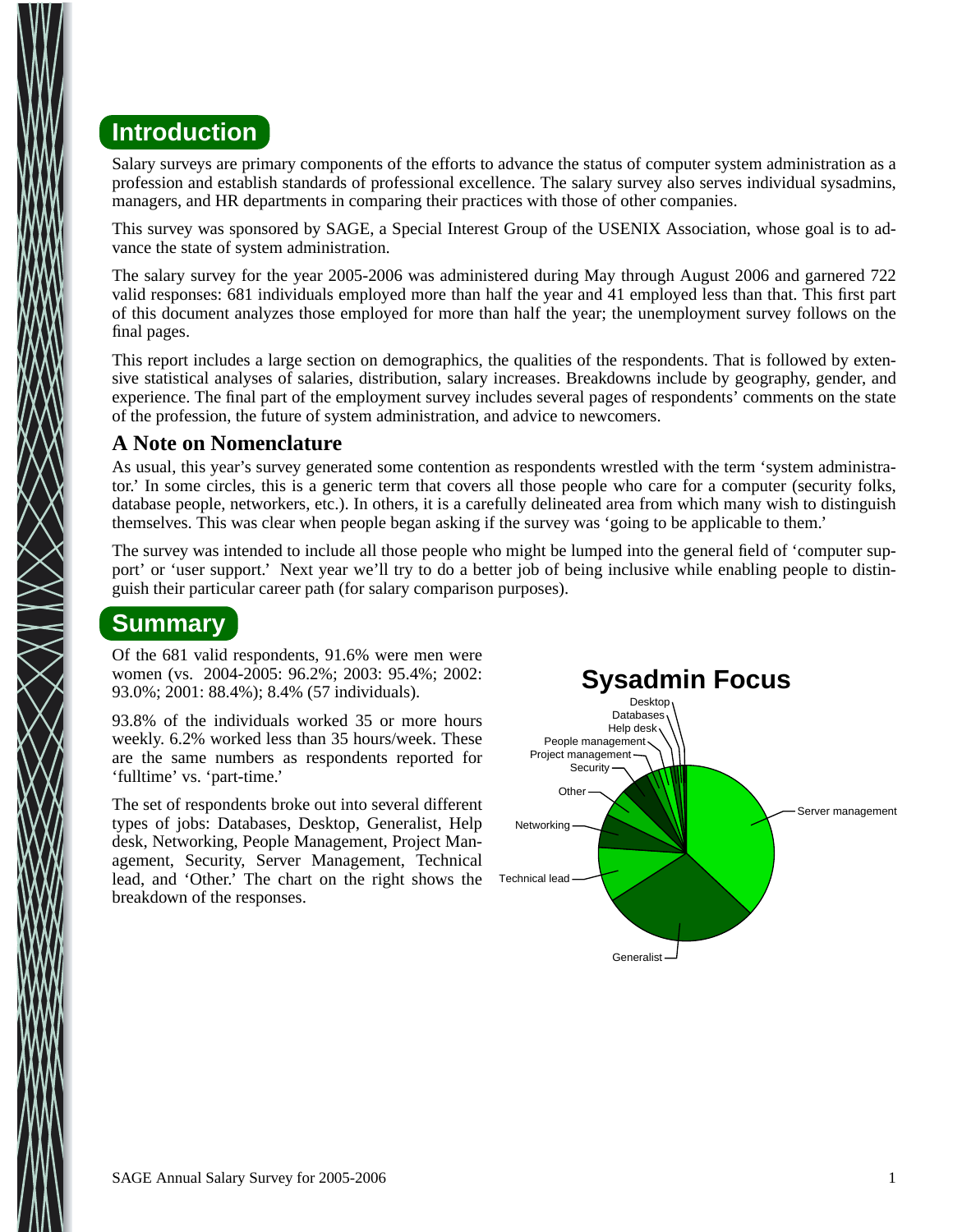#### **Statistical Exclusions**

The few respondents who cited salaries greater than US\$200,000 are excluded from most of the analyses throughout this document. These salaries significantly impact the calculation of statistical means (averaging in a salary like one million dollars has a big impact on statistics unless you divide it by another huge number) and thus have generally been omitted from reporting. Likewise, the few with annual salaries less than US\$10,000 are generally omitted, as they must reflect some compensation scheme outside the mainstream.

After analyzing the data extensively, it became clear that the statistics of interest pertained to the salaries companies were paying, a number that is often more than the amount of money people received (since many people were unemployed for weeks or even months). Accordingly, all reported salaries have been annualized (e.g., a reported US\$25,000 for 26 weeks annualizes to US\$50,000/year) and, except where mentioned, all salaries have been converted to US dollars when statistical aggregates are used. Salaries are reported in native currencies when appropriate.

In these economically uncertain times, the average of all the salary changes (including the negative ones) for 2005-2006 across full-time work world-wide was 5.43% (2004-2005: 6.12%; 2003: 10.68%; 2002: 8.15%) when calculated for annualized salaries. 507 (24.1%) respondents (2004-2005: 24.1%; 2003: 23.2%; 2002: 24.0%) saw no salary change or had their salary reduced. Of the 83.5% (up from 2004-2005: 75.9%; 2003: 68.8%; 2002: 54.5%) who saw their salaries increase 0.001-30%, the mean increase was 7.4% (down from 2004-2005: 9.15%; down from 2003-2004: 10.95% and 2002: 8.88%).

The mean reported salary for the 487 respondents who reported using US dollars as their currency was \$75,612 (vs. 2004-2005: \$68,045; 2003: \$66,557; 2002: \$67,675). For men, the mean salary was \$75,667 (vs. 2004-2005: \$68,195; 2003-2004: \$66,612; 2002: \$67,920). For the small sample size of women, the mean was \$74,999, approximately the same as men (something not true a few years ago). (2004-2005: \$64,016; 2003-2004: \$65,432; 2002: \$64,946). The overall median was \$73,000 (2004-2005: \$64,000; 2003-2004: \$62,500; 2002: \$65,000). The median for women was \$74,000, higher than the men (and a big leap up from 2004-2005: \$60,500; 2003-2004: \$65,000; 2002: \$63,000). Please note, these numbers **do not factor in experience** and therefore should not be used as a general comparison of anything. However, because this report endeavors to enable you to find how your salary compares to people who have both similar and different backgrounds, we have included analysis which will enable you to make more accurate comparisons based on experience, education, job title, and SAGE Sysadmin Classification.

We hope you find the following information useful, and we encourage you to participate in next year's survey.

## **Demographics**

681 individuals completed valid employment surveys this year (plus 247 more who completed the 'unemployment' survey; see the final pages of this document). They completed a comprehensive questionnaire on the World Wide Web with over 80 questions, including:

- Age
- Benefits
- Certifications
- Commute time
- Corporate policies
- Education
- Employers
- Experience
- Focus
- Gender
- Home Internet
- Hours worked
- Hours training
- Industry
- Job type
- Length of employment
- Location
- Pager/cell phone requirements
- Professional organizations
- Purchasing responsibilities
- SAGE admin level
- Salary & bonuses
- Supervisory duties
- Technical associations
- Telecommuting
- Time off
- Title
- Travel

 $\sum_{i=1}^{n}$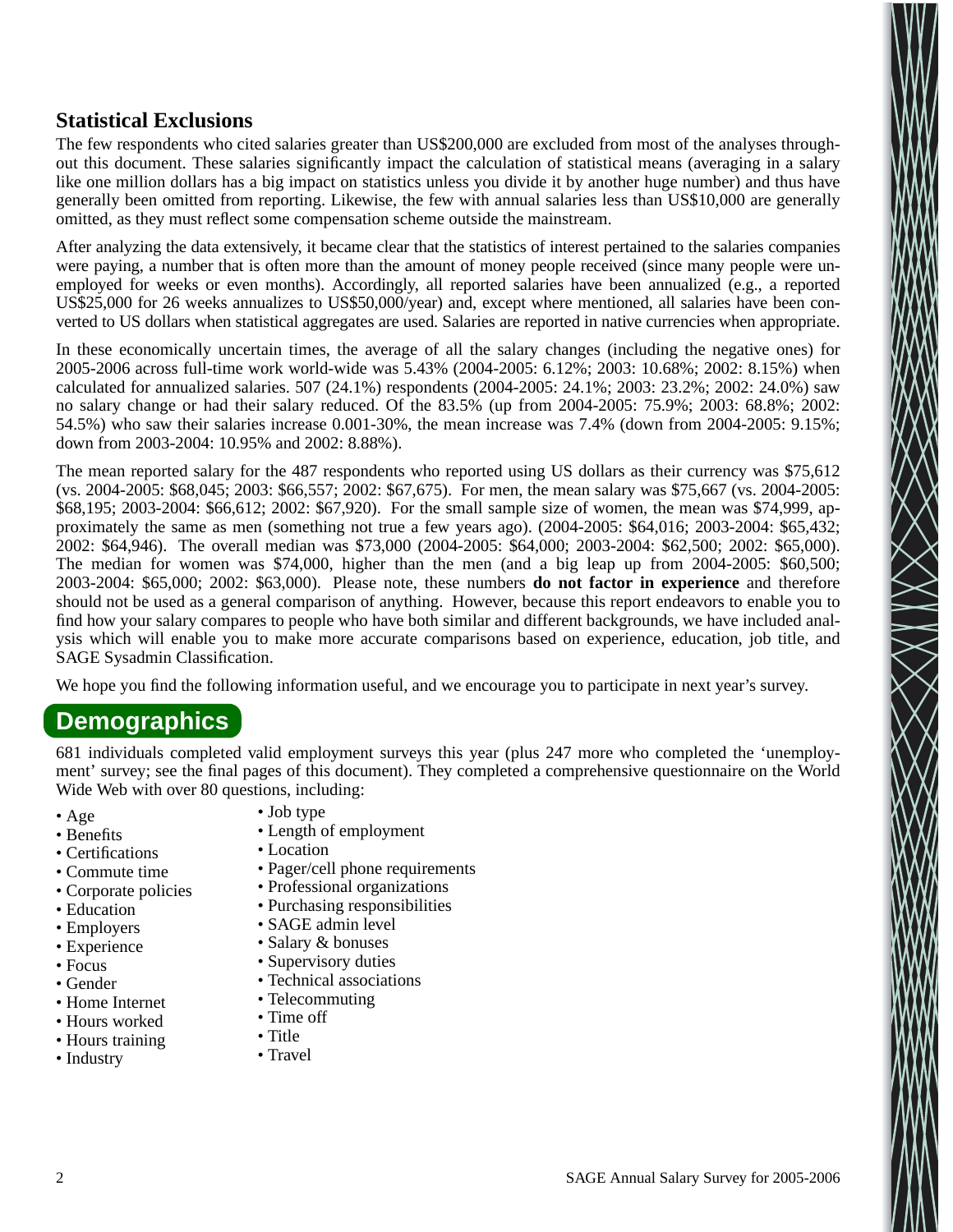#### **Age and Experience**

It has been said that system administration is a young person's game. The pie chart on the right shows the concentration of admins in various age groups. Only 30.8% (vs. 2004-2005: 45.2%) of the respondents were under 30 years of age; just 28.0% (vs. 2004- 2005: 15.0%) were 40 years of age or older. As the field matures, it's clear that admins are covering the entire age spectrum ever more fully.

The table below compares experience and age. Over 18.6% of respondents (vs. 2004-2005: 12.2%) entered the field at age 30 or later. This chart has its columns normalized to 100% for easy comparison. Percentages are of 681valid geographical regions.

|       |        |        |        | <b>Age vs. Years Experience</b> |        |        |        |
|-------|--------|--------|--------|---------------------------------|--------|--------|--------|
| Age   | 03     | 4.5    | 6.9    | 10.15                           | 16.20  | $21 +$ | Total  |
| 0.24  | 42.5%  | 19.5%  | 3.5%   | 0.0%                            | 0.0%   | 0.0%   | 7.9%   |
| 25.29 | 46.6%  | 45.1%  | 37.8%  | 4.1%                            | 0.0%   | 0.0%   | 22.9%  |
| 30.34 | 6.8%   | 15.9%  | 32.8%  | 35.5%                           | 0.0%   | 0.0%   | 23.6%  |
| 35.39 | 2.7%   | 8.5%   | 13.9%  | 30.0%                           | 22.9%  | 2.6%   | 17.5%  |
| 40.44 | 1.4%   | 4.9%   | 5.5%   | 14.7%                           | 35.7%  | 7.9%   | 11.2%  |
| 45.49 | 0.0%   | 3.7%   | 3.0%   | 10.6%                           | 20.0%  | 28.9%  | 8.4%   |
| $50+$ | 0.0%   | 2.4%   | 3.5%   | 5.1%                            | 21.4%  | 60.5%  | 8.5%   |
| Total | 100.0% | 100.0% | 100.0% | 100.0%                          | 100.0% | 100.0% | 100.0% |



Subtracting years of experience in the field of system administration from the respondent's age can lead to a rough approximation of the age they entered the field (though obviously some respondents might have been sysadmins for a while then changed careers and later changed back). The lower of the two charts above shows the results of such an estimation.

#### **Geographies Represented**

Respondents were located throughout the world, though only the USA and potentially Canada had enough data for true statistical validity of any results. Only the USA's San Francisco Bay Area had more than 50 respondents.

A number in square brackets (e.g., [3]) denotes an absolute number of respondents that is less than one percent of the total of those who named a country.

|                      | <b>Sysadmins Around the World</b> |                       |       |              |        |  |  |  |  |  |
|----------------------|-----------------------------------|-----------------------|-------|--------------|--------|--|--|--|--|--|
| <b>Country</b>       | % Resp                            | <b>Country % Resp</b> |       | Country      | % Resp |  |  |  |  |  |
| <b>United States</b> | 75.0%                             | Belgium               | $[2]$ | Iceland      | $[1]$  |  |  |  |  |  |
| Canada               | 8.1%                              | <b>Denmark</b>        | [2]   | Indonesia    | $[1]$  |  |  |  |  |  |
| <b>UK</b>            | 2.5%                              | France                | $[2]$ | Japan        | $[1]$  |  |  |  |  |  |
| Australia            | 1.5%                              | Greece                | $[2]$ | Kazakhstan   | $[1]$  |  |  |  |  |  |
| Germany              | 1.2%                              | Israel                | $[2]$ | Malta        | $[1]$  |  |  |  |  |  |
| India                | 1.2%                              | Italy                 | $[2]$ | Pakistan     | $[1]$  |  |  |  |  |  |
| Finland              | 1.0%                              | Mexico                | $[2]$ | Poland       | $[1]$  |  |  |  |  |  |
| Argentina            | $[4]$                             | Norway                | $[2]$ | Portugal     | $[1]$  |  |  |  |  |  |
| Ireland              | [4]                               | Romania               | $[2]$ | Russia       | $[1]$  |  |  |  |  |  |
| <b>Netherlands</b>   | $[4]$                             | Spain                 | [2]   | Slovakia     | $[1]$  |  |  |  |  |  |
| Brazil               | [3]                               | Albania               | $[1]$ | South Africa | $[1]$  |  |  |  |  |  |
| Malaysia             | [3]                               | Austria               | $[1]$ | Uganda       | $[1]$  |  |  |  |  |  |
| New Zealand          | [3]                               | <b>Belarus</b>        | $[1]$ | Ukraine      | $[1]$  |  |  |  |  |  |
| Sweden               | $[3]$                             | China                 | $[1]$ |              |        |  |  |  |  |  |
| Switzerland          | [3]                               | Hungary               | $[1]$ |              |        |  |  |  |  |  |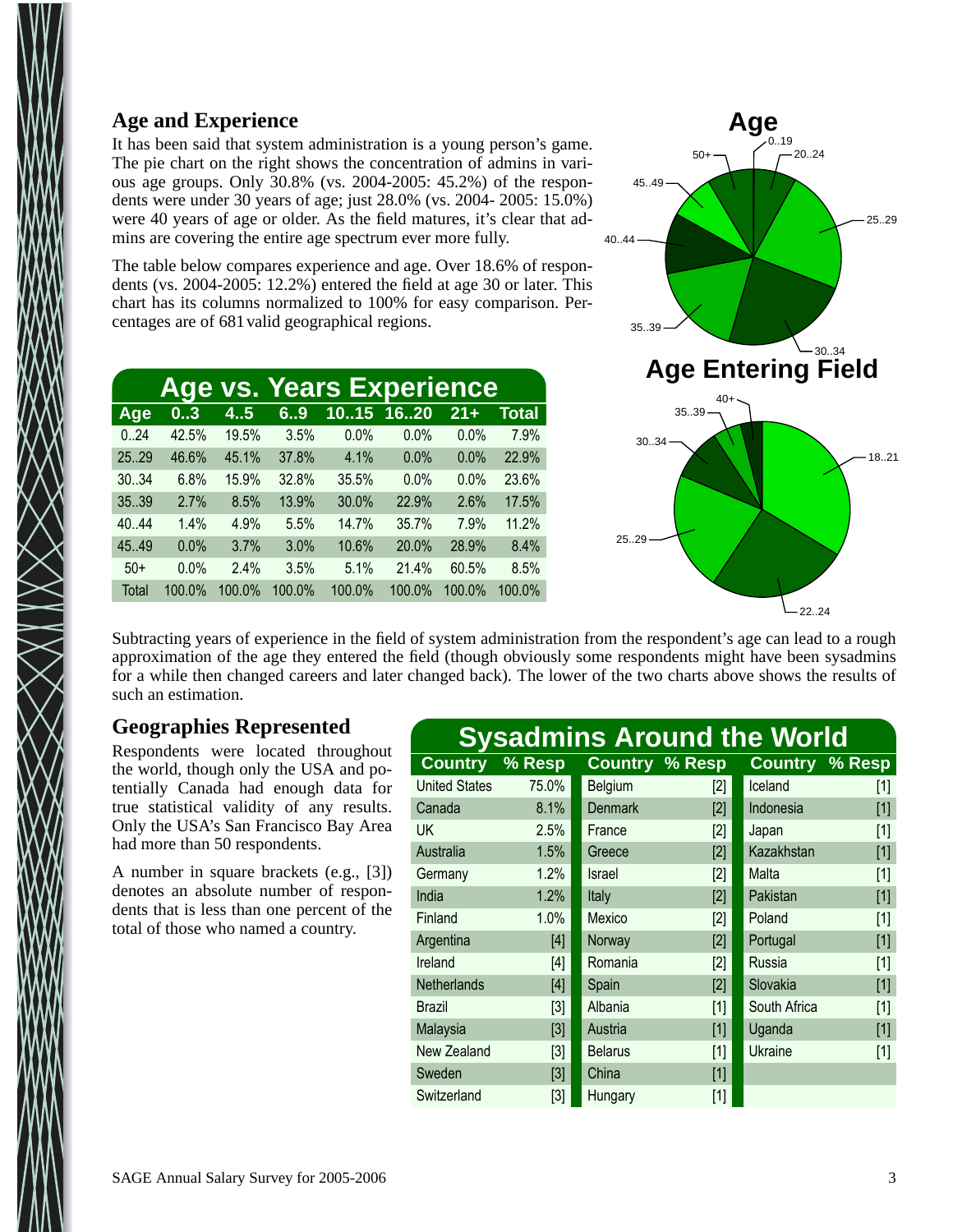#### **Titles**

Respondents were asked to share their position's title (i.e., as shown on their business card). 681 actual titles contained 228 (vs. 2004-2005: 400; 2003: 437; 2002: 688) distinct words. The average actual title was 23.5 characters (vs. 2004-2005: 21.8; 2003: 21.6) long with 2.81 words (vs. 2004-2005: 2.62; 2003: 2.74; 2002: 3.72). 4.1% (2004-2005: 3.3%; 2003: 4.7%) of the titles had multiple functions separated by a slash; only two had more than one slash.

|       | <b>Title Words</b>   |       |             |       |                 |  |  |  |  |  |
|-------|----------------------|-------|-------------|-------|-----------------|--|--|--|--|--|
| Freq. | <b>Word</b>          | Freq. | <b>Word</b> | Freq. | <b>Word</b>     |  |  |  |  |  |
| 44.2% | System (etc.)        | 4.1%  | Specialist  | 2.0%  | Technology      |  |  |  |  |  |
| 36.9% | Administrator (etc.) | 3.5%  | Technical   | 1.6%  | Linux           |  |  |  |  |  |
| 12.3% | Senior               | 3.1%  | Security    | 1.6%  | Ш               |  |  |  |  |  |
| 10.4% | Engineer             | 3.0%  | Programmer  | 1.5%  | Software        |  |  |  |  |  |
| 9.9%  | <b>UNIX</b>          | 2.5%  | Support     | 1.2%  | Technician      |  |  |  |  |  |
| 8.9%  | Manager              | 2.4%  | Operations  | 1.2%  | <b>Services</b> |  |  |  |  |  |
| 8.2%  | <b>Network</b>       | 2.3%  | Information | 1.2%  | Ш               |  |  |  |  |  |
| 4.3%  | Analyst              | 2.3%  | Consultant  | 1.2%  | <b>Director</b> |  |  |  |  |  |
| 4.2%  | ΙT                   | 2.3%  | Computer    | 1.1%  | Principal       |  |  |  |  |  |
| 4.1%  | Senior               | 2.2%  | Lead        |       |                 |  |  |  |  |  |

2

1

This year's most popular word was again 'system' (in incarnations that included 'systems' and 'sys'), appearing in 44.2% of the

titles (vs. 2004-2005: 41.7%; 2003: 40.1%) of the titles. This year's runner-up was, again, 'administrator' with 36.9% of the titles (vs. 2004-2005: 35.6%; 2003: 34.5%). The number of titles containing the word 'UNIX' (9.9%) is way up from 2004-2005: 7.2%.

A few years ago, the word 'administrator' carried the connotation of secretary. It appears that infrastructure support employees are now using the word with high frequency.

The table above on the right shows all the words that appeared in 25 or more titles.

#### **Supervisory Capacity**

About 60% of the respondents reported informal supervisory capacity at some level; over a quarter (29.4%) had formal supervisory capacity. These charts hint at the level of mentoring in the profession.



**Formal Subordinates** 3 4 5 6+

0

#### **Purchasing Responsibility**

Only a tenth of respondents have no spending/purchasing responsibility. The charts below and on the next page show purchasing responsibilities for all the sub-disciplines. Not surprisingly, a different focus brings different responsibilities.

|                          | <b>Generalist</b> |       |       | <b>Help desk</b> |       |       |                                                       |         |
|--------------------------|-------------------|-------|-------|------------------|-------|-------|-------------------------------------------------------|---------|
| Purch. Resp.             |                   |       |       |                  |       |       | None Contrib Specify Final None Contrib Specify Final |         |
| Items less than US\$500  | 11.7%             | 8.1%  | 38.6% | $41.6\%$         | 55.6% | 11.1% | 11.1%                                                 | 22.2%   |
| Items US\$500-US\$5000   | 11.7%             | 13.2% | 57.4% | $17.8\%$         | 55.6% | 11.1% | 33.3%                                                 | 0.0%    |
| Items more than US\$5000 | 13.7%             | 27.9% | 50.3% | 8.1%             | 55.6% | 33.3% | 11.1%                                                 | $0.0\%$ |
| Budget for working group | 30.5%             | 39.1% | 20.8% | 9.6%             | 55.6% | 44.4% | $0.0\%$                                               | 0.0%    |
| Budget for IT/Comp dept. | 38.1%             | 35.5% | 17.8% | $8.6\%$          | 55.6% | 44.4% | $0.0\%$                                               | $0.0\%$ |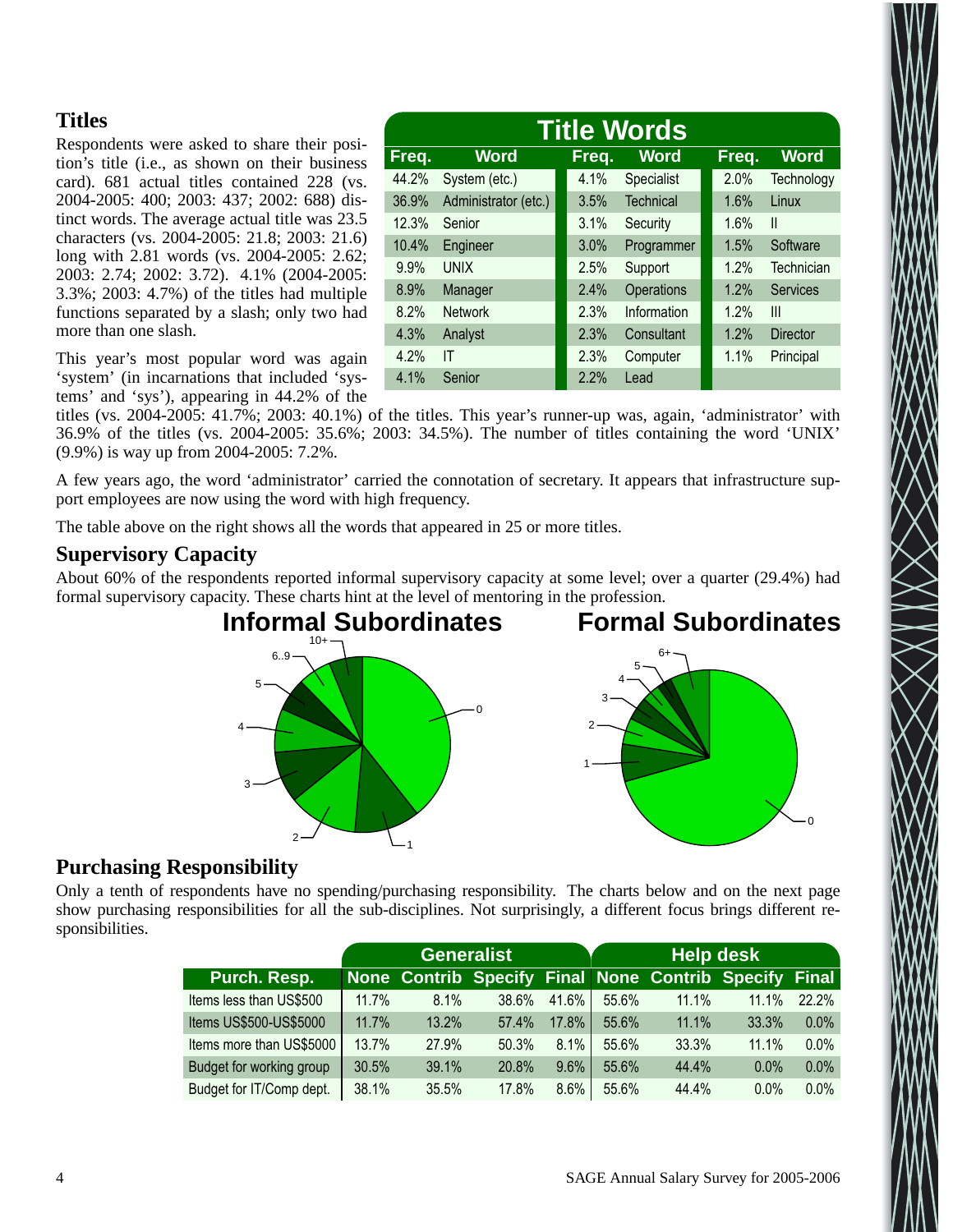|                          |       | <b>Security</b> |       |         | <b>Networking</b> |       |                                                       |       |
|--------------------------|-------|-----------------|-------|---------|-------------------|-------|-------------------------------------------------------|-------|
| Purch. Resp.             |       |                 |       |         |                   |       | None Contrib Specify Final None Contrib Specify Final |       |
| Items less than US\$500  | 11.4% | 11.4%           | 54.3% | 22.9%   | 11.9%             | 9.5%  | 52.4%                                                 | 26.2% |
| Items US\$500-US\$5000   | 14.3% | 20.0%           | 60.0% | 5.7%    | 14.3%             | 16.7% | 47.6%                                                 | 21.4% |
| Items more than US\$5000 | 20.0% | 31.4%           | 45.7% | 2.9%    | 19.0%             | 19.0% | 50.0%                                                 | 11.9% |
| Budget for working group | 34.3% | 37.1%           | 25.7% | $2.9\%$ | 31.0%             | 31.0% | 28.6%                                                 | 9.5%  |
| Budget for IT/Comp dept. | 57.1% | 34.3%           | 8.6%  | 0.0%    | 38.1%             | 33.3% | 21.4%                                                 | 7.1%  |

|                          |       | <b>Server management</b> |       |       |         | <b>Databases</b> |                                                       |         |  |
|--------------------------|-------|--------------------------|-------|-------|---------|------------------|-------------------------------------------------------|---------|--|
| Purch. Resp.             |       |                          |       |       |         |                  | None Contrib Specify Final None Contrib Specify Final |         |  |
| Items less than US\$500  | 18.7% | 13.9%                    | 38.1% | 29.4% | $0.0\%$ | 14.3%            | 57.1%                                                 | 28.6%   |  |
| Items US\$500-US\$5000   | 20.6% | 16.7%                    | 52.4% | 10.3% | 14.3%   | 28.6%            | 42.9%                                                 | 14.3%   |  |
| Items more than US\$5000 | 21.8% | 26.2%                    | 46.8% | 5.2%  | 28.6%   | 28.6%            | 28.6%                                                 | 14.3%   |  |
| Budget for working group | 42.5% | 35.3%                    | 19.0% | 3.2%  | 85.7%   | 14.3%            | $0.0\%$                                               | $0.0\%$ |  |
| Budget for IT/Comp dept. | 53.2% | 30.2%                    | 14.7% | 2.0%  | 85.7%   | 0.0%             | 14.3%                                                 | $0.0\%$ |  |

|                          |         | <b>People management</b> |          |       | <b>Technical lead</b> |         |                                                       |       |
|--------------------------|---------|--------------------------|----------|-------|-----------------------|---------|-------------------------------------------------------|-------|
| Purch. Resp.             |         |                          |          |       |                       |         | None Contrib Specify Final None Contrib Specify Final |       |
| Items less than US\$500  | 13.3%   | $0.0\%$                  | $20.0\%$ | 66.7% | 8.7%                  | $8.7\%$ | 47.8%                                                 | 34.8% |
| Items US\$500-US\$5000   | 0.0%    | 0.0%                     | 26.7%    | 73.3% | 7.2%                  | 11.6%   | 58.0%                                                 | 23.2% |
| Items more than US\$5000 | $0.0\%$ | $0.0\%$                  | 73.3%    | 26.7% | 4.3%                  | 23.2%   | 63.8%                                                 | 8.7%  |
| Budget for working group | 0.0%    | 6.7%                     | $60.0\%$ | 33.3% | 14.5%                 | 47.8%   | 27.5%                                                 | 10.1% |
| Budget for IT/Comp dept. | 0.0%    | 60.0%                    | 26.7%    | 13.3% | 26.1%                 | 47.8%   | 23.2%                                                 | 2.9%  |

|                          |       | <b>Project management</b> |       |          |        | <b>Desktop</b> |                                                 |              |  |
|--------------------------|-------|---------------------------|-------|----------|--------|----------------|-------------------------------------------------|--------------|--|
| Purch. Resp.             |       |                           |       |          |        |                | None Contrib Specify Final None Contrib Specify | <b>Final</b> |  |
| Items less than US\$500  | 12.5% | 6.2%                      | 37.5% | 43.8%    | 25.0%  | 50.0%          | 25.0%                                           | $0.0\%$      |  |
| Items US\$500-US\$5000   | 12.5% | 6.2%                      | 56.2% | $25.0\%$ | 25.0%  | 75.0%          | $0.0\%$                                         | $0.0\%$      |  |
| Items more than US\$5000 | 12.5% | 18.8%                     | 56.2% | 12.5%    | 25.0%  | 75.0%          | $0.0\%$                                         | $0.0\%$      |  |
| Budget for working group | 6.2%  | 56.2%                     | 25.0% | 12.5%    | 75.0%  | 25.0%          | $0.0\%$                                         | 0.0%         |  |
| Budget for IT/Comp dept. | 25.0% | 37.5%                     | 25.0% | 12.5%    | 100.0% | 0.0%           | 0.0%                                            | $0.0\%$      |  |

|  | Purch. Resp.             |       |       | <b>None Contrib Specify</b> | <b>Final</b> |
|--|--------------------------|-------|-------|-----------------------------|--------------|
|  | Items less than US\$500  | 20.0% | 11.4% | 34.3%                       | 34.3%        |
|  | Items US\$500-US\$5000   | 25.7% | 14.3% | 42.9%                       | 17.1%        |
|  | Items more than US\$5000 | 28.6% | 25.7% | 37.1%                       | 8.6%         |
|  | Budget for working group | 45.7% | 25.7% | 11.4%                       | 17.1%        |
|  | Budget for IT/Comp dept. | 57.1% | 17.1% | 14.3%                       | 11.4%        |

 $\bigtimes$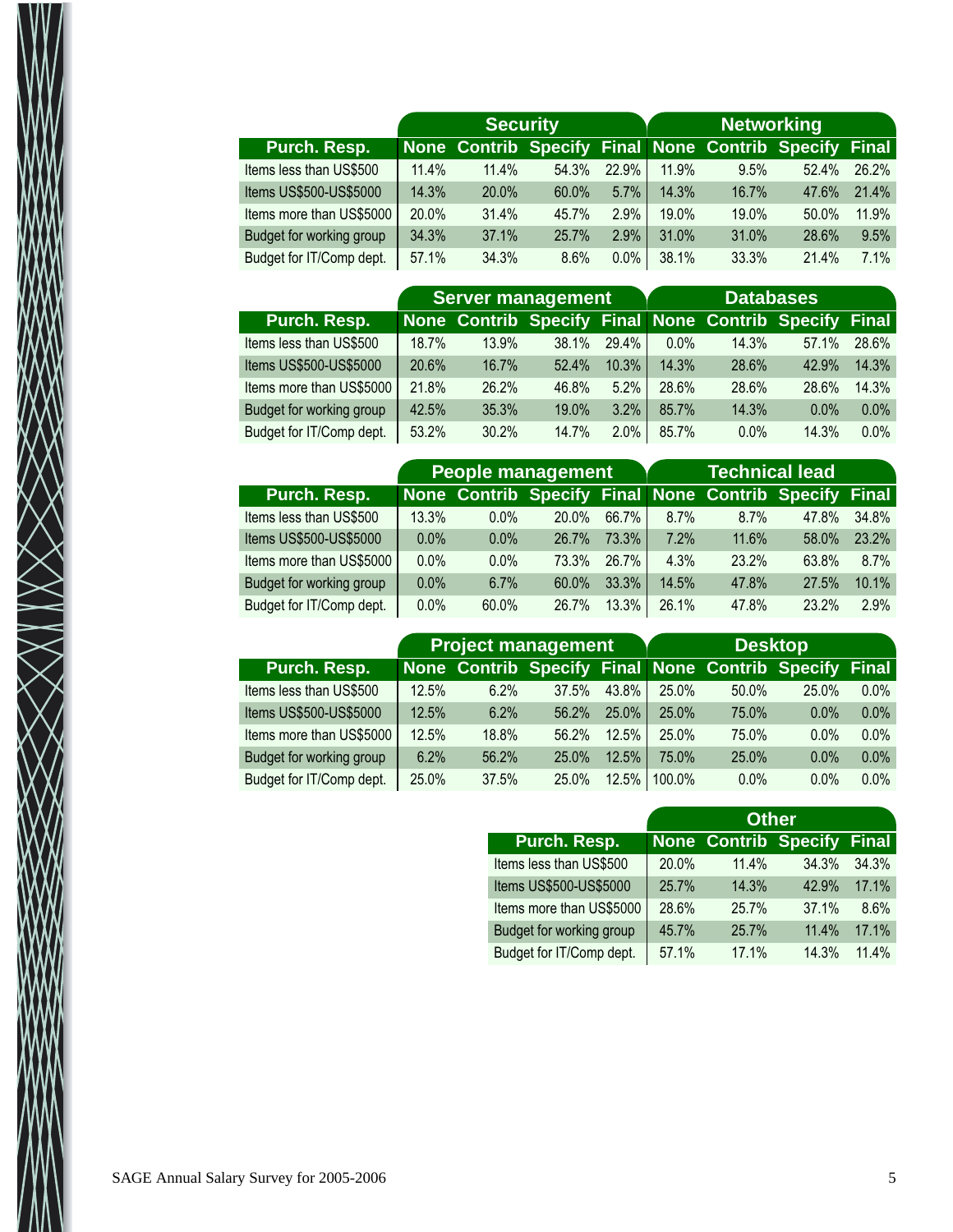#### **SAGE Sysadmin Classifications**

Respondents were asked to self-assess the responsibilities of their primary job in order to show the mappings with the SAGE job levels. Only 2.9% of them felt their job did not fit within the proper parameters. The remainder classified themselves according to these definitions. The number of SAGE Level 1 respondents was very low.

**SAGE Level 1:** Assist on consulting or engineering projects or the administration of a systems facility. Perform routine tasks under the direct supervision of a more experienced system administrator or consultant. May act as a front-line interface to users and senior system administrators.



- **SAGE Level 2**: Assist on consulting or engineering projects or the administration of a systems facility. Work under general supervision of a computer system manager or senior consultant. Carry out more complex tasks with some independence and discretion regarding how to carry out the tasks.
- **SAGE Level 3**: Receive general instructions for assignments from manager and work with independence and discretion regarding how to carry out tasks. Initiate some new responsibilities and help to plan for the future of a facility. Manage the work of junior system administrators, operators, engineers, or consultants. Evaluate and/or recommend purchases and have a strong influence on the purchasing process.
- **SAGE Level 4**: Design and manage the computing infrastructure or manage the larger, more complex consulting or engineering projects. Work under general direction from senior management. Establish or recommend policies on system use and services. Provide technical lead and/or supervise system administrators, system programmers, engineers, consultants, or others of equivalent seniority. Have purchasing authority and responsibility for purchase decisions and budget.

#### **Unemployment**

8.4% (vs. 2004-2005: 11.2%; 2003: 10.9%) of the respondents who were generally employed during the last year were unemployed for at least one week during the survey period. Of those, 45.2% (vs. 2004-2005: 4.5%; 2003: 3.3%) were unemployed for four weeks or less; only 16.6% were unemployed for 15 weeks or more.

# **Unemployment Distribution**

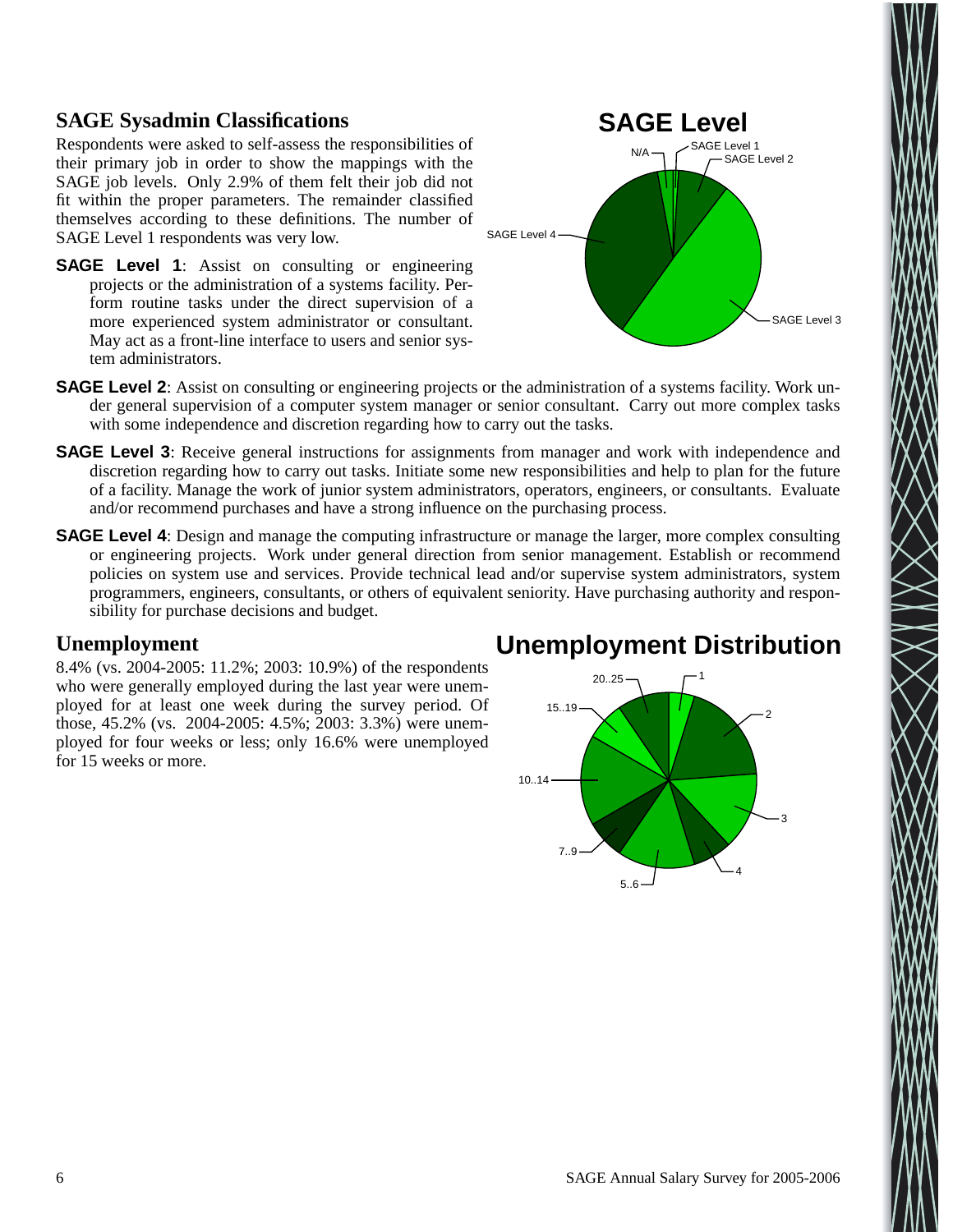#### **Certifications**

 $\bigtimes$ 

Respondents named the certifications most important to them; see the table below for the results. Only two-thirds had certificates at all. The 'college degree' is now listed as the most valuable certificate for this crowd. Of the industry certificates, only Red Hat rose to the 10% level.

| <b>Certifications Held</b>                  |           |                              |     |                       |           |  |  |  |
|---------------------------------------------|-----------|------------------------------|-----|-----------------------|-----------|--|--|--|
| <b>Certification</b>                        | $%$ Resp. | <b>Certification % Resp.</b> |     | <b>Certification</b>  | $%$ Resp. |  |  |  |
| I have no certs                             | 33.8      | Sun/Solaris SCN*             | 3.8 | SANS/GIAC GSEC        | 1.8       |  |  |  |
| <b>Bachelor's Degree</b><br>(any relevant)  | 15.9      | (ICS)2 CISSP                 | 3.4 | <b>Novell CNA</b>     | 1.6       |  |  |  |
| Red Hat (any)                               | 10.0      | Sun/Solaris Other            | 3.4 | CSage                 | 1.5       |  |  |  |
| Cisco CCNA                                  | 8.2       | Microsoft Other              | 3.1 | <b>SANS/GIAC GCIA</b> | 1.2       |  |  |  |
| Microsoft MCP/MCP+i                         | 7.5       | $AIX$ (any)                  | 3.1 | Cisco Other           | 1.0       |  |  |  |
| Sun/Solaris SCSA                            | 7.2       | $HP$ (any)                   | 2.8 | <b>Novell CNE</b>     | 1.0       |  |  |  |
| None of my certs is<br>important to my work | 7.0       | IBM (any)                    | 2.6 | <b>COMPTIA Linux+</b> | 1.0       |  |  |  |
| Microsoft MCS*                              | 5.6       | <b>COMPTIA N+</b>            | 2.2 | EMC (any)             | 1.0       |  |  |  |
| COMPTIA A+                                  | 4.4       | $LPI$ (any)                  | 1.9 | Oracle/OCP (any)      | 1.0       |  |  |  |
| Brainbench (any)                            | 4.1       | <b>Cisco CCNP</b>            | 1.8 | Learning Tree (any)   | 1.0       |  |  |  |

A number in square brackets (e.g., [3]) denotes an absolute number of respondents that is less than one percent of the total.

Certifications often generate a lot of discussion when syadmins gather. This year's survey asked respondents their general opinion about the value of certifications. The results are illuminating, given that the most vocal opinion is ''they are worthless.'' In this survey, only a quarter of the respondents seem to agree at any level with the gross generalization of worthlessness.

| <b>Value of Certs</b>                      |         |
|--------------------------------------------|---------|
| <b>Perceived value</b>                     | % Resp. |
| Sometimes, it depends on the certification | 52.6%   |
| Rarely, a few are good                     | 20.3%   |
| Yes, generally they are a good thing       | 10.9%   |
| Usually, most are pretty good              | 8.4%    |
| No, generally they are worthless           | 5.7%    |
| No opinion                                 | 2.2%    |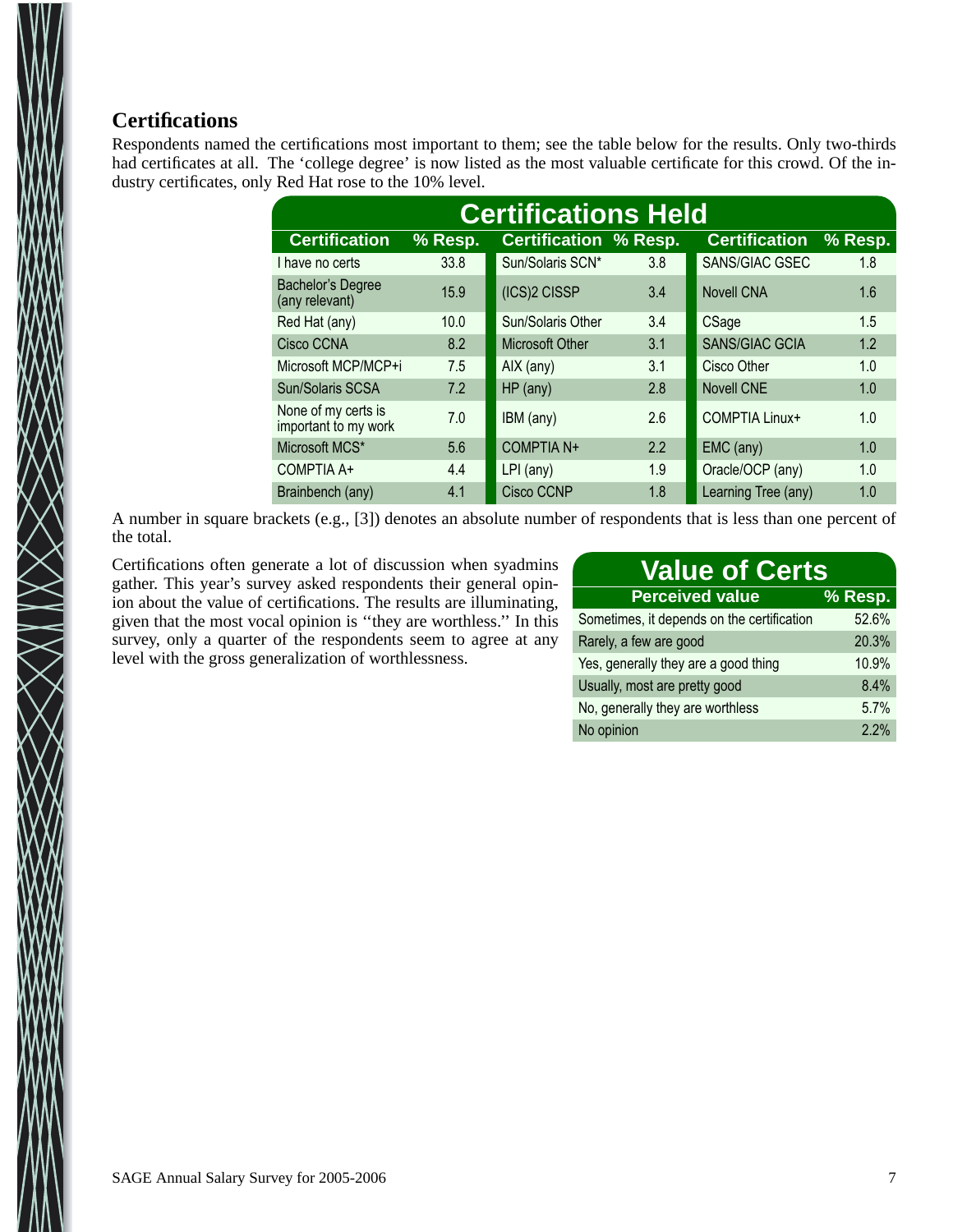#### **Experience**

Respondents had a mean of 10.08 (2004-2005: 7.91; 2003: 8.01; 2002: 7.83) years of experience, with a standard deviation of 5.84 years (almost the same as the three previous years). The median was 9 years, up two years since 2004-2005, 2003, and 2002). About 48% had ten years or more of experience; 20.9% had 15 or more years of experience (2004-2005: 11.8%; 2003: 11.8%; 11.7% in 2002). Two charts summarize the experience levels of the respondents. The pie chart shows a large (38%) hump in the distribution for those with 5..9 years experience, though not as large as previous years. About 13.5% have less than five years of experience.

The detail graph shows an almost bell curvelike distribution with one peak at ten years. Curiously, the last three years' charts all had a peak at five years. It has moved a bit since then. The detailed graph implies that a number of people entered the field 5-10 years ago, and that the number entering or staying in the field is now declining (though the sample size and selfselection probably prohibit drawing any conclusions). This has been a consistent trend, though.

In past years, the gender chart (shown below on the right) implied (more strongly than this one does) that women stay in the field longer than men. Only the data for 15..19 years supports this notion with any strength these days. No conclusions are possible, though, since the sample size for women is so very small.

## **Years of Experience**





|       | Exp. vs.      | <b>Gender</b> |              |
|-------|---------------|---------------|--------------|
| Exp.  | <b>Female</b> | <b>Male</b>   | <b>Total</b> |
| 0     | 0.0%          | 0.6%          | 0.6%         |
| 1.4   | 15.8%         | 12.7%         | 12.9%        |
| 5.9   | 40.4%         | 38.6%         | 38.8%        |
| 1014  | 19.3%         | 27.6%         | 26.9%        |
| 1519  | 17.5%         | 12.2%         | 12.6%        |
| 20.24 | 3.5%          | 5.3%          | 5.1%         |
| 2529  | 3.5%          | 1.9%          | 2.1%         |
| $30+$ | 0.0%          | 1.1%          | 1.0%         |
| Total | 100.0%        | 100.0%        | 100.0%       |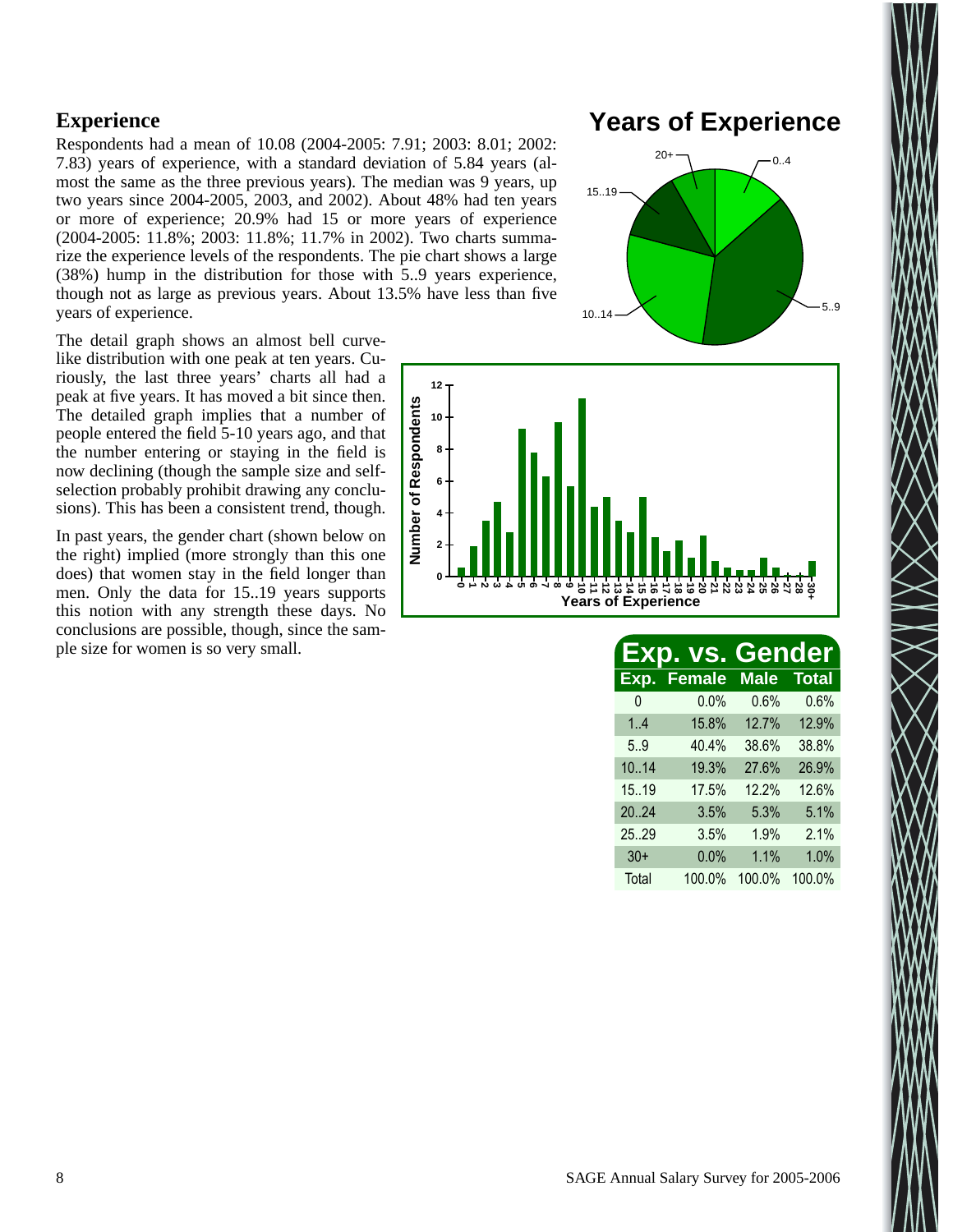#### **Education**

Experience is often backed by education. About 59.0% (vs. 2004-2005: 53.3%; 2003: 57.6%) of those responding have a college degree (at least a Bachelor's) in any field (see the chart on the right). Informal discussions at conferences yield the unsurprising results that those admins with degrees think college education is a real boon while the others argue, ''I get along just fine without one.''

The chart below shows the breakdown of subjects for post-secondary education.



Some college degrees are arguably more relevant (in the technical sense) to computer administration. The second chart above on the right takes this into account and shows the highest 'relevant' degree (according to the respondent's definition of 'relevant'). Fully 38.0% (vs. 2004-2005: 37.5%) of those surveyed have earned at least a Bachelor's degree in a relevant field.

Most universities don't really teach system administration. How do people *really* learn system administration? Over 85% of them were able to attribute much of their knowledge to on-the-job training and/or self-instruction.



Some College/Tech Sch.

|                                                             | <b>Learning Styles</b> |       |                           |       |
|-------------------------------------------------------------|------------------------|-------|---------------------------|-------|
|                                                             |                        |       | Not at all A bit Somewhat | A lot |
| Taught myself (textbooks, web,<br>practice, etc.)           | 1.3%                   | 2.5%  | 10.0%                     | 86.2% |
| On the job                                                  | 1.0%                   | 1.6%  | 11.9%                     | 85.5% |
| Mentor of any kind                                          | 25.3%                  | 25.3% | 32.7%                     | 16.7% |
| University/college education<br>(CS/IS/IT degree program)   | 39.6%                  | 28.2% | 21.1%                     | 11.0% |
| Vendor-specific training courses                            | 36.9%                  | 36.4% | 20.6%                     | 6.2%  |
| Conferences/commercial training                             | 35.5%                  | 37.9% | 22.2%                     | 4.4%  |
| Certification program courses                               | 51.2%                  | 27.9% | 17.2%                     | 3.7%  |
| Non-degree tech school, col-<br>lege, or university courses | 73.9%                  | 15.1% | 8.5%                      | 2.5%  |
| Military                                                    | 94.4%                  | 1.6%  | 1.6%                      | 2.3%  |
| Other                                                       | 99.4%                  | 0.3%  | $0.0\%$                   | 0.3%  |

# **Highest Educ. Achievement**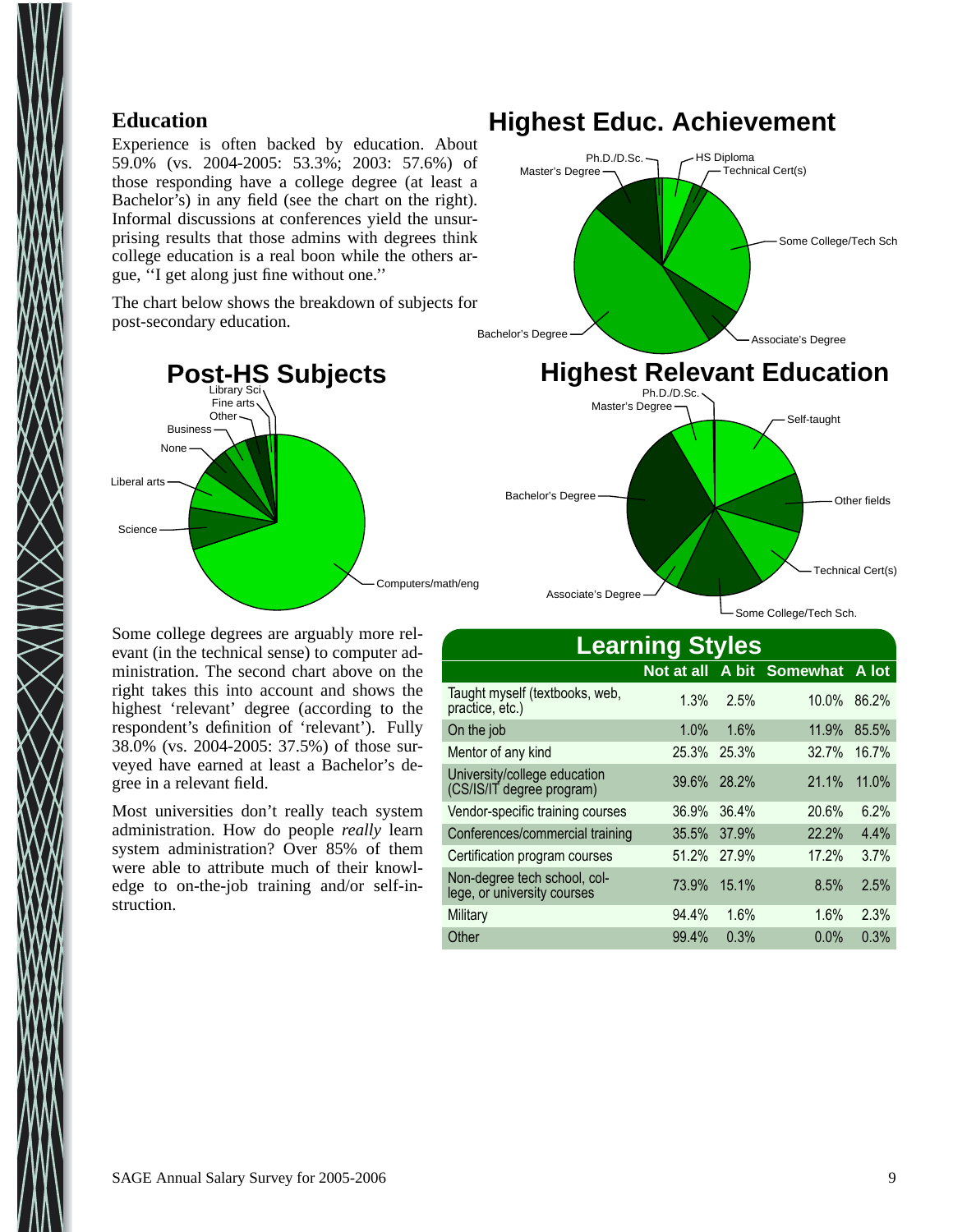#### **Relevant Education vs. Age**

The Relevant Education chart is the rare chart that is probably better read starting at the bottom and moving up. In the past, the bottom three rows (finished college degrees in a relevant field) showed that only the younger members of the profession are indeed getting relevant education. Of course, this correlated with the availability of such education − the first Bachelor's degree in computer science was given around 1974, so some of the 50+ group never had a chance. Nowadays, though, the number of

admins with relevant university education ranges from 31.5% to 41.3%,

with not a lot of variance across the age groups. Plenty of admins have Associate's degrees now, too.

#### **Continuing Education**

The weekly expenditure of time for keeping up is quite dramatic (see the  $_{10.14}$ In the world of computer administration, learning and growing are absolute requirements. Admins must keep up to date on a host of new technical and legal developments in their focus area and in 'soft' areas, as well. first chart on the right). The average is 8.7 hours/week (vs. 2004-2005: 9.2; 2003: 8.9; 2002: 9.0) and the standard deviation is 8.8 hours/week (higher than previously). This works out almost to a quarter-time job for '40 hour' workers. Only 28% report four hours or less per week; more than 38% report a staggering 10 hours or more per week. Just 1.3% reported 0 hours/week. It is clear that continued learning is de rigueur for this profession.

Organizations sometimes pay for employee continuing education. Of 681 respondents, 64.6% (up from 2004-2005: 58.9%; 2003: 60.3%) were afforded this option. This might signal a growing recognition of the value of training by institutions. Even with that many zeroes averaged in, the mean number of training days annually was 4.6 (vs. 2004-2005: 4.8; 2003: 4.4) and the median was 4 (2004-2005: 3; 2003: 3). See the chart on the right for the breakdown.

#### **Relevant Education vs. Age**<br>Education 1..24 25..29 30..39 40..49 50+ **Education 1..24 25..29 30..39 40..49 50+ Total** Self-taught 20.4% 23.7% 19.3% 11.3% 15.5% 18.5% Other fields 7.4% 4.5% 11.1% 16.5% 19.0% 11.0% Technical Cert(s) 13.0% 14.7% 10.0% 10.5% 10.3% 11.5% Some College/Tech Sch. 18.5% 14.1% 17.5% 16.5% 12.1% 16.2% Associate's Degree 9.3% 1.9% 5.7% 3.8% 6.9% 4.8% Bachelor's Degree 29.6% 35.3% 28.2% 30.8% 19.0% 29.7% Master's Degree 1.9% 5.8% 7.5% 10.5% 17.2% 8.1% Ph.D./D.Sc. 0.0% 0.0% 0.7% 0.0% 0.0% 0.3%

# **Hrs/wk Self-training**

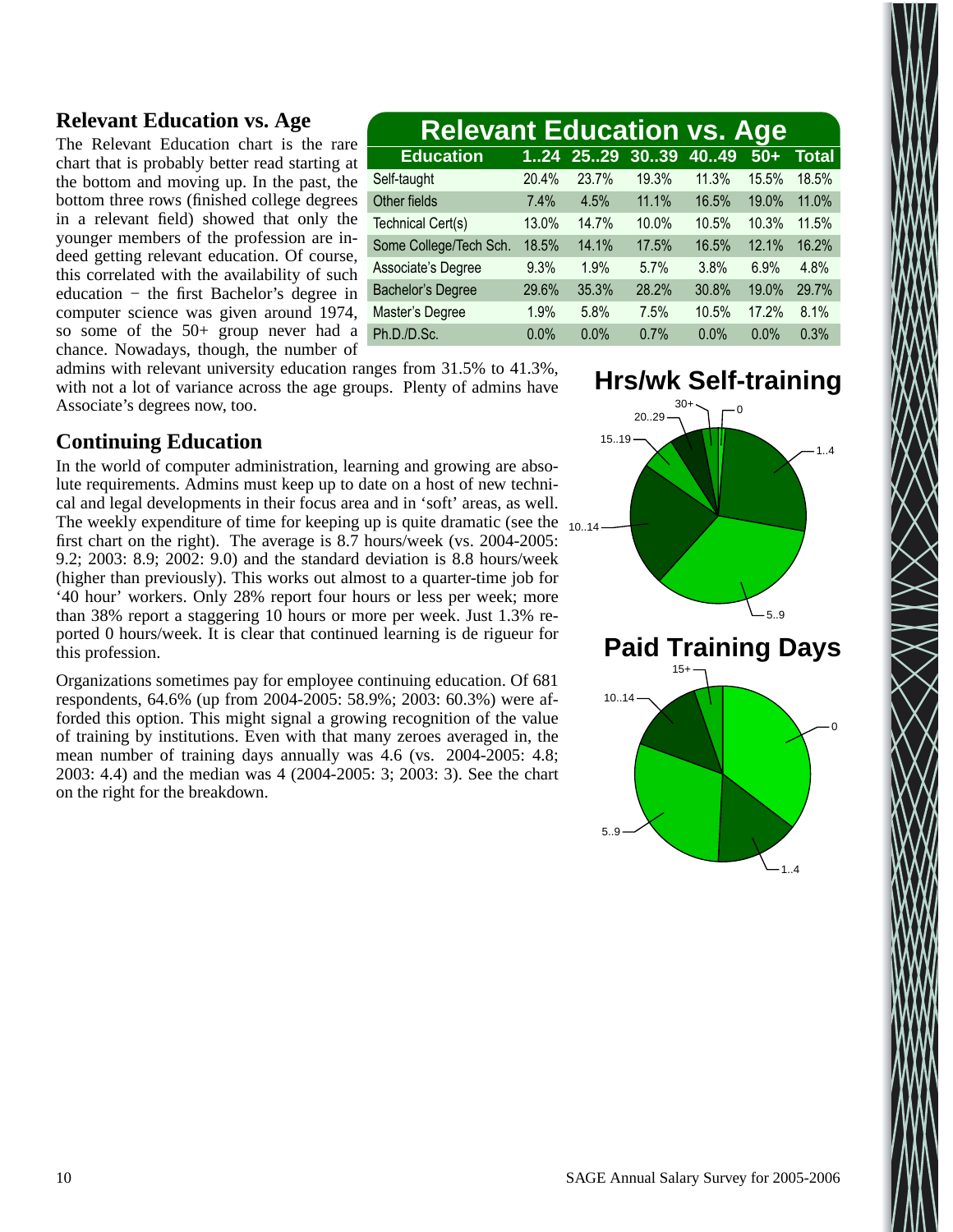#### **Industries Represented**

Roughly 84.0% (2004-2005: 83.2%; 2003: 82.7%) of the respondents work at a single job; 16.0% have multiple employers. Respondents were asked to cite their primary area of employment. Education led the way again; for some reason they come out in force for this survey every year. Almost 97% were able to categorize their employment into a set of canonic industries.

|                                          | <b>Employment Categories</b> |                                  |      |                                                                       |      |                                                 |      |
|------------------------------------------|------------------------------|----------------------------------|------|-----------------------------------------------------------------------|------|-------------------------------------------------|------|
| <b>Industry</b>                          | $\%$                         | <b>Industry</b>                  | %    | <b>Industry</b>                                                       | %    | <b>Industry</b>                                 | %    |
| Education - Col-<br>lege or University   | 19.4%                        | Other, please<br>specify briefly | 3.1% | Computer hard-<br>ware/semicon-<br>ductor                             | 1.9% | Publishing                                      | 1.6% |
| Telecommunica-<br>tions                  | 6.6%                         | IT Company:<br>Consulting        | 2.9% | IT Company:<br>Web develop-<br>ment/webmaster                         | 1.9% | Insurance/risk<br>management                    | 1.3% |
| <b>Financial services</b><br>(all kinds) | 6.3%                         | Health Care,<br>Medicine         | 2.8% | Engineering                                                           | 1.9% | Consulting and<br><b>Business Ser-</b><br>vices | 1.3% |
| IT Company:<br>Software Devel-<br>opment | 6.2%                         | Manufacturing                    | 2.8% | Not-for-profit                                                        | 1.8% | Retail                                          | 1.3% |
| IT Company:<br><b>ISP/ASP</b>            | 5.1%                         | Government -<br>Contracting      | 2.3% | Entertainment                                                         | 1.8% | Education - Ele-<br>mentary or Sec-<br>ondary   | 1.2% |
| Government -<br>Non-Military             | 3.5%                         | Defense                          | 2.1% | Advertising, Pub-<br>lic Relations.<br>Communication.<br>or Marketing | 1.6% | State or Local<br>Government                    | 1.2% |
| IT Company: Other                        | 3.2%                         | Research                         | 2.1% | Aeronauti-<br>cal/aerospace                                           | 1.6% |                                                 |      |

Other industries (with less than 1% of the respondents) included: Government − Military [6], IT Company: Security [6], Utility [5], Construction [5], Legal [5], Transportation [4], Wholesale [4], Automotive [4], Gambling/gaming/lottery [4], Hospitality [3], Broadcasting/Cable/Video [3], Energy Production or Mining (oil, coal, etc.) [3], Services (other) [3], Travel/Recreation [2], Biotechnology [2], Distribution/Warehousing [2], Library [2], Environmental Services [2], GIS/cartography/mapping [2], Accounting [1], Agriculture [1], Architecture (buildings) [1], Human resources/human capital/recruiter [1], Intellectual property [1], Education - Commercial, training, etc. [1], Pharmaceuticals [1], Food [1], Real Estate [1].

#### **Organization Size**

58.1% of respondents work in organizations with at least 1,000 people. One might expect this percentage to be even higher, since such organizations employ the vast majority of admins. 19.7% work in organizations with fewer than 100 employees.

#### **Organization Size** 50..99  $-20.49$  $-10.19$ 0..9 100..999 10000..49999 50000..99999  $100000+$ 5000..9999

 $-1000..4999$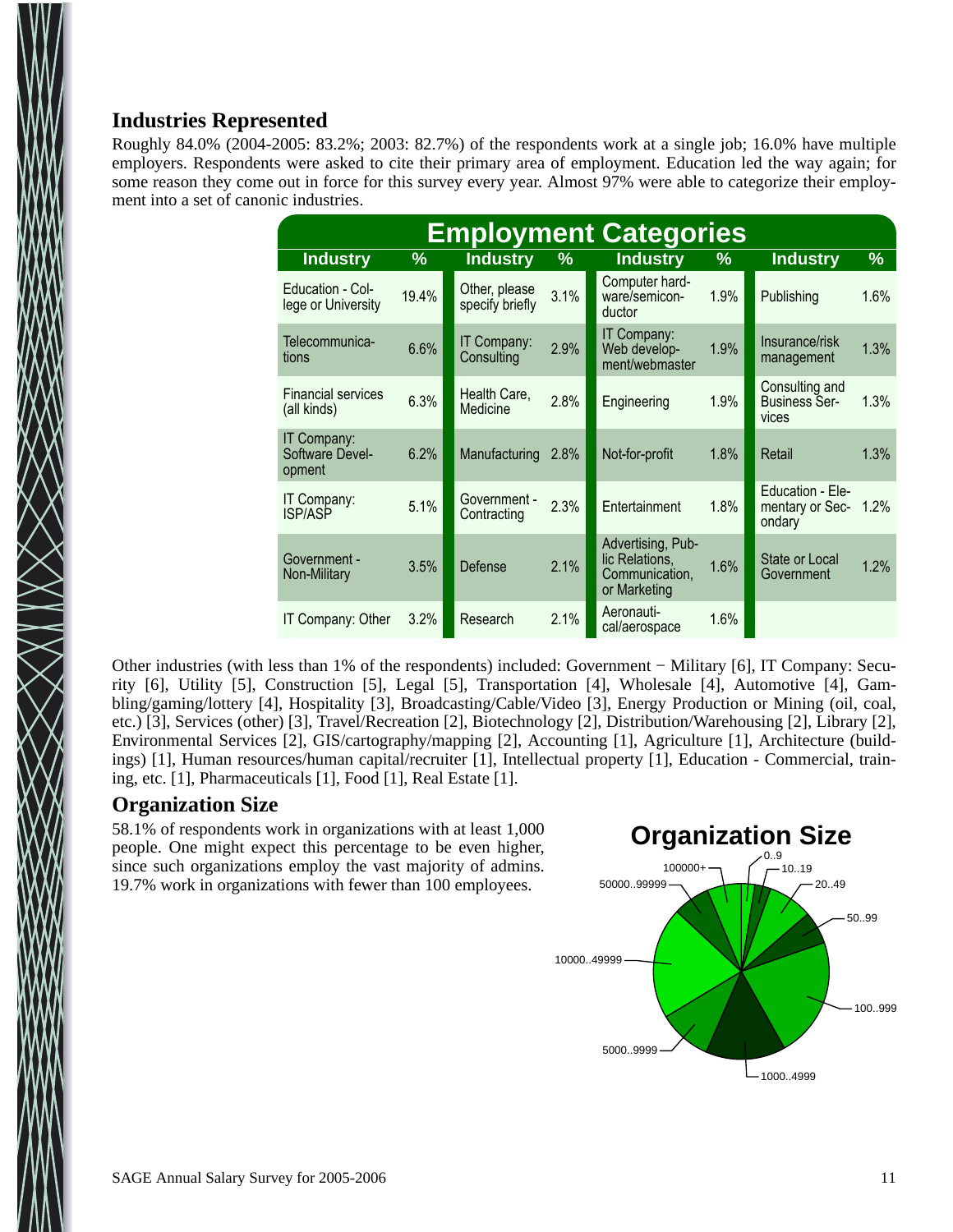#### **Travel**

Only 45% (vs. 2004-2005: 53.3%; 2003: 55.4%; 2002: 53.7%) of the respondents travel at all for their company (excluding conferences and training). Note the recent reduction. About 14% travel more than two weeks per year. The pie chart on the right is a graphical representation of this data.

#### **Work Week Characterization**

Sysadmins have perpetually complained about long work weeks. The survey asked how many hours per week each respondent worked. The graph on the right tells the tale (for those who worked 30 or more hours per week). About half (48.8%) reported 44 or fewer hours per week; about half reported 45 or more. Those reporting 60 hours or more numbered 5.3% (2004-2005: 10.1%; 2003: 9.3%). The reduction here might be real or might be a more realistic approach to counting work hours.

For full-timers, the average work week was 44.7 hours/week (down from 2004-2005: 45.6; 2003: 45.7; 2002: 46.7; 2001: 47.7). This is still more like nine hours per day instead of the the mythical ''USA average eight hour day" (but it's getting closer). About 22.5% (2004-2005: 32.6%; 2002: 27.8%) of the respondents − almost one in three − worked more than 50 hours/week (10 hours/day for a standard five-day work week).

#### **Commute Time**

While over 10.6% of respondents commute (one way) for less than 10 minutes, 26.7 (2004-2005: 22.1%) commute more than 45 minutes, including 3.5% (2004-2005: 2.9%) at over 90 minutes. See the pie chart on the right for a summary.

## **Working from Home**

Telecommuting is a big buzzword in the technical community. The chart below on the right illuminates interesting facts:

- 96.5% of respondents have Internet at home
- 92.8% (2004-2005: 93.6%; 2003: 88.9%; 2002: 75%) of respondents have full-time Internet at home
- Companies do assist in paying for connection costs: 32.3% pay something or everything (vs 2004-2005: 26.7%); 45.1% (presumably those whose employers are not paying) are dissatisfied with this
- Over a third 40.2% (2004-2005: 39.8%; 2003: 38.5%) telecommute for more than 8 hours/week
- About 5.7% (2004-2005: 7%) telecommute more than 30 hours/week
- 94.9% (2004-2005: 95.5%; 2003: 89.7%) connect to the Internet at speeds greater than 1 megabit per second (predominantly via DSL or cable modems)



#### **Internet at Home**

| Query                                                | No          | <b>Yes</b> |
|------------------------------------------------------|-------------|------------|
| Internet connection at home?                         |             | 3.5% 96.5% |
| Full-time connection?                                |             | 7.2% 92.8% |
| Company pays ANY connection costs?                   | 67.7% 32.3% |            |
| company pays ALL connection costs?                   | 77.1% 22.9% |            |
| Satisfied with employer financial support?           | 45.1% 54.9% |            |
| Primary employer work >8 hours/week at home?         | 59.8%       | 40.2%      |
| Primary employer work > 30 hours/week at home? 94.3% |             | 5.7%       |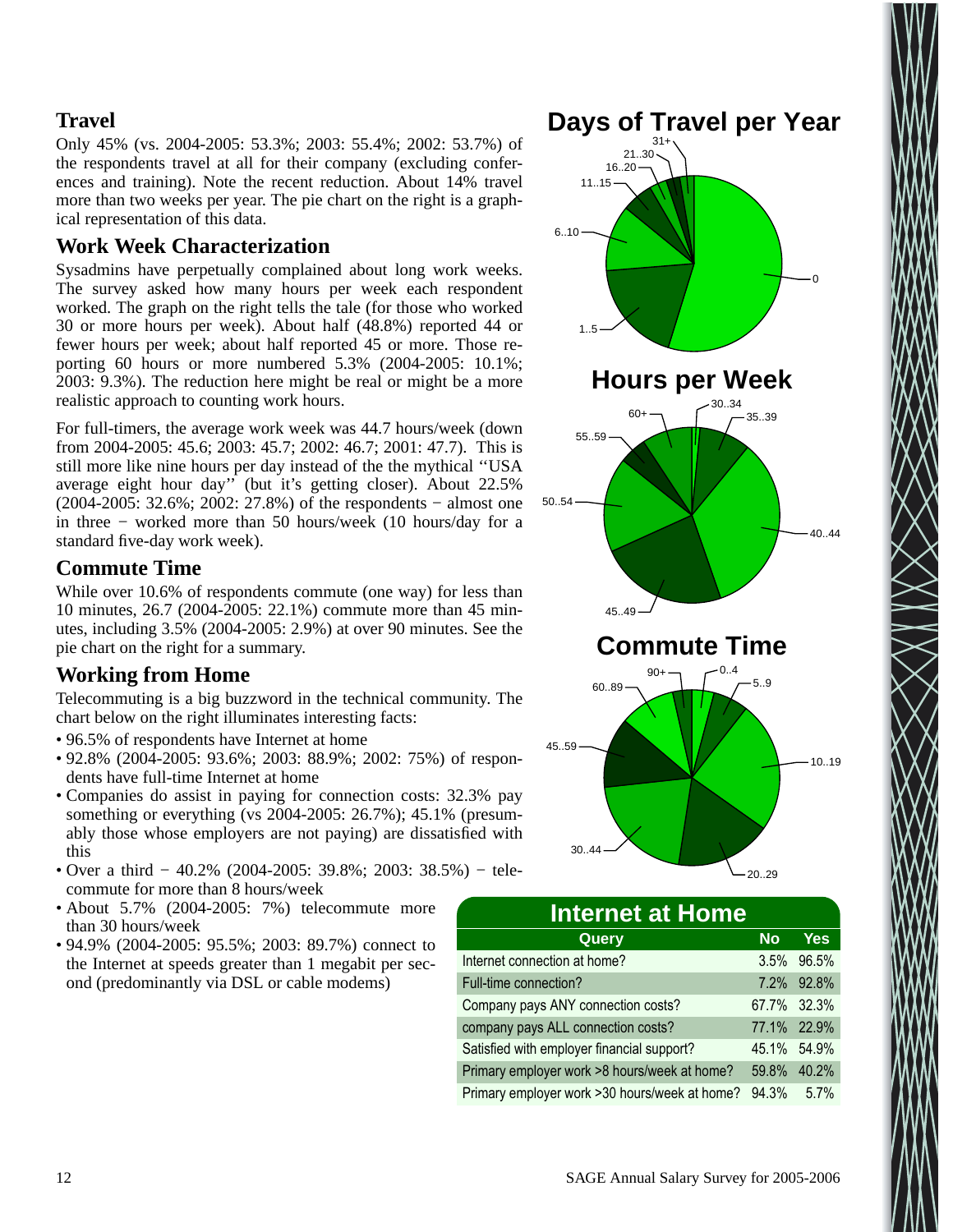#### **Longevity and Loyalty**

Recent economic conditions have dramatically changed notions of employer (and employee) loyalty and position longevity in many cultures. The mean job stay of those at their job at least a few months is 5.46 years (2004-2005: 4.14 years; 2003: 4.22; 2002: 4.32 years); the median is four years. 53.6% (2004-2005: 53.1%; 2003: 54%) have been at their job for less than four years. Only 28.1% (2004-2005: 13.7%; 2003: 15.7%; 2002: 15.1%; 2001: 18.4%) of those who responded say they have been with their current employer for seven years or more.

Looked at another way, it's clear that these days admins continue to move around to different jobs (for a number of reasons). On the far right is a chart that reveals the number of primary employers respondents report having had over the previous five years. Note that 48.0% (2004-2005: 41.4%; 2003: 38.6%) have stayed with the same employer for the full half-decade. It seems that folks are not job hopping nearly so much as during the 'boom.'

As far as loyalty goes, the survey asked what would make people wish to change jobs (they could check several items). Intriguingly, compensation is #1 on the list of respondents, almost twice as high as second place. Job satisfaction has a huge number of components that include (from former computer company executive Bill Wallace):

- A sense of personal power; mastery over others
- Ego-gratification − a feeling of price or importance
- Financial success
- Recognition of success; reassurance of worth
- Social or group approval; acceptance of peers
- The desire to win; need to be first
- A sense of roots
- Opportunity for creative expression
- Accomplishment of something
- worthwhile • New experiences
- Liberty, freedom, privacy from intrusion
- A sense of self-esteem, dignity, and self-respect
- Love in all forms
- Emotional security

Ten years ago, compensation did not so frequently come out #1 on the list.



| <b>Reasons to Change Jobs</b>                                             |           |                                                              |         |  |  |  |
|---------------------------------------------------------------------------|-----------|--------------------------------------------------------------|---------|--|--|--|
| <b>Why</b>                                                                | $%$ Resp. | <b>Why</b>                                                   | % Resp. |  |  |  |
| Pay/compensation                                                          | 59.3      | Telecommuting                                                | 12.0    |  |  |  |
| Challenge/interest                                                        | 34.2      | <b>Ethics</b>                                                | 11.3    |  |  |  |
| <b>Benefits</b>                                                           | 25.1      | Workload                                                     | 11.3    |  |  |  |
| Location/commuting issues                                                 | 25.0      | Ability to work with/contrib-<br>ute to open source projects | 11.0    |  |  |  |
| Job security                                                              | 24.1      | Family-friendly                                              | 8.1     |  |  |  |
| People (friendlier, more com-<br>petent, etc.)                            | 23.6      | Physical environment (e.g.,<br>offices vs. cubicles)         | 8.1     |  |  |  |
| Hours/schedules (good/bad)                                                | 22.6      | Dress code                                                   | 7.6     |  |  |  |
| Ability to advance/be pro-<br>moted more quickly                          | 22.2      | Company size                                                 | 7.6     |  |  |  |
| Culture                                                                   | 20.9      | On-call/pager/cell issues                                    | 6.9     |  |  |  |
| Management/vision                                                         | 18.6      | Conference attendance                                        | 5.1     |  |  |  |
| Training, learning, tuition re-<br>imbursement, certification<br>programs | 16.9      | Travel issues (want more or<br>want less)                    | 4.1     |  |  |  |
| New technology                                                            | 16.7      | Project management                                           | 3.5     |  |  |  |
| Reputation, size, potential,<br>stability, or mission                     | 15.1      | Intellectual property policy                                 | 2.2     |  |  |  |
| Respect                                                                   | 14.1      | Other (please specify)                                       | 1.5     |  |  |  |
| Vacation time                                                             | 14.0      | Visa/work permit                                             | 1.3     |  |  |  |
| Ability to work with/avoid a<br>given brand or vendor                     | 13.8      | Child care                                                   | 1.2     |  |  |  |
| Competence                                                                | 13.4      |                                                              |         |  |  |  |

#### SAGE Annual Salary Survey for 2005-2006 13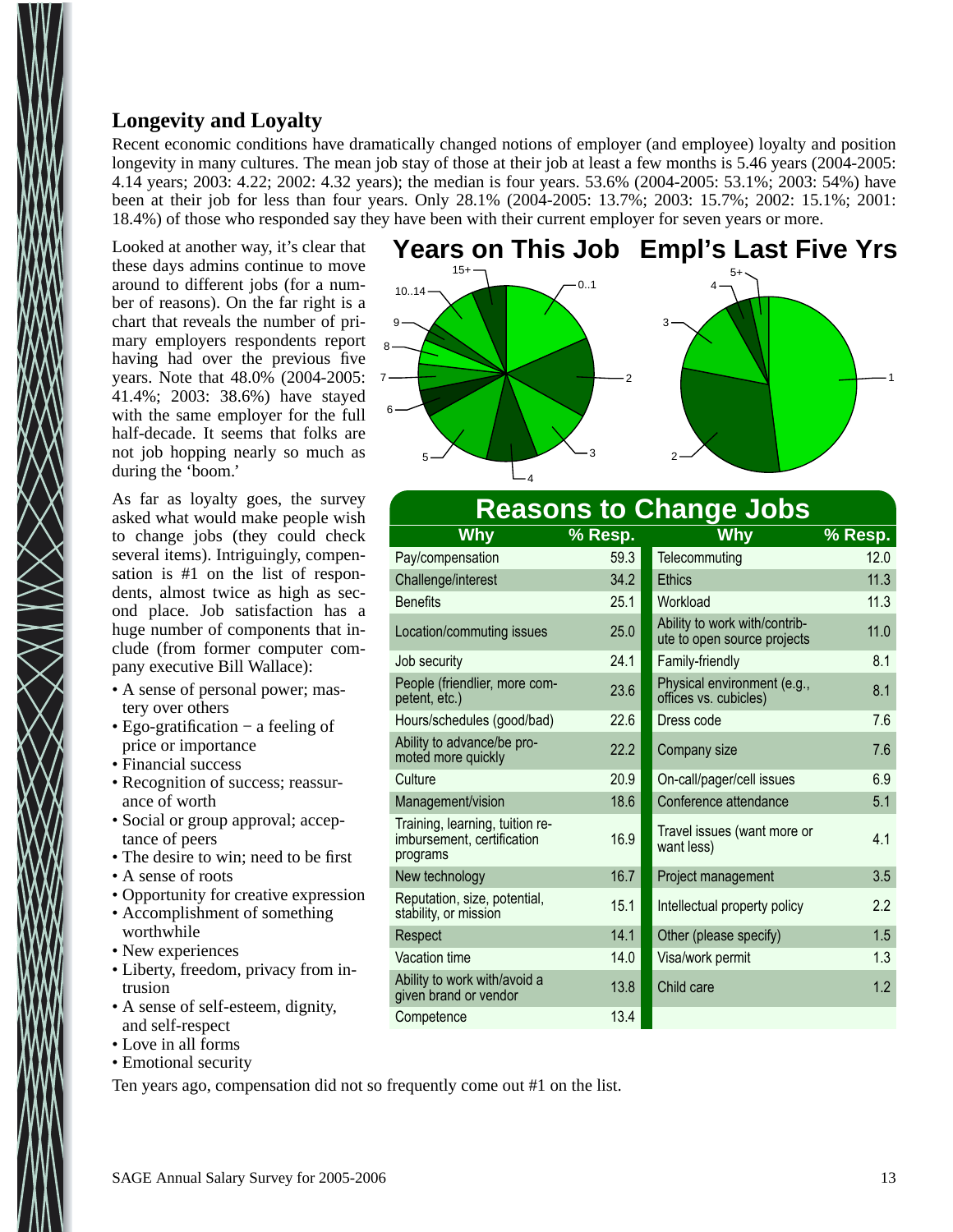As to longevity expectations, 84.1% (2004-2005: 79.9%; 2003: 80.6%, 2002: 79.4%; 2001: 75.8%) of respondents report that they expect to be in system administration in five years. The other 15.9% answered 'No.' The table below shows the differences in expectations for members of various sized organizations. Those in the smallest companies (with 0..9 employees) tended to be less confident of their future in computer administration; the rest seem fairly certain of their future (with the slight dip for those in the largest companies).

| <b>Future Prospects vs. Company Size</b> |        |          |         |          |         |                                                       |           |           |
|------------------------------------------|--------|----------|---------|----------|---------|-------------------------------------------------------|-----------|-----------|
|                                          |        |          |         |          |         | Stay? 09 1049 5099 100499 500999 10004999 5000+ Total |           |           |
| Go elsewhere                             | 29.4%  | $13.2\%$ | $9.8\%$ | $11.4\%$ | $8.7\%$ | $13.0\%$                                              | 20.3%     | 15.9%     |
| Stay in field                            | 70.6%  | 86.8%    | 90.2%   | 88.6%    | 91.3%   | 87.0%                                                 | 79.7%     | 84.1%     |
| Total                                    | 100.0% | 100.0%   | 100.0%  | 100.0%   | 100.0%  | 100.0%                                                | $100.0\%$ | $100.0\%$ |

For those who would change away from the profession, what future career areas are they considering? 113 respondents answered the question, ''What else would you do?'' with some answer that wasn't ''Stay in the field.'' See the table on the right for details.

#### **Organization Membership**

Professionally 41.3% of respondents belong to SAGE; 35.1% belong to USENIX; 23.5% belong to some local group; 9.4% belong to ACM; and 7.5% belong to IEEE. The table on the right below shows not only membership but opinions on 'helpfulness' for the total set of respondents. Respondents could check one box for each organization so 'Belong & Helpful' means not only do they belong but also they think the organization is helpful. SAGE & USENIX came out on top this year  $-28.7\%$  say SAGE is helpful or very helpful.

A few other organizations garnered significant mention for this query: LOPSA (5.4% were members), ISSA (6 respondents were members), and ISC2 (6 respondents were members).

| <b>Future Prospects</b> |              |         |                           |  |  |
|-------------------------|--------------|---------|---------------------------|--|--|
| % Resp.                 | <b>Field</b> | % Resp. | <b>Field</b>              |  |  |
| 3.3                     | Management   | [7]     | Retire                    |  |  |
| 22                      | Development  | [6]     | <b>Project Management</b> |  |  |
| 12                      | Security     |         |                           |  |  |

| <b>Technical Assns. and</b><br><b>Rated Utility</b>                                                                  |       |       |       |         |  |  |
|----------------------------------------------------------------------------------------------------------------------|-------|-------|-------|---------|--|--|
| <b>Belong &amp;</b><br><b>Belong &amp;</b><br>very helpful<br>helpful<br>Organization Do not belong<br><b>Belong</b> |       |       |       |         |  |  |
| <b>SAGE</b>                                                                                                          | 58.7% | 12.5% | 21.1% | 7.6%    |  |  |
| <b>USENIX</b>                                                                                                        | 64.9% | 12.6% | 17.2% | 5.3%    |  |  |
| A local computer/<br>OS/user group                                                                                   | 76.5% | 8.2%  | 10.7% | 4.6%    |  |  |
| <b>IEEE</b>                                                                                                          | 92.5% | 3.8%  | 2.8%  | 0.9%    |  |  |
| <b>ACM</b>                                                                                                           | 90.6% | 5.9%  | 3.1%  | $0.4\%$ |  |  |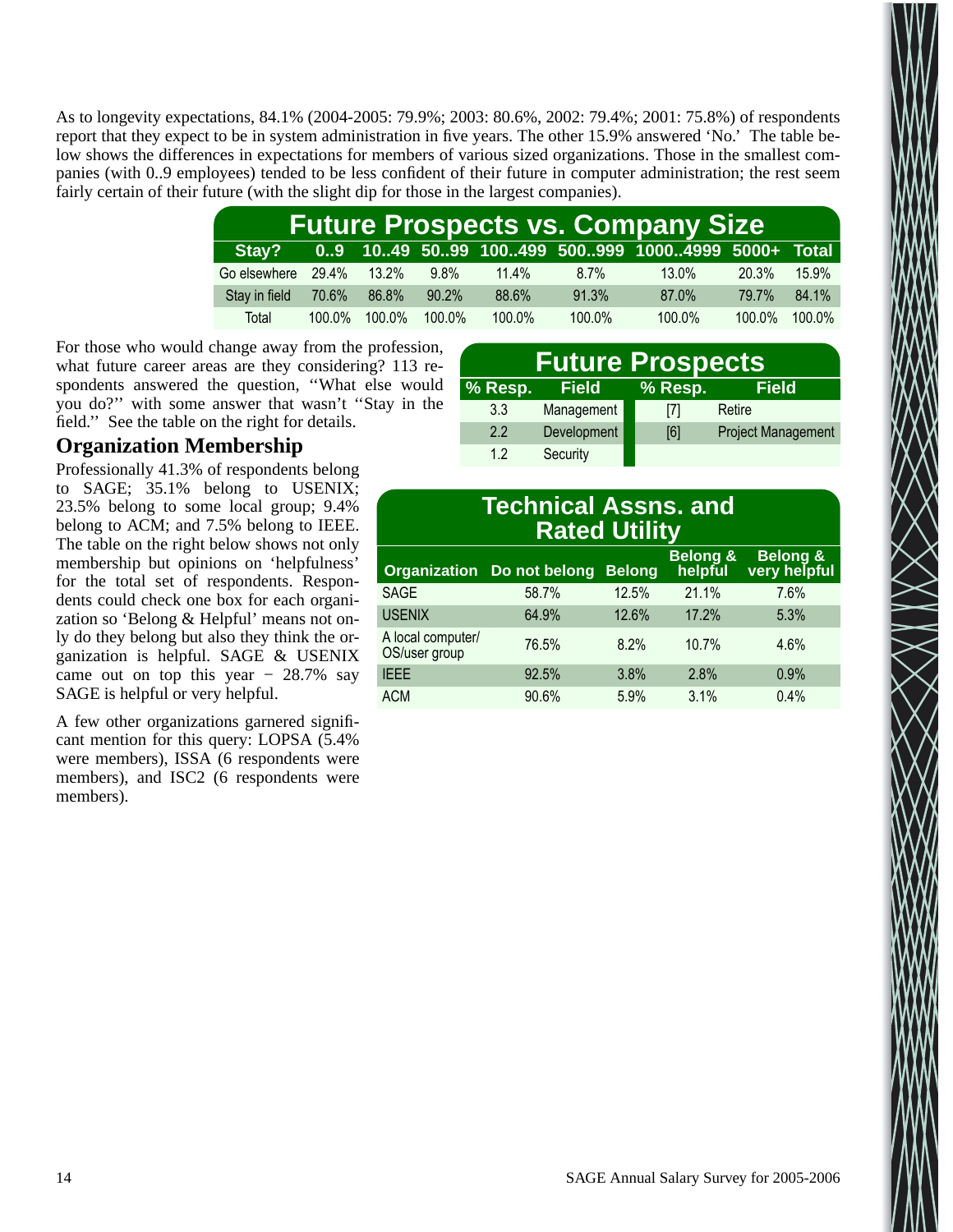#### **Traditional Time Off**

Like most professionals, system administrators usually get some paid vacation (in addition to paid holidays). While 3.2% of those reporting say they get no paid vacation, the mean of those who do is about 16.8 days (not counting those who report more than 30 annual days off). The median is 15 days. While experience in the field can yield increased vacation days, staying with a single employer longer can yield even greater vacation (see the charts below).

Respondents had a mean of 8.7 paid holidays/year, with 6.4% reporting no paid holidays at all.

Note that some cultures have much longer vacation than those in the USA; this accounts for some of the higher numbers on the right.

| <b>Exper. vs. Days Off</b>        |              |                                   |              |  |  |
|-----------------------------------|--------------|-----------------------------------|--------------|--|--|
| <b>Years</b><br><b>Experience</b> | Days<br>Vac. | <b>Years</b><br><b>Experience</b> | Days<br>Vac. |  |  |
|                                   | 11.2         | 6                                 | 16.7         |  |  |
|                                   | 16.6         | 7.9                               | 17.7         |  |  |
| $\mathfrak{p}$                    | 17.4         | 10.14                             | 18.2         |  |  |
| 3                                 | 15.6         | 15.19                             | 17.0         |  |  |
| Δ                                 | 17.6         | $20+$                             | 20.4         |  |  |
| 5                                 | 14.9         |                                   |              |  |  |

# **Longevity and Vacation**

| <b>Years at</b><br><b>Employer Vacation</b> | <b>Days</b> | <b>Years at</b><br><b>Employer Vacation</b> | <b>Days</b> |
|---------------------------------------------|-------------|---------------------------------------------|-------------|
| 0                                           | 15.8        | 6                                           | 18.2        |
|                                             | 14.5        | 7.9                                         | 19.5        |
| $\mathfrak{p}$                              | 15.5        | 10.14                                       | 20.2        |
| 3                                           | 16.7        | 15.19                                       | 22.3        |
| 4                                           | 17.9        | $20+$                                       | 20.8        |
| 5                                           | 17.5        |                                             |             |



Sick days are another kind of time off work. Of those responding, 14.5% (2004-2005: 16.4%; 2003: 12.7%; 2002: 12.1%) receive (or took) no sick days. The mean was 7.5 (2004-2005: 6.9; 2003: 7.4; 2002: 7.1); the median was 6 days (2004-2005: 6; 2003: 6; 2002: 5). Above on the right is a chart of sick day allocation (for those who have limits).

5..9.99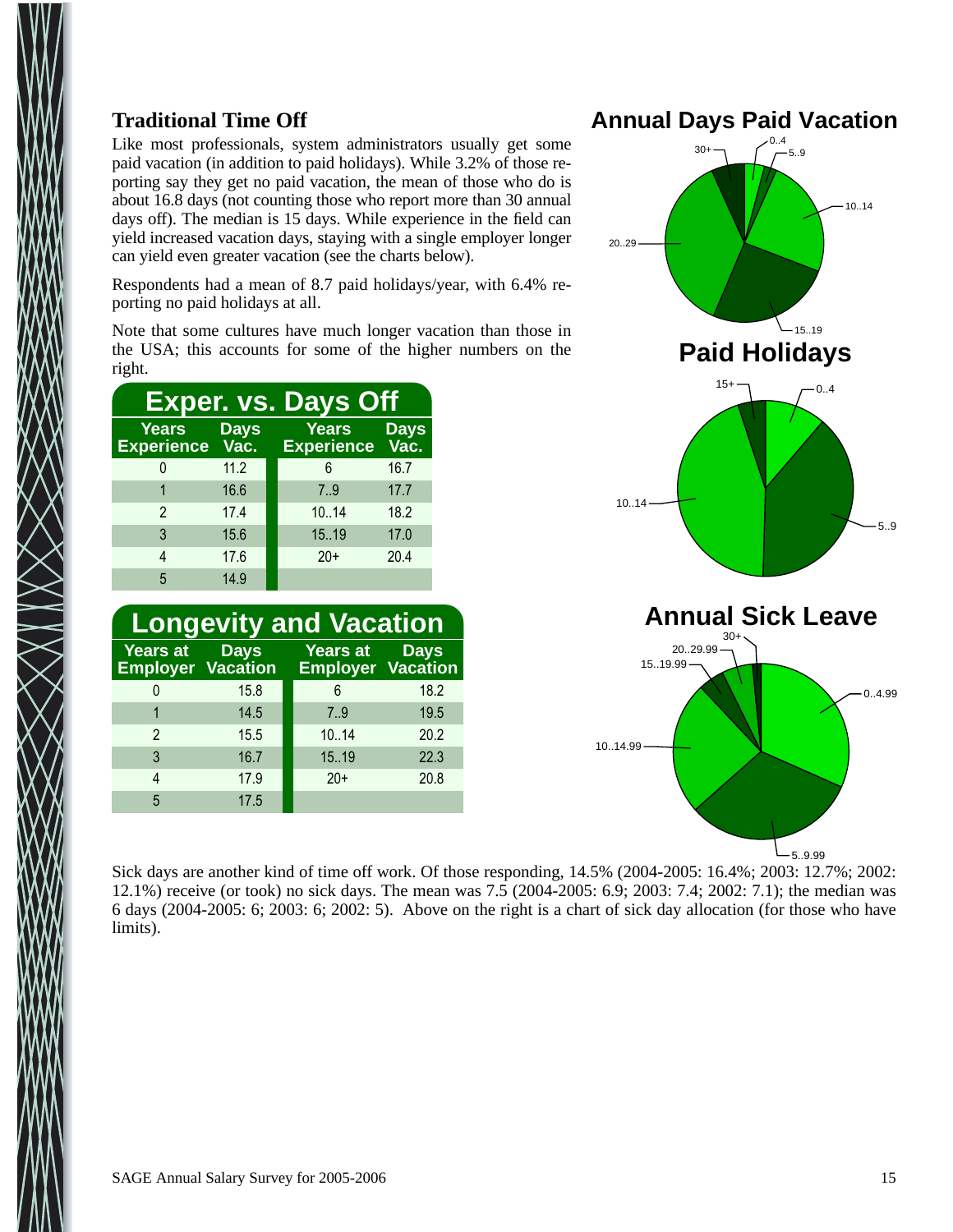#### **Benefits**

The chart on the right describes insurance coverage for the survey's respondents. Note that those in Europe often get this coverage from their government and not from their employer.

About 78.9% (2004-2005: 73.1%; 2003: 75.2%) of respondents report that their employer contributes to a retirement fund on

their behalf. Respondents also reported on receiving other extra benefits.

# **Insurance Coverage**

| <b>Coverage</b>       | <b>Not offered</b><br>or not used Unpaid Partly paid Fully paid |      |       |       |
|-----------------------|-----------------------------------------------------------------|------|-------|-------|
| Disability insurance  | 22.5%                                                           | 9.5% | 39.8% | 28.2% |
| Life insurance        | 21.9%                                                           | 9.1% | 41.6% | 27.5% |
| Health insurance      | 11.5%                                                           | 3.2% | 59.6% | 25.7% |
| Dental insurance      | 15.4%                                                           | 6.6% | 56.4% | 21.6% |
| Vision care insurance | 25.4%                                                           | 8.8% | 47.4% | 18.4% |

|                                                                               |         | <b>Benefits Reported</b>                                 |           |
|-------------------------------------------------------------------------------|---------|----------------------------------------------------------|-----------|
| <b>Benefit</b>                                                                | % Resp. | <b>Benefit</b>                                           | $%$ Resp. |
| 401(k) matching (i.e., company<br>adds money to pension/retire-<br>ment fund) | 44.8    | Credit union                                             | 17.3      |
| Family medical insurance                                                      | 43.3    | Hardware or telecomm assis-<br>tance, discounts for home | 17.2      |
| Tuition support; certification cost<br>support                                | 424     | Domestic partnership benefits                            | 15.6      |
| 401(k) (or other pension/retire-<br>ment fund)                                | 38.9    | Donation matching                                        | 14.5      |
| Cell phone (paid)                                                             | 38.8    | 403(b)                                                   | 13.1      |
| Food/drink at work                                                            | 31.3    | Performance or signing bonus                             | 11.9      |
| Flextime/flexible hours (e.g., 9 x<br>80, 4/40 schedules)                     | 30.7    | Profit sharing                                           | 11.2      |
| Conference attendance (including<br>tutorials)                                | 29.7    | Commuting assistance                                     | 11.0      |
| Retirement plan/fund/program                                                  | 27.3    | Association memberships                                  | 10.1      |
| Discounts of various kinds                                                    | 26.9    | Child care/childcare assistance                          | 7.0       |
| Parking                                                                       | 23.5    | Housing/home loan                                        | 3.4       |
| Gym, health club membership                                                   | 23.2    | Special pensions                                         | 2.3       |
| Telecommuting                                                                 | 21.9    | RRSP (matching, assistance)                              | 2.1       |
| Stock options or stock purchase<br>plan                                       | 19.1    | Company car (or lease)                                   | 1.9       |
| Flexible/cafeteria plan for benefits                                          | 18.2    | Other                                                    | 1.9       |
| Employee stock ownership plan                                                 | 17.8    | <b>IRA</b>                                               | 1.6       |
|                                                                               |         |                                                          |           |

#### **Hiring Outlook**

Respondents were asked to estimate the number of sysadmins to be hired in the upcoming year. The chart on the right summarizes this optimistic outlook. Almost half (48.7%) anticipate hiring at least one person. Over 7% anticipate hiring ten or more.

# **Anticipated Hires**

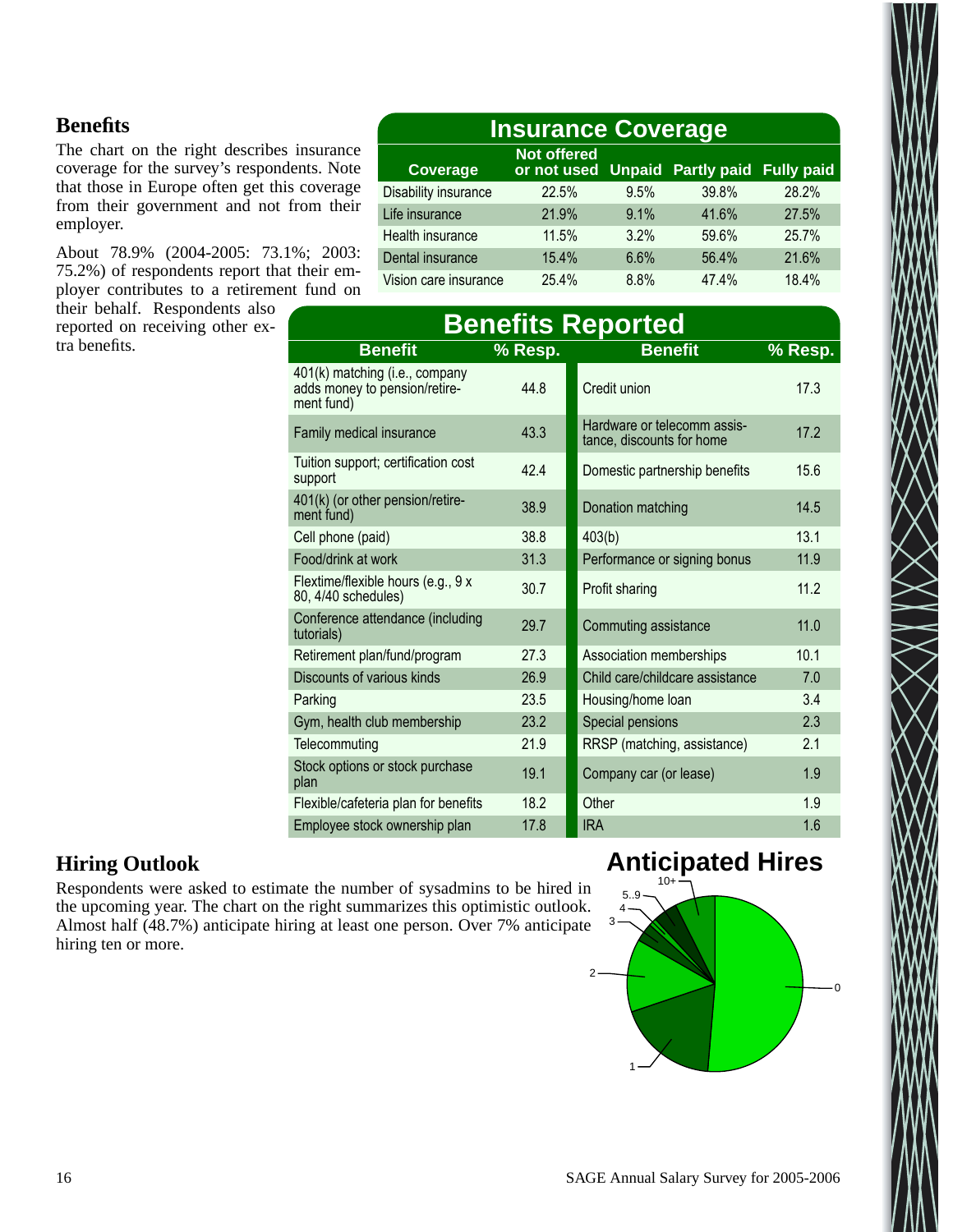#### **Users per Admin**

Managers often look to SAGE for a ''universal constant'' that is the number of full-time-equivalent users that a single administrator can manage. This year's survey again collected data from which to estimate this elusive value. The answer is, ''it depends.'' A site with resource-intensive users might require far more admins than, for example, eBay, which has a huge number of users but a smaller admin ratio, since the users are generally exploiting a single application.

As reported in previous surveys, the breakdown shows a bell-shaped distribution when plotted against a logarithmic scale for the number of users; see the chart below.



Some notes on this chart:

- A small number of respondents appears to have responded with unusual and probably erroneous numbers (e.g., 40,000 admins for 40,000 users). Thus, take the left-hand bars with a grain of salt.
- Multiple respondents from the same company will skew that company's ratio a bit higher on the ''Sites Reporting'' scale.

This same bell curve (on a logarithmic scale!) has appeared now for the better part of a decade.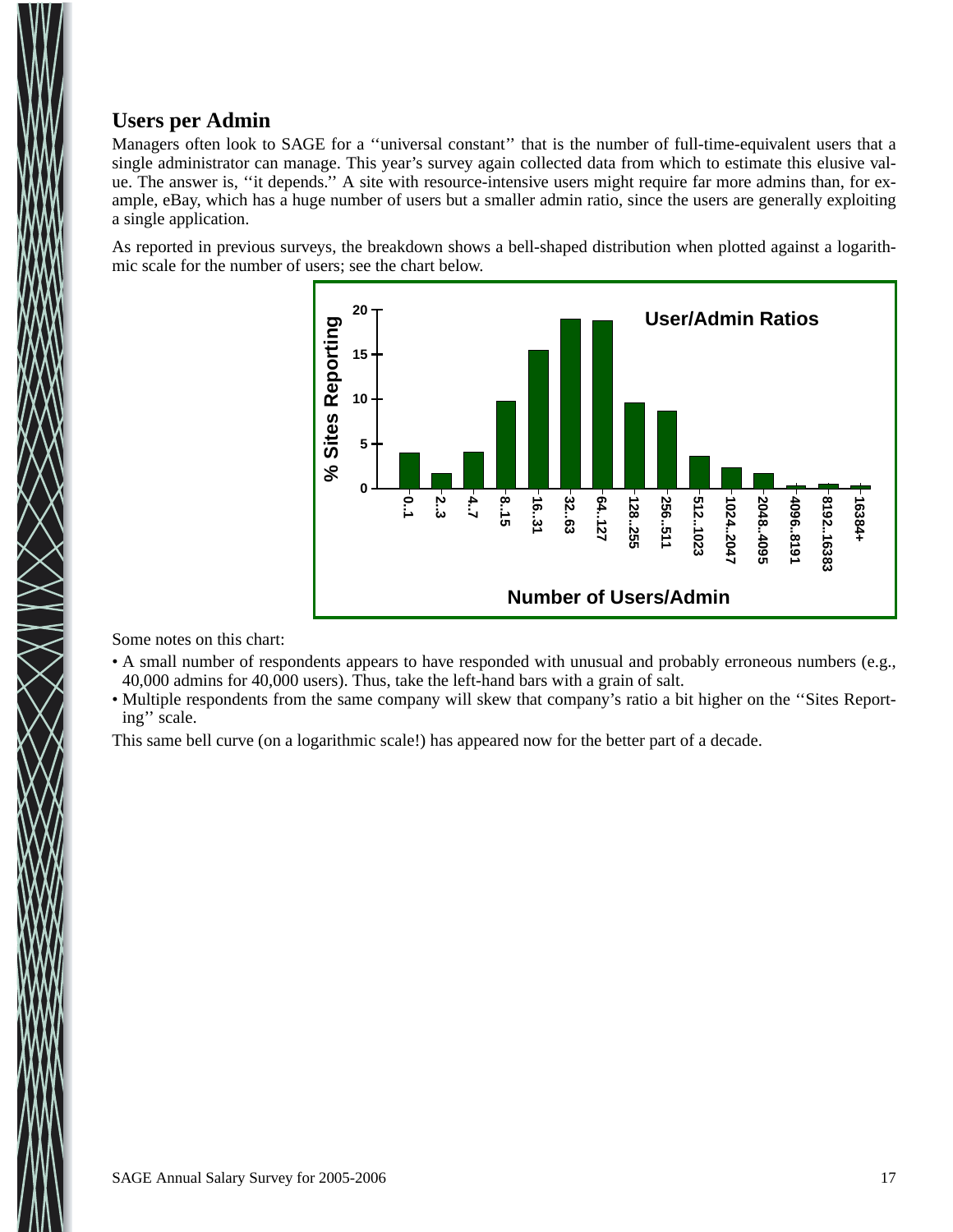# **Salary Information**

Demographics are interesting, but salaries form the heart of a salary survey. Here's a quick rundown of how some people work and get paid:

- 65.2% (2004-2005: 63.8%; 2003: 65.1%) of employees are ''generally satisfied with their compensation package'' (34.8% aren't)
- 46.1% of respondents are not specially compensated for overtime
- 8.7% receive both cash and/or time off as compensation for overtime work
- 9.4% receive cash compensation for overtime work
- 35.8% receive time off as compensation for overtime work
- 68.1% of respondents are not specially compensated for 'night' (shift) work
- 22.2% receive comp time or other compensation for special hours
- 9.7% receive more money for special hours
- 77.7% (2004-2005: 71.6%; 2003: 73.5%; 2002: 69.9%) of respondents are at least occasionally required to be on call, wear a pager, or carry a cell phone
- 15.6% receive compensation for being on call (3.7% comp time, 9.3 money, 2.9% either/both).
- 21.1% (2004-2005: 28.4%; 2003: 25.5%; 2002: 44.2%) of respondents never carry a pager/cell phone; 46.4% (vs. 2004-2005: 44.2%) wear a pager/cell phone all the time. The rest are on call at various frequencies: 5.1% are on call one week out of two or more; 3.8% are on call one week out of three or so; 6.9% are on call one week out of four or so; 5.6% are on call one week out of five or so; 5.1% are on call one week out of six or so; 5.9% are on call sometimes, but less than one week out of six.
- 26.7% (2004-2005: 26.7%; 2003: 27.5%; 2002: 30.3%) of respondents receive some sort of stock bonus
- 91.6% of respondents work for a single employer
- 87.4% of respondents are salaried; 12.6% (2004-2005: 15.6%; 2003: 13.7%) are paid hourly

This statistical summary attempts to describe the state of salaries and salary changes over the last year by examining salary with respect to gender, age, experience, geography, industry, and other factors.

The number of respondents in certain sub-categories is occasionally too low to draw valid statistical inferences (e.g., just one person in Anchorage, Alaska). Generally, statistics that are nonreliable by virtue of their small sample size are either not reported or reported with a '#' that marks them as unreliable.

 $\frac{1}{2}$   $\frac{1}{2}$   $\frac{1}{2}$   $\frac{1}{2}$   $\frac{1}{2}$   $\frac{1}{2}$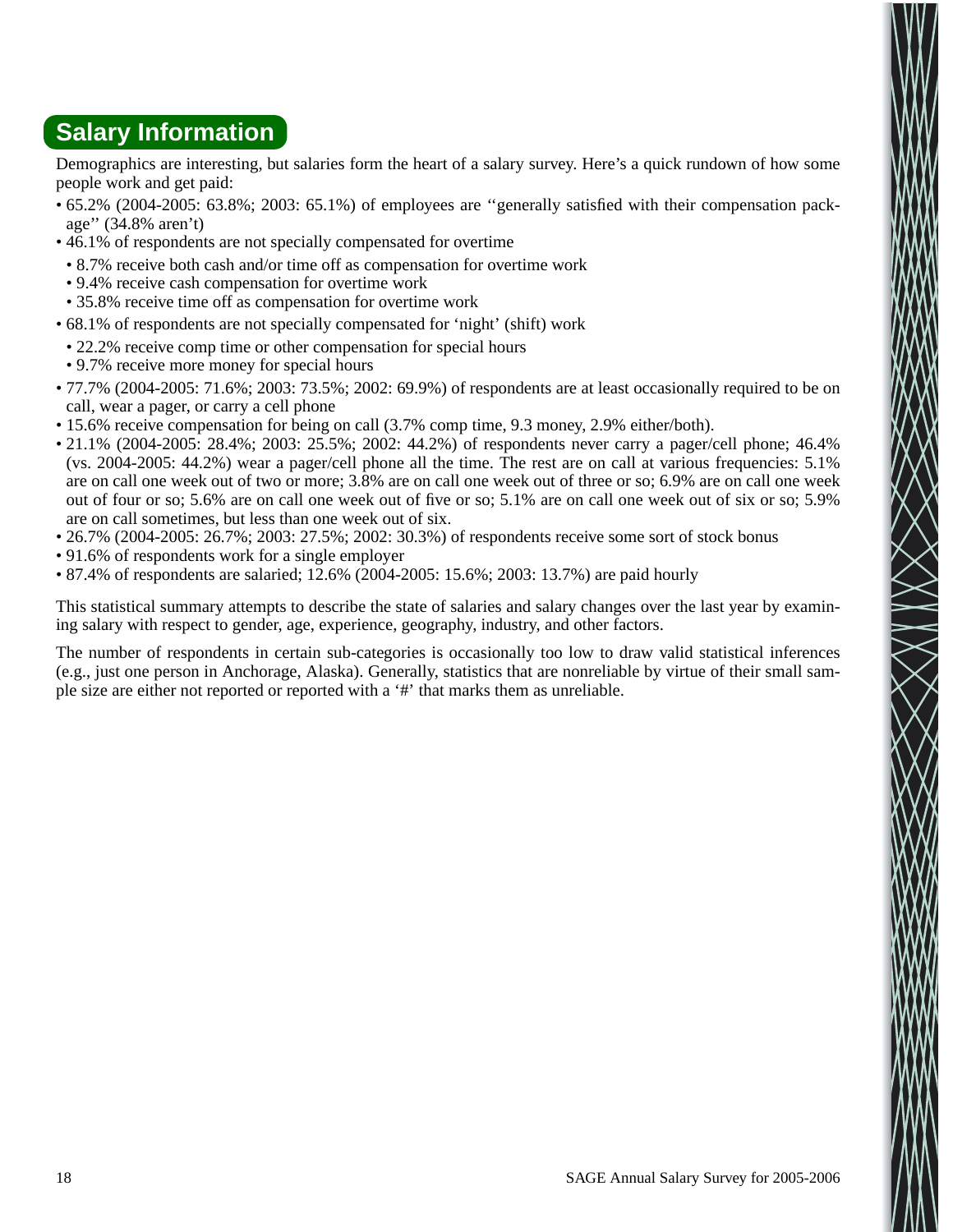#### **Salary Change Summary**

The average salary change for those 508 full-time respondents with incomes of US\$10K-US\$200K with salary changes from -30% to 30% (from all nations and currencies) was 5.43%.

7.5% earned less this year; 16.5% (2004-2005: 24.1%) had no change in salary. Of those 83.8% (2004-2005: 75.9%) who increased their salaries no more than 30%, the average increase was 7.44% (2004-2005: 9.2%; 2003: 8.2%). In a surprising development, raises were spread fairly evenly throughout the salary range, with higher earners being dramatically less penalized than in the past (with a single exception).

Prior to 2004-2005, it appeared that managers were allotting a pot of raise-dollars to a number of variously paid staff; this year's dollar-value of raises continued to be *much* higher for the \$100K+ brackets.

To the right is an overall chart of last year's salary changes, calculated against last year's salary – and shown by gender. It does not show experience or job categories and thus should be viewed only as an overall picture. Little gender difference appears except in the highest range, where the small number of women gives statistics from which it is difficult to draw a general conclusion.

The page's final chart shows the various salary changes. It's easy to see that the 2-4% range was very popular in addition to the ''no raise.''

#### **Increases by Salary Rang e Range % in Range % Incr Incr (US\$)** < 20,000 1.4 6.6 901 20,000-29,999 1.0 3.7 803 30,000-39,999 5.1 5.2 1,869 40,000-49,999 9.3 7.7 3,497 50,000-59,999 13.8 5.1 2,689 60,000-69,999 15.2 5.6 3,571 70,000-79,999 16.7 5.4 3,983 80,000-89,999 13.8 4.0 3,404 90,000-99,999 8.5 4.0 3,755 100,000-124,999 11.0 6.2 6,604 125,000-149,999 2.6 7.2 9,720 150,000-174,999 1.6 3.2 4,996 175,000-199,999 0.2 28.6 51,427

|            |            |      |           | <b>Salary Raises from Year to Year</b> |            |     |           |
|------------|------------|------|-----------|----------------------------------------|------------|-----|-----------|
| $%$ Inc.   | <b>All</b> |      | Male Fem. | $%$ Incr.                              | <b>All</b> |     | Male Fem. |
| $-30 - 10$ | 3.2        | 2.8  | 6.8       | 10.11.99                               | 6.2        | 6.6 | 2.3       |
| $-9.99$ -5 | 2.0        | 2.2  | 0.0       | 1213.99                                | 1.8        | 2.0 | 0.0       |
| $-4.99.0$  | 2.0        | 2.0  | 2.3       | 14.15.99                               | 3.0        | 2.8 | 4.5       |
| 0.1.99     | 14.2       | 14.9 | 6.8       | 16.17.99                               | 1.6        | 1.8 | 0.0       |
| 2.3.99     | 23.2       | 21.9 | 36.4      | 18.19.99                               | 1.0        | 1.1 | 0.0       |
| 4.5.99     | 16.0       | 16.0 | 15.9      | 20.,29.99                              | 5.2        | 5.3 | 4.5       |
| 6.7.99     | 12.0       | 12.3 | 9.1       | $30+$                                  | 0.0        | 0.0 | 0.0       |
| 8.9.99     | 8.8        | 8.5  | 114       |                                        |            |     |           |

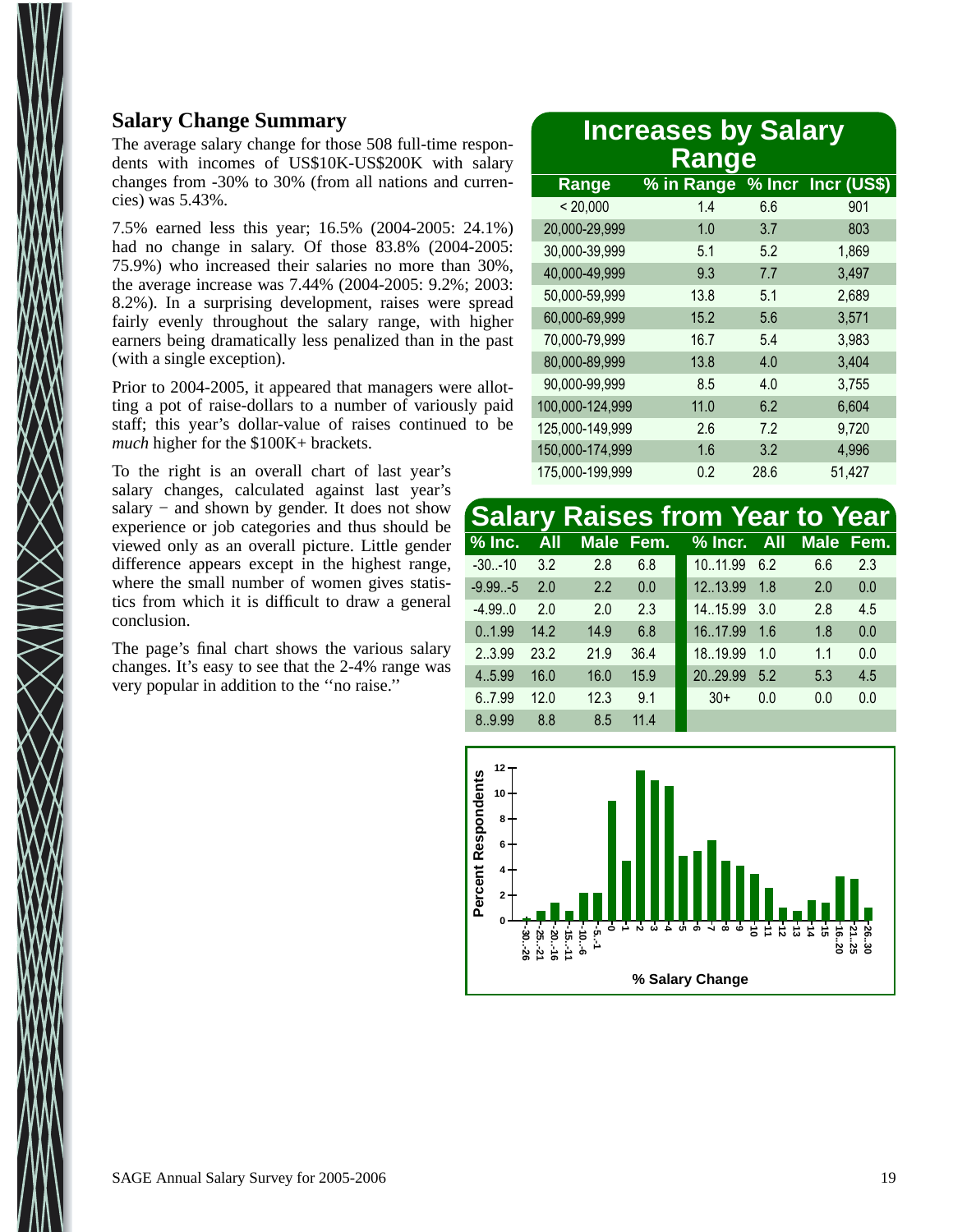#### **Bonuses**

Some companies give one-time rewards to people in lieu of changing their salary. The respondents were asked whether they received such a bonus/incentive and why:

| <b>Reasons for Bonus/Incentive</b>                                             |         |                                                        |         |  |  |  |  |  |
|--------------------------------------------------------------------------------|---------|--------------------------------------------------------|---------|--|--|--|--|--|
| <b>Reason</b>                                                                  | % Resp. | <b>Reason</b>                                          | % Resp. |  |  |  |  |  |
| Did not receive a bonus                                                        | 45.7    | Other                                                  | 2.2     |  |  |  |  |  |
| Bonus/incentive based on your individual<br>performance                        | 25.7    | Bonus/incentive for staying with the orga-<br>nization | 2.1     |  |  |  |  |  |
| Bonus/incentive based on how well your<br>organization performed               | 19.5    | Sign-on or recruiting bonus                            | 1.6     |  |  |  |  |  |
| Regular annual bonus/incentive                                                 | 12.0    | Bonus/incentive for obtaining a certification          | [6]     |  |  |  |  |  |
| Bonus/incentive based on how well your<br>group, department, or unit performed | 11.2    | Bonus/incentive for relocation                         | [5]     |  |  |  |  |  |
| Holiday bonus                                                                  | 8.1     | Bonus/incentive for assisting with hiring              | $[3]$   |  |  |  |  |  |
| Bonus/incentive for special work (e.g., on-<br>call, pager/cell-phone duty)    | 5.3     | Bonus/incentive for travel                             | [3]     |  |  |  |  |  |
| Bonus/incentive for a special project                                          | 5.1     | Bonus/incentive dictated by a union or<br>legislation  | [2]     |  |  |  |  |  |
| By exercising stock options                                                    | 3.2     | Bonus/incentive for receiving a degree                 | [2]     |  |  |  |  |  |

#### **Working More**

Does working more imply getting a bigger salary change? The table at the right suggests that this is true in the 50-59 hour range, where 22.4% of respondents toil.

| Hours % Incr. % Resp. |
|-----------------------|
| 12.4                  |
| 36.4                  |
| 23.4                  |
| 16.7                  |
| 5.7                   |
| 4.1                   |
| 1.2                   |
|                       |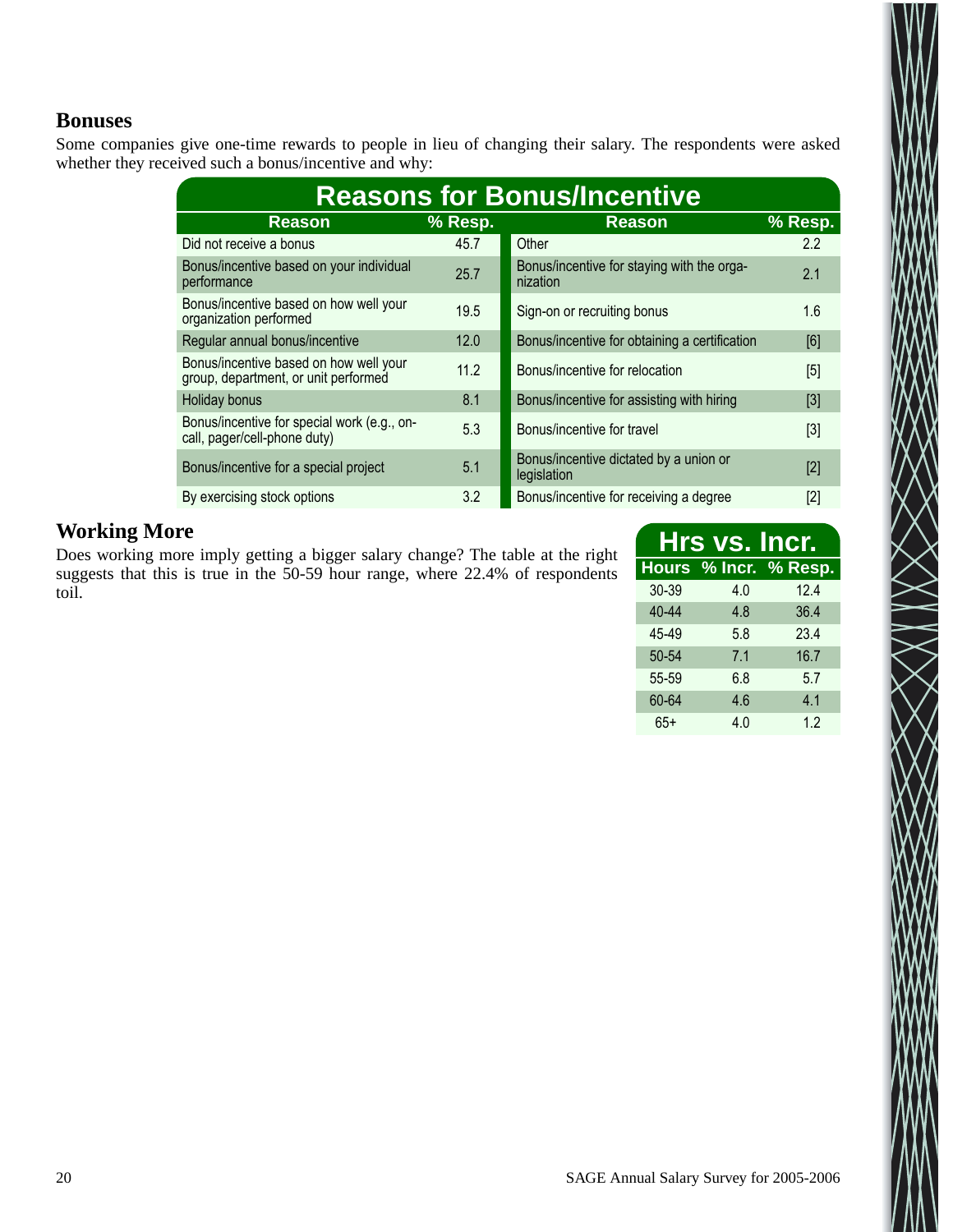#### **Salaries vs. Experience**

Experience counts. Those with less than three years of experience report incomes that average \$40,000 less than those with more than ten years of experience − but the next ten years brings only a \$3,000 average gain (thus demonstrating salary compression). The charts on the next page show *total* compensation (after last year's salary change) vs. experience.

The table below summarizes the experience vs. salary numbers for those reporting in US currency. The graphs on the next page, however, are also illuminating, since they enable you to pinpoint just where you stand in the (almost) bell curve of salaries for those with similar experience.

The table includes three sets of statistics, all of which are narrowed by requiring last year's increase to be in the range -30..30, income to be in the range US\$10,000..US\$200,000, experience to be at least one year, weekly work at least 30 hours/week, and salary to be reported in US dollars (thus restricting the numbers mostly to the USA − no other countries had enough respondents to create valid general statistics). Statistical groups include:

- Summary of all respondents who meet the conditions above.
- Only those who actually increased their salary during this survey's year.
- Only those who have worked for the same organization for at least two years (i.e., this column arguably shows the raises people get at an organization instead of by changing to a new job).

Note in all statistics that even though the percentage of increase ranges widely, the dollar increase holds much closer to constant across experience levels.

| <b>Admin Experience vs.</b><br><b>Salary and Increase</b> |         |                                          |                                   |                                         |  |  |  |  |  |
|-----------------------------------------------------------|---------|------------------------------------------|-----------------------------------|-----------------------------------------|--|--|--|--|--|
| <b>Exp</b><br>Range                                       | % Resp. | <b>All Responses</b><br>Sal.<br>--Incr-- | Raise > 0<br>Sal.<br>$-$ lncr $-$ | Same Co. > 2 Yr<br>Sal.<br>$-$ Incr $-$ |  |  |  |  |  |
| 0.0                                                       | 0.5%    | 31,825 5.0% \$1,595                      | 50,000 16.3% \$8,139              | $0.0\%$ \$<br>$\mathbf{0}$              |  |  |  |  |  |
| 12                                                        | 2.2%    | 42,232 11.3% \$4,782                     | 45,012 12.7% \$5,733              | 41,639 11.3% \$4,718                    |  |  |  |  |  |
| 3.4                                                       | 5.3%    | 50,005 8.5% \$4,257                      | 52,630 9.5% \$4,992               | 4.5% \$2,142<br>47,154                  |  |  |  |  |  |
| 5.6                                                       | 14.6%   | 61,637 7.2% \$4,468                      | 60,240 8.9% \$5,341               | 7.6% \$4,655<br>61,171                  |  |  |  |  |  |
| 7.8                                                       | 14.6%   | 74,532 7.4% \$5,545                      | 74,443 8.7% \$6,468               | 6.5% \$4,907<br>75,247                  |  |  |  |  |  |
| 9.10                                                      | 18.4%   | 5.1% \$3,841<br>75,418                   | 7.0% \$5,418<br>77,615            | 4.4% \$3,255<br>73,700                  |  |  |  |  |  |
| 1115                                                      | 25.6%   | 5.5% \$4,951<br>89,730                   | 6.9% \$6,279<br>90,765            | 5.2% \$4,710<br>89,857                  |  |  |  |  |  |
| 1619                                                      | 8.1%    | 1.6% \$1,293<br>80,966                   | 4.4% \$3,684<br>83,999            | 2.2% \$1,778<br>81,120                  |  |  |  |  |  |
| $20+$                                                     | 10.8%   | 1.9% \$1,818<br>94,422                   | 5.2% \$4,841<br>92,597            | 3.4% \$3,238<br>94,083                  |  |  |  |  |  |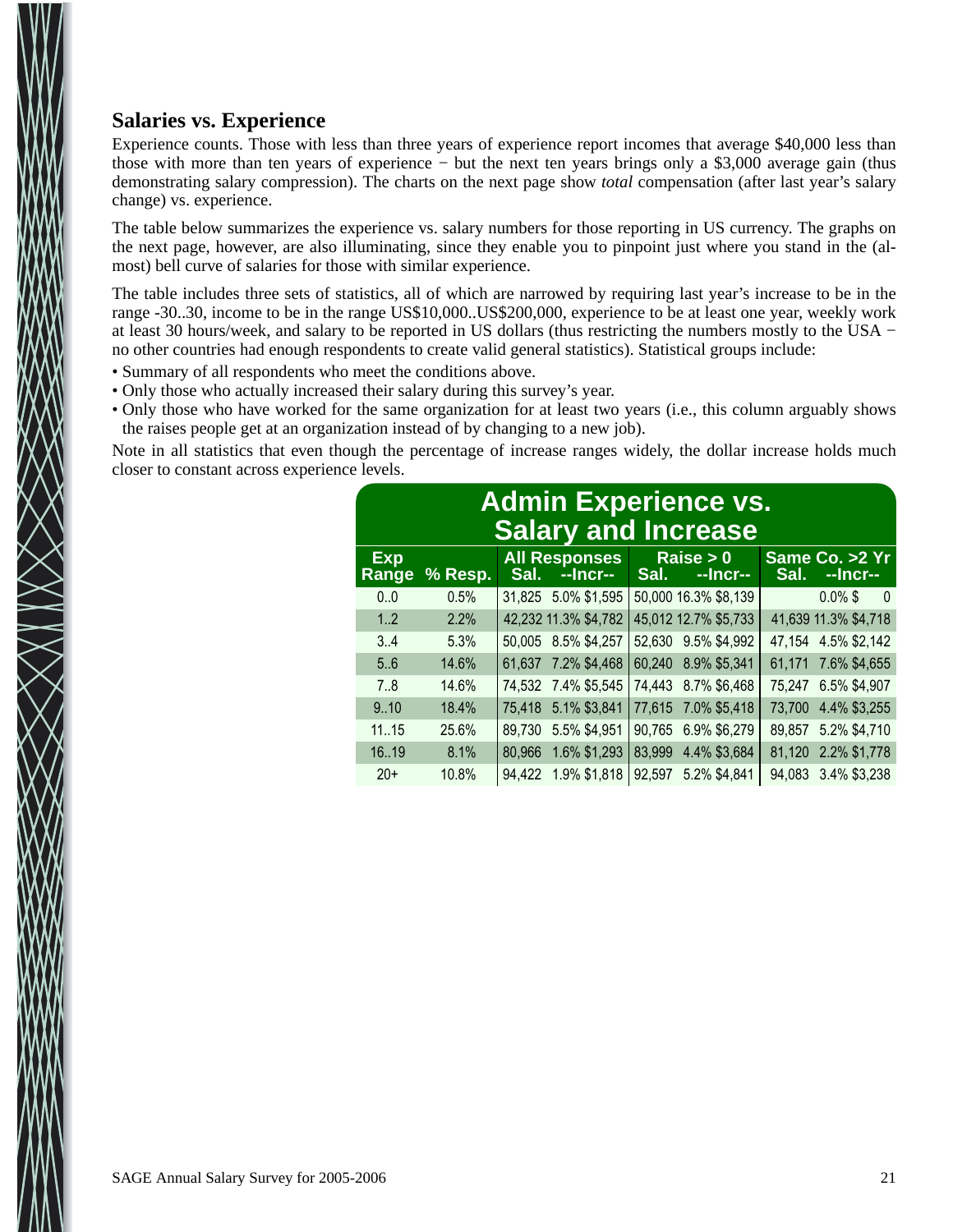Below are the overall distributions for salary vs. experience, though they include all countries with no special processing for geography.



The charts show pleasing bell-curve distributions that connote the validity of the statistics. A small number of dramatically higher-paid respondents ups the average a slight bit in just about every chart. Checking the records uncovers that some of these were due to one-time bonuses for various reasons.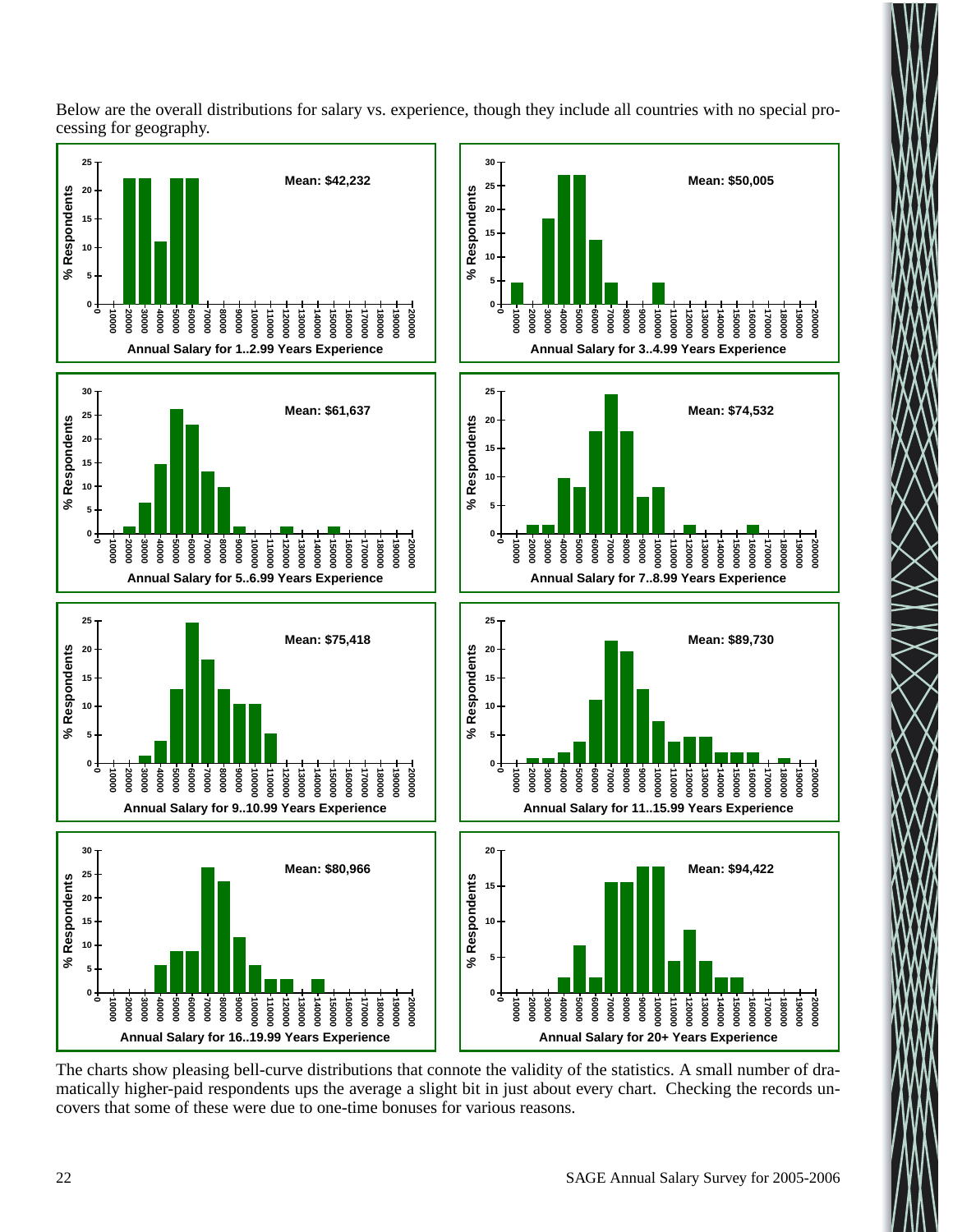#### **Gender Studies**

As time goes on, women are, in general, catching up to men in experience (years ago, computer professions were truly male-dominated). The charts on the right show the distribution and average salary increase for the entire group and for men/women broken out. The top chart includes the very high and very low salaries in addition to very positive and very negative salary swings.

Women seem to be overrepresented in the \$50K-59K range (again, potentially

due to experience) and slightly underrepresented in the \$40-49K range.

On the right below is a graphical representation of the same salary brackets by gender. Small sample sizes are worrisome, but salaries of women with more than 10 years of experience seem, after having passed men's salaries in year's 4-10, to drop significantly behind.

| <b>Salary vs. Years of Experience</b> |        |                |        |                |               |                |  |  |
|---------------------------------------|--------|----------------|--------|----------------|---------------|----------------|--|--|
|                                       |        | <b>Overall</b> |        | <b>Male</b>    | <b>Female</b> |                |  |  |
| Years                                 |        | AvgSal % Resp. |        | AvgSal % Resp. |               | AvgSal % Resp. |  |  |
| 0.2                                   | 41,021 | 5.5            | 41,550 | 5.7            | 32,295#       | 3.8            |  |  |
| 3.4                                   | 44,563 | 6.8            | 42,821 | 6.6            | 57,800#       | 9.6            |  |  |
| 5.6                                   | 58,241 | 16.6           | 57,325 | 16.2           | 66,065        | 21.2           |  |  |
| 7.8                                   | 68,670 | 16.3           | 67,575 | 16.2           | 80,111#       | 17.3           |  |  |
| 9.10                                  | 74,746 | 16.6           | 74,015 | 17.1           | 86,800#       | 11.5           |  |  |
| 1115                                  | 85,141 | 21.5           | 85,619 | 21.7           | 79,110        | 19.2           |  |  |
| 16.19                                 | 79,376 | 7.8            | 81,075 | 7.6            | 64,426#       | 9.6            |  |  |
| $20+$                                 | 93,088 | 8.9            | 93,595 | 9.0            | 86,500#       | 7.7            |  |  |

## **Increases by Gender and Salary Range**

|                | <b>Overall</b> |       |       | <b>Male</b> | <b>Female</b> |          |  |
|----------------|----------------|-------|-------|-------------|---------------|----------|--|
| <b>Salary</b>  | N              | Incr. | N     | Incr.       | N             | Incr.    |  |
| 10,00019,999   | 1.3%           | 6.6%  | 1.3%  | 7.8%        | 2.2%          | 0.0%     |  |
| 20,00029,999   | 1.1%           | 3.1%  | 1.3%  | 3.1%        | $-9/2$        | $-9/0$   |  |
| 30,00039,999   | 5.2%           | 5.3%  | 5.7%  | 5.3%        | $-2^{0}$      | $-2^{0}$ |  |
| 40,00049,999   | 9.8%           | 7.3%  | 10.1% | 7.0%        | 6.7%          | 11.9%    |  |
| 50,00059,999   | 14.0%          | 5.1%  | 13.0% | 5.5%        | 24.4%         | 3.1%     |  |
| 60,00069,999   | 14.9%          | 5.8%  | 14.9% | 6.3%        | 15.6%         | 1.7%     |  |
| 70,00079,999   | 16.5%          | 5.4%  | 16.4% | 5.3%        | 17.8%         | 6.6%     |  |
| 80,00089,999   | 14.0%          | 4.2%  | 14.3% | 4.1%        | 11.1%         | 4.3%     |  |
| 90,00099,999   | 8.2%           | 4.0%  | 8.2%  | 4.2%        | 8.9%          | 2.4%     |  |
| 100,000149,999 | 13.2%          | 6.4%  | 13.4% | 6.4%        | 11.1%         | 6.6%     |  |
| 150,000+       | 1.7%           | 6.0%  | 1.7%  | 6.2%        | 2.2%          | 4.6%     |  |

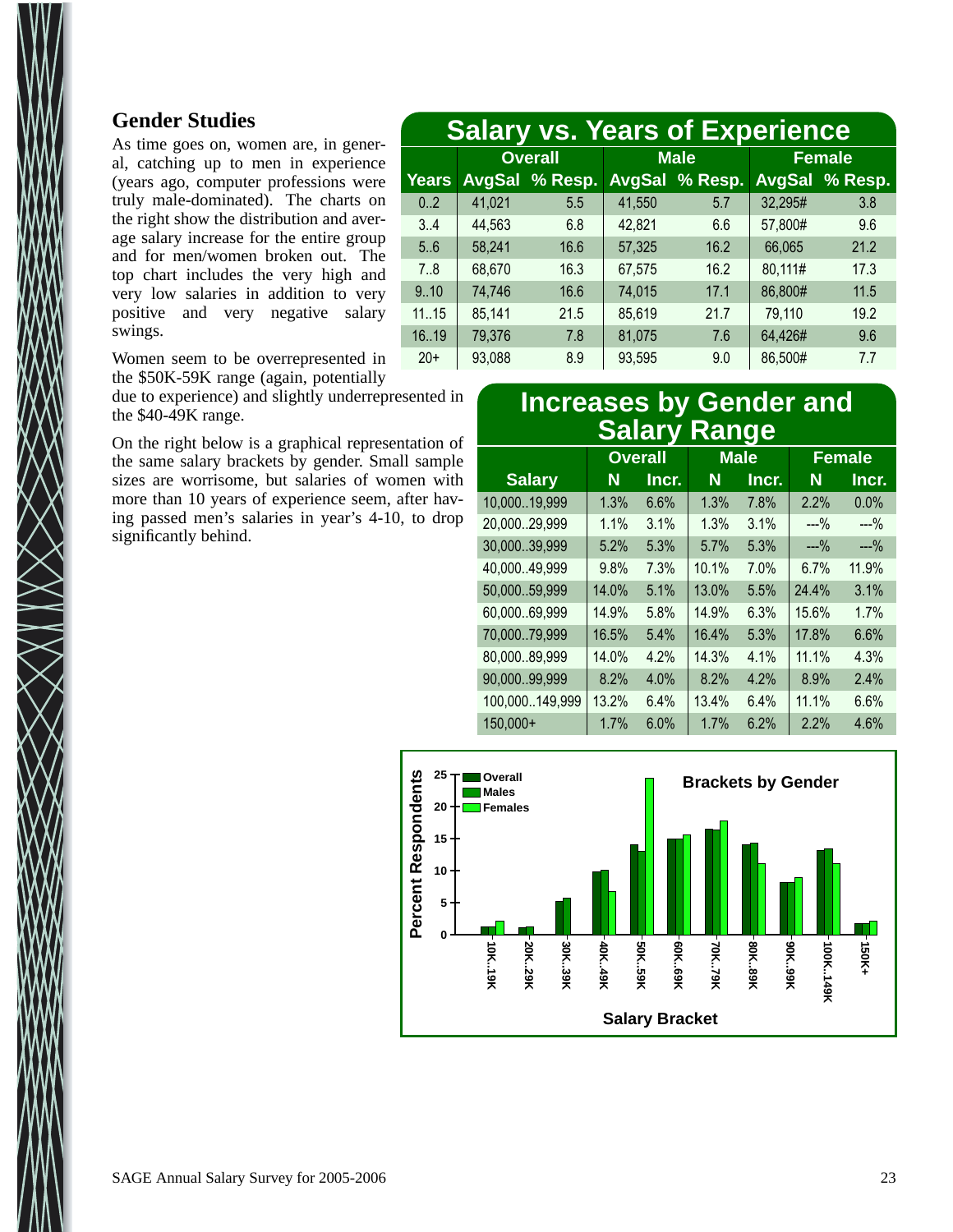#### **Salary and Education**

Education is often said to enhance salaries. The chart on the right (which is for general education, not technical education), while not accounting for experience, shows that this adage seems to hold true except for those with doctorates. Note that certificates do not contribute nearly as strongly as some technical school advertisements might suggest.

The second chart on the right shows average salaries compared against 'relevant' education. Except for the obvious exception at the top (education cited as being in ''Other fields''), this chart reflects a very traditional sort of observation: more, better education yields higher salaries. Upon checking those whose 'formal education is in other fields,' some are entrepreneurs (even company founders) while others live in high-cost-of-living cities or have inordinate experience. The smaller sample size caused a majority of this anomaly.

The next chart breaks down salary by experience and education. The # means that the sample is probably too small to believe the numbers.

Generally, it appears that both education and longevity pay off, though women seem a bit short-changed after 15 years of experience.

| <b>Salary vs. Education</b> |        |      |                              |
|-----------------------------|--------|------|------------------------------|
| <b>EducLevel</b>            |        |      | <b>AvgSal AvgInc % Resp.</b> |
| Master's Degree             | 79,303 | 4.0% | 12.7%                        |
| <b>Bachelor's Degree</b>    | 72,268 | 5.7% | 45.8%                        |
| Ph.D./D.Sc.                 | 72,092 | 4.8% | 1.3%                         |
| Some College/Tech Sch       | 71,039 | 6.0% | 26.5%                        |
| Associate's Degree          | 69,907 | 5.7% | 6.8%                         |
| <b>HS Diploma</b>           | 59,971 | 1.7% | 3.9%                         |
| <b>Technical Cert(s)</b>    | 59,931 | 6.8% | 3.1%                         |

# **Salary vs. Relevant Education**

| <b>EducLevel</b>         |        |      | AvgSal AvgInc % Resp. |
|--------------------------|--------|------|-----------------------|
| Other fields             | 80,901 | 6.4% | 11.7%                 |
| Ph.D./D.Sc.              | 77,185 | 4.3% | $[1]$                 |
| Master's Degree          | 76,889 | 4.6% | 8.4%                  |
| Associate's Degree       | 72,629 | 6.3% | 4.5%                  |
| Bachelor's Degree        | 71,515 | 5.1% | 30.2%                 |
| Some College/Tech Sch.   | 71,351 | 6.4% | 16.9%                 |
| Self-taught              | 70,667 | 5.0% | 18.0%                 |
| <b>Technical Cert(s)</b> | 60,244 | 4.6% | 10.1%                 |

| <b>Salary and Incr. by Education/Exp.</b> |                 |                 |                   |                |               |                |                   |
|-------------------------------------------|-----------------|-----------------|-------------------|----------------|---------------|----------------|-------------------|
| <b>Education level</b>                    | 0.1             | $\overline{2}$  | 34                | 5.9            | 10.14         | 1519           | $20+$             |
| Master's Degree                           | ----            |                 | 27,747<br>18.1#   | 63.417<br>4.3  | 82,154<br>5.2 | 107,444<br>4.9 | 87,575<br>1.1     |
| <b>Bachelor's Degree</b>                  | 70.471<br>18.7# | 54,000<br>10.1# | 52,977<br>8.0     | 63.358<br>7.3  | 87,608<br>3.7 | 78.153<br>2.0  | 88,100<br>1.2     |
| Assoc. Degree                             | 20.696<br>14.4# | 57,258<br>0.0#  | 50,000<br>13.6#   | 54.528<br>11.7 | 86.411<br>5.5 | 75.580<br>3.3# | 98,832<br>$-1.1#$ |
| Some Coll/Tech Sch                        | 32.122<br>3.5#  | 30,900<br>3.3#  | 43,400<br>11.8#   | 67.136<br>7.2  | 78,321<br>6.1 | 78.642<br>4.4  | 95.760<br>7.8#    |
| Technical Cert(s)                         | ----            | 20,000<br>0.0#  | 37,578<br>6.6     | 59.047<br>9.0  | 72,853<br>3.4 | 59,234<br>0.7  | 94,750<br>$-5.1#$ |
| <b>High School Diploma</b>                |                 | 32,295<br>10.8# | ----<br>---       | 75,547<br>7.8  | 89,675<br>7.4 | 87.545<br>1.1  | 103,966<br>4.8    |
| Less than HS Diploma                      | ----            | 42,356<br>14.0# | 14,500<br>$-2.4#$ | 65.549<br>5.9  | 71,932<br>5.5 | 85,315<br>1.3  | 97,208<br>2.8     |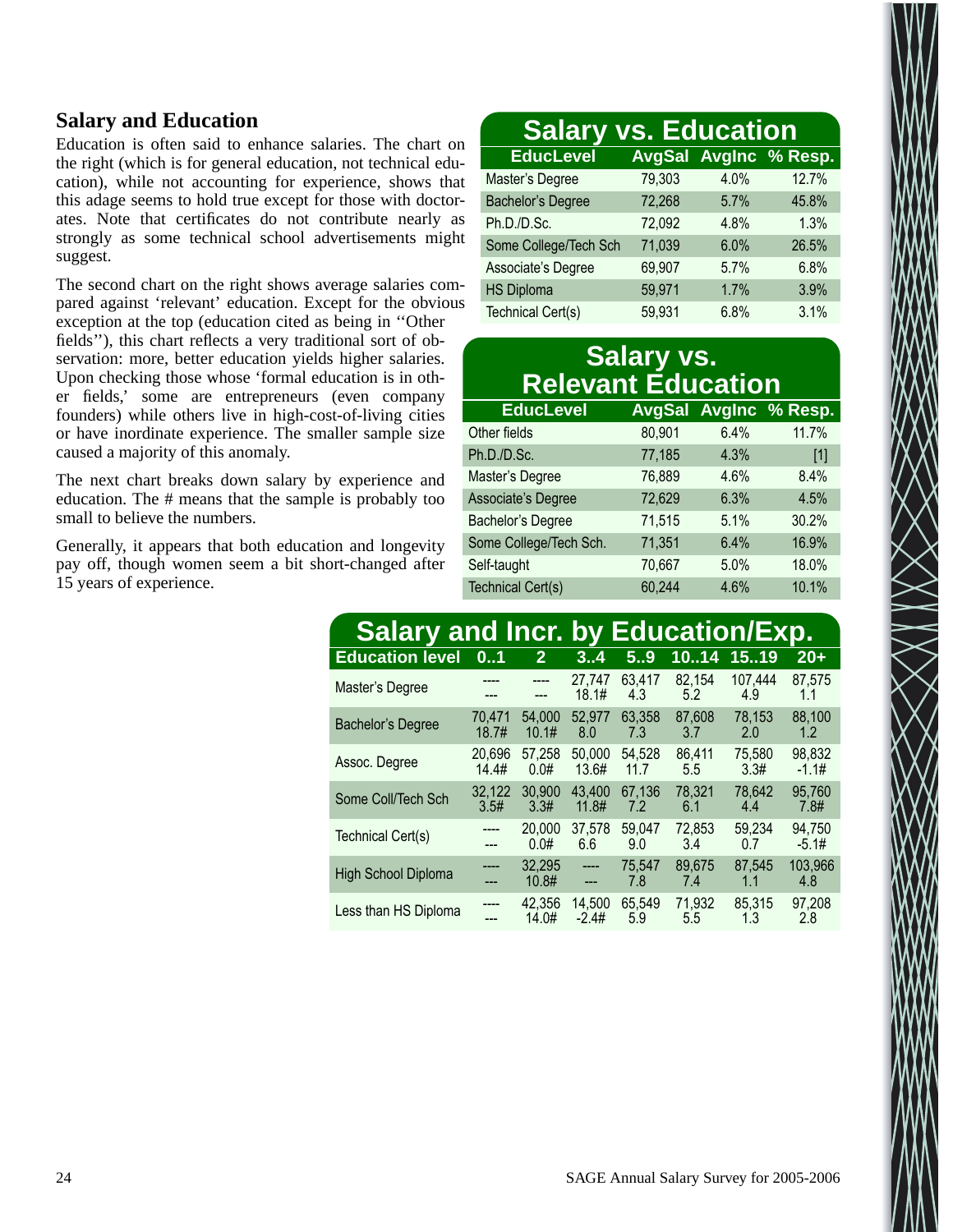## **Salary in USA Metro Areas**

 $\bigtimes$   $\bigtimes$ 

The cost of living varies in different cities (e.g., New York City is very expensive; Kansas City is less so). The chart below shows how compensation varies in some of the larger tech cities. All salary reports are converted to dollars using 20 July 2006 exchange rates.

| <b>Average Salary by Metro Area</b>                   |         |     |                       |                                    |               |          |         |  |  |
|-------------------------------------------------------|---------|-----|-----------------------|------------------------------------|---------------|----------|---------|--|--|
| <b>Metro area</b>                                     |         |     | Salary % Incr % Resp. | <b>Metro area</b>                  | <b>Salary</b> | $%$ Incr | % Resp. |  |  |
| New York Metro Area                                   | 104,526 | 5.1 | 3.6                   | Austin, TX Metro Area              | 80,240        | 6.7      | 1.2     |  |  |
| San Francisco/San<br>Jose/Silicon Valley, CA,<br>Area | 95,815  | 4.5 | 11.2                  | Atlanta, GA Metro Area             | 76,357        | 5.4      | 2.2     |  |  |
| Washington, DC, Metro<br>Area                         | 89,692  | 6.0 | 6.6                   | Boston, MA, Metro Area             | 75,236        | 4.3      | 6.3     |  |  |
| San Diego, CA, Metro<br>Area                          | 88,397  | 5.2 | 1.9                   | Seattle/Redmond, WA<br>Metro Areas | 72,787        | 5.6      | 4.6     |  |  |
| Los Angeles/Orange<br>Co., CA, Metro Area             | 85,026  | 5.3 | 5.6                   | Research Triangle, NC              | 72,768        | 1.8      | 1.2     |  |  |
| Denver, CO Metro Area                                 | 82,966  | 5.6 | 3.6                   | N/A                                | 63,033        | 6.3      | 36.3    |  |  |
| Chicago, IL Metro Area                                | 82,273  | 6.9 | 3.2                   | Toronto, ON, Metro Area            | 61,310        | 5.6      | 2.9     |  |  |
| Dallas, TX Metro Area                                 | 82,083  | 2.7 | 2.2                   | Philadelphia, PA, Metro<br>Area    | 60,277        | 6.1      | 2.2     |  |  |
| Houston, TX Metro Area                                | 80.750  | 8.3 | 1.0                   | Montreal, QC, Metro Area           | 51,532        | 6.9      | 1.5     |  |  |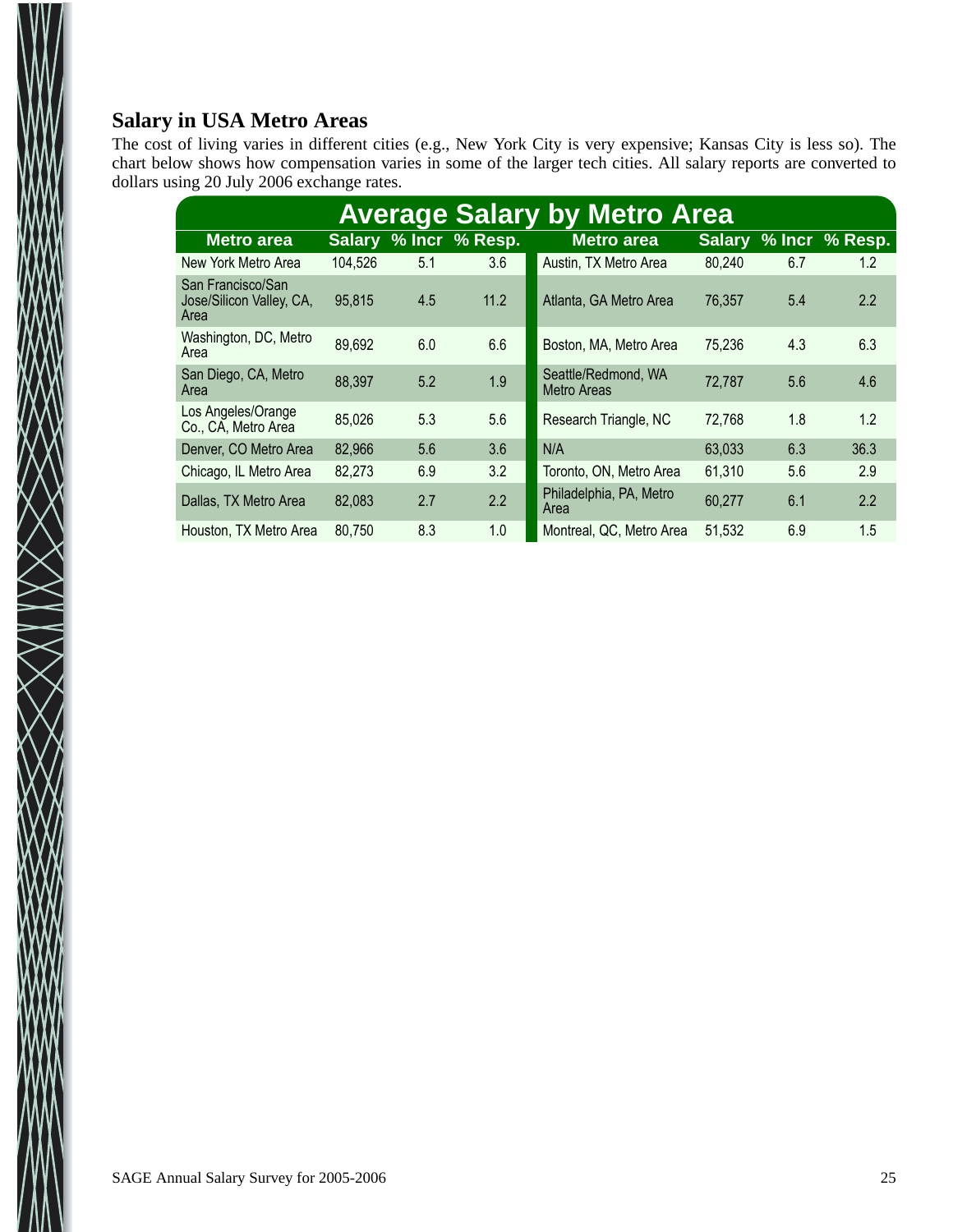#### **Salary in USA Metro Areas by Experience**

The chart on the next page factors in both self-reported (vs. derived) geography and experience; all salaries are converted to US\$.

The # symbol means the sample size is small and not trustworthy; boxes with '----' had few or no samples.

| <b>Avg Salary/Raise by Area/Experience</b>      |                 |                 |                 |                  |                    |                    |
|-------------------------------------------------|-----------------|-----------------|-----------------|------------------|--------------------|--------------------|
| <b>Area</b>                                     | 0.1             | 24              | 5.9             |                  | 1014 1519          | $20+$              |
| New York Metro Area                             |                 | ----            | 104,250<br>7.8  | 93,780<br>4.0    | 109,333<br>7.7#    | 118,000<br>0.6#    |
| San Francisco/San Jose/Silicon Valley, CA, Area | ----<br>----    | 74,000<br>13.2# | 80,865<br>5.2   | 111,592<br>6.2   | 102,714<br>0.0     | 110,066<br>$-3.0#$ |
| Washington, DC, Metro Area                      | ----            | ----            | 83,083<br>5.6   | 102,240<br>8.7   | 87,400<br>5.3      | 90,666<br>3.0#     |
| San Diego, CA, Metro Area                       |                 | ----<br>----    | 42,750<br>9.2#  | 109,500<br>2.8#  | 82,680<br>1.8#     | 106,666<br>5.3#    |
| Los Angeles/Orange Co., CA, Metro Area          | ----<br>----    | 60,500<br>10.0# | 84,900<br>5.5   | 99,002<br>6.3    | 78,250<br>3.4      | 102,500<br>3.5#    |
| Denver, CO Metro Area                           |                 | ----<br>----    | 64,600<br>3.9   | 104,750<br>9.3   | 80,500<br>6.3#     | 87,000<br>2.6#     |
| Chicago, IL Metro Area                          |                 | ----<br>----    | 60,262<br>9.8   | 77,800<br>7.6    | 105,833<br>4.4#    | 122,000<br>0.0#    |
| Dallas, TX Metro Area                           |                 |                 | 61,123<br>10.3# | 71,625<br>$-1.7$ | 108,500<br>2.8#    | 113,000<br>4.6#    |
| Houston, TX Metro Area                          |                 | ----            | 87,500<br>8.3#  | 74,000<br>8.4#   | ----               |                    |
| Austin, TX Metro Area                           |                 |                 | 54,000<br>20.0# | 79,600<br>3.0#   | 94,000<br>3.7#     |                    |
| London, England Metro Area                      |                 | ----            | 73,132<br>11.6# | 85,903<br>2.2#   | ----               |                    |
| Atlanta, GA Metro Area                          | ----            | 40,450<br>2.7#  | 68,000<br>11.7# | 98,500<br>4.0#   | 76,818<br>7.4#     | 98,000<br>0.0#     |
| Boston, MA, Metro Area                          | ----            | 64,666<br>6.7#  | 69,437<br>6.4   | 78,603<br>6.6    | 87,333<br>-4.4#    | 80,000<br>$-20.0#$ |
| Ottawa, ON, Metro Area                          | 70,471<br>18.7# | ----            | ----<br>----    | 73,995<br>1.6#   | ----<br>----       |                    |
| Seattle/Redmond, WA Metro Areas                 |                 | ----<br>----    | 59,800<br>10.6  | 77,736<br>4.7    | 75,666<br>0.6#     | 84,333<br>2.7#     |
| Research Triangle, NC                           |                 | ----            | 61,920<br>6.6#  | 67,000<br>1.5#   | 97,000<br>9.0#     | 76,000<br>$-14.6#$ |
| Sydney, Australia Metro Area                    |                 | ----<br>----    | 56,120<br>3.4#  | 82,310<br>10.0#  | ----               |                    |
| N/A                                             | 29,266<br>6.2   | 39,095<br>10.0  | 61,435<br>7.8   | 66,329<br>4.6    | 83,421<br>3.6      | 84,189<br>2.7      |
| Toronto, ON, Metro Area                         | ----<br>----    | 57,258<br>0.0#  | 52,727<br>9.3   | 71,529<br>7.6#   | 63,424<br>4.3#     | 87,208<br>-4.9#    |
| Philadelphia, PA, Metro Area                    | ----            | 42,500<br>5.4#  | 68,000<br>5.4#  | 89,440<br>14.7#  | 58,015<br>4.7      |                    |
| Montreal, QC, Metro Area                        | ----            | 39,640<br>4.7#  | 48,155<br>9.8#  | 61,663<br>2.9#   | 63,424<br>4.3#     |                    |
| Vancouver, BC, Metro Area                       | ----            | ----<br>----    | 57,258<br>0.0#  | ----<br>----     | 44,926<br>$-17.7#$ | ----               |

 $\geq$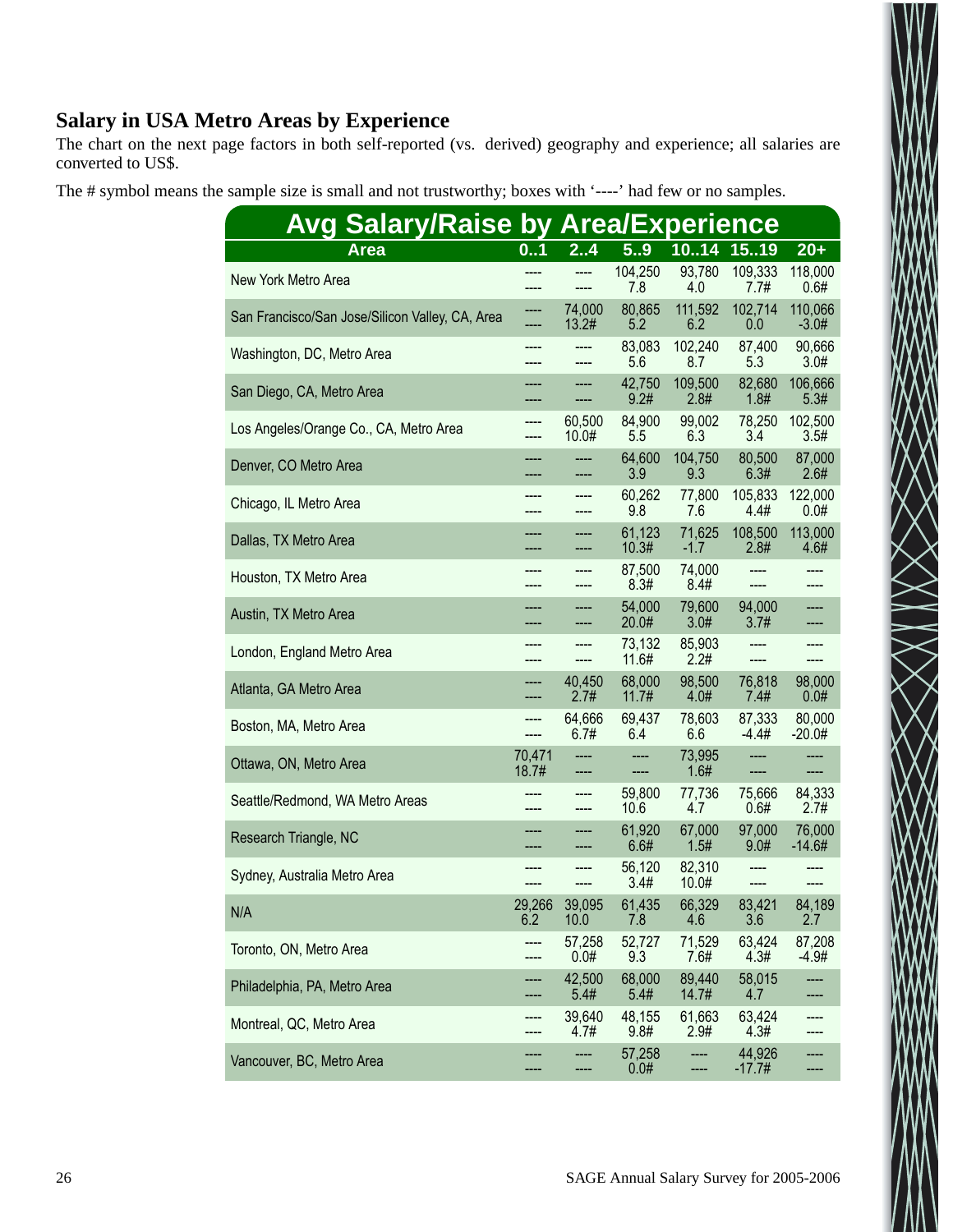#### **SAGE Job Classifications vs. Salary**

The SAGE job classifications were detailed on page 6. This table shows how classification and experience affect salary. Generally, higher numbers seem to appear exactly where one would expect.

| <b>Increase/Salary for SAGE Classif. and Experi-</b><br>ence |                                                                             |       |            |       |            |       |         |       |            |         |  |
|--------------------------------------------------------------|-----------------------------------------------------------------------------|-------|------------|-------|------------|-------|---------|-------|------------|---------|--|
|                                                              | <b>Level 1</b><br><b>Level 2</b><br>N/A<br><b>Level 3</b><br><b>Level 4</b> |       |            |       |            |       |         |       |            |         |  |
| <b>Exp Yrs</b>                                               | <b>Sal</b>                                                                  | %Incr | <b>Sal</b> | %Incr | <b>Sal</b> | %Incr | Sal     | %Incr | <b>Sal</b> | %Incr   |  |
| 1.2                                                          |                                                                             | ----  | 32,196     | 9.1   | 54,392     | 12.7  |         | ----  | 19,795#    | 0.0#    |  |
| 3.4                                                          | 12,786#                                                                     | 25.0# | 44,544     | 6.6   | 54,281     | 10.2  | 26,250# | 0.1#  | 15,069#    | 9.1#    |  |
| 5.6                                                          | 65,000#                                                                     | 4.8#  | 55,600     | 10.2  | 60,452     | 6.2   | 62,511  | 8.0   | 39,050#    | 14.2#   |  |
| 7.8                                                          | ----                                                                        |       | 57,585     | 6.0   | 67,382     | 6.7   | 71,965  | 8.8   | 107,267#   | 4.2#    |  |
| 9.10                                                         | 62,000#                                                                     | 5.1#  | 61,982#    | 1.6#  | 68,951     | 3.8   | 78,474  | 7.0   | 56,509#    | 0.0#    |  |
| 1115                                                         |                                                                             |       | 62,165     | 6.1   | 84,578     | 5.1   | 91,891  | 5.6   | 84,837#    | 3.2#    |  |
| 1619                                                         |                                                                             |       | 65,000#    | 1.6#  | 81,229     | 0.5   | 75,107  | 1.4   | 67,500#    | $-3.6#$ |  |
| $20+$                                                        | ----                                                                        | ----  |            | ----  | 83,172     | 1.1   | 105,064 | 2.2   | 92,063#    | 3.4#    |  |

The '#' symbol means the number of respondents is small and not to be trusted too much. In fact, almost every statistic (but not quite all) that appears anomalous is indeed marked that it is not to be trusted.

On the right is a graphical chart of the salaries. It is extremely intuitive, with higher salaries for more experience and apparently higher skill levels.



On the right is a graphical chart of the salary increases for the various SAGE levels. The effects of salary compression are exposed here as the presumably younger admins catch up to the older respondents.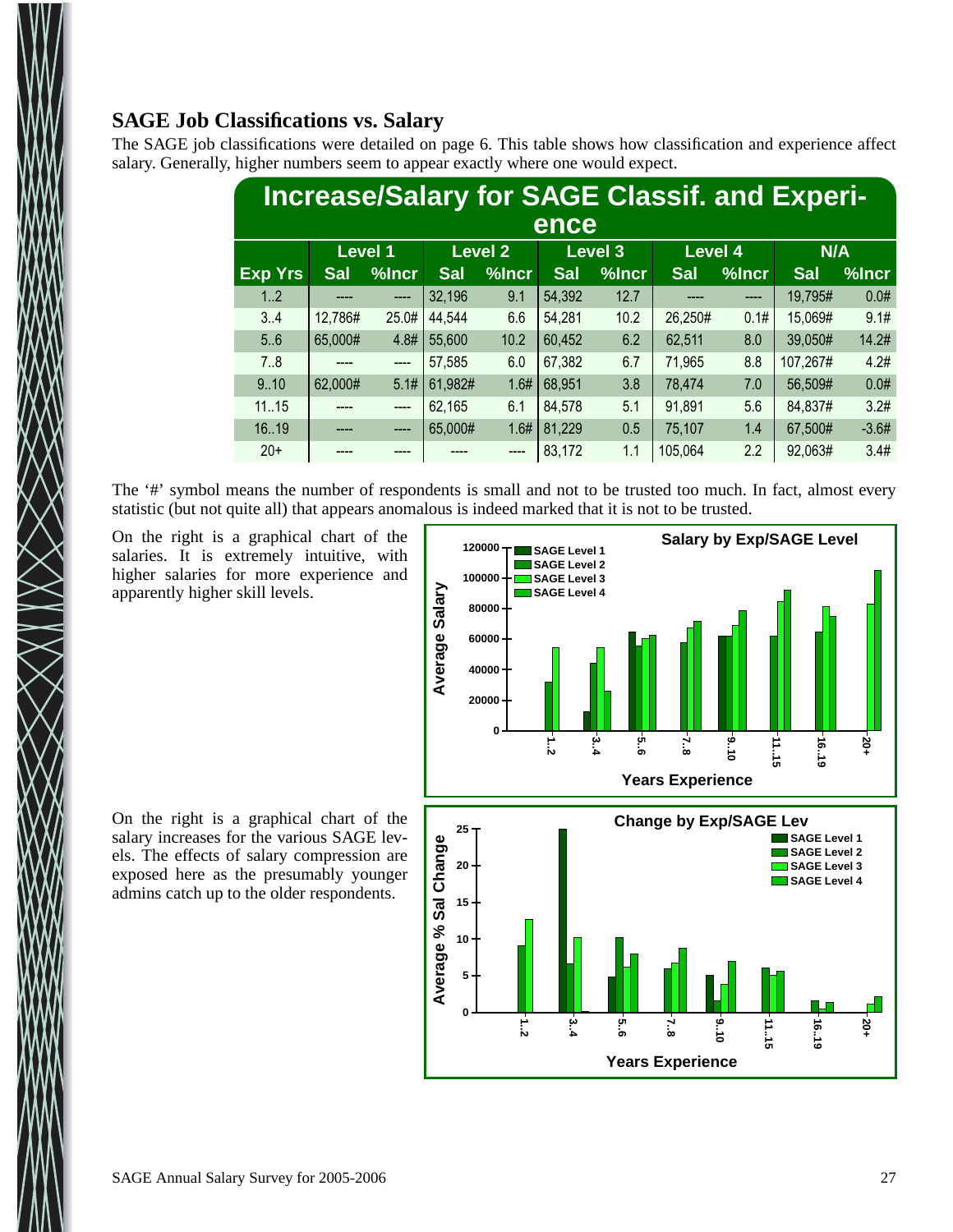#### **Salary by Focus, Experience, and Region**

Sometimes it is easier to compare salaries and increases by focus (job title). The charts to the right and on the next page explore that possibility. Foci are sorted roughly in descending order of apparent earning power.

The # symbol means the sample size is small and not to be trusted too much.

Refining data to ever smaller subsets sometimes yields sample sizes that are too small. However, it is very useful to explore the salary and salary changes for regions, specialties, and experience. It is the tables below and on the next pages that can make it easy to compare salaries. These regions were derived from reported zip codes.

## **Salary and Raise by Title and Years of Experience**

| <b>Title</b>          | 2.4            | 5.9             | 1014            | 1519             | $20+$              |
|-----------------------|----------------|-----------------|-----------------|------------------|--------------------|
| <b>Technical lead</b> |                | 67,862<br>5.0   | 105,998<br>6.4  | 88,467<br>$-1.8$ | 89,668<br>2.0      |
| Project management    |                | 65,248<br>4.0   | 101,750<br>6.0# | 86,000<br>4.9#   | 102,910<br>$-0.1#$ |
| Networking            | 34,450<br>3.0# | 62,309<br>8.3   | 96,757<br>9.1   | 77,345<br>2.4#   |                    |
| People management     |                | 106,446<br>9.3# | 92,203<br>6.4   | 109,333<br>8.2#  |                    |
| Security              | 49,983<br>5.6# | 81,634<br>5.1   | 82,893<br>4.1   | 99,833<br>5.9    | 83,000<br>5.6#     |
| Server management     | 47,410<br>9.9  | 63,031<br>8.4   | 78,286<br>4.7   | 79,222<br>2.9    | 94,635<br>2.6      |
| Databases             |                | 59.480<br>6.2#  | 76.899<br>3.3#  |                  |                    |
| Generalist            | 46,737<br>11.4 | 65,697<br>6.2   | 73,578<br>3.7   | 81,162<br>0.5    | 95,623<br>$-2.0$   |
| Other                 | 28.886<br>4.7# | 64.457<br>7.8   | 71.311<br>9.6   | 70.666<br>6.2#   | 107,290<br>3.5     |
| Desktop               |                |                 | 60,500<br>3.6#  |                  |                    |

# **Salaries (K\$)/Raises by Region and Experience**

| <b>Region</b>                 |     | $12$ $34$ $56$ |             | 7.8         | 9.10        | 111 <u>5</u>  | 1619        | $20+$       |
|-------------------------------|-----|----------------|-------------|-------------|-------------|---------------|-------------|-------------|
| Balt/Wash., DC+               | --- | ---            | 81.1<br>9.2 | 83.1<br>2.3 | ---<br>---  | 101.0<br>6.8  |             |             |
| Boston+Area                   |     |                |             |             | 75.8<br>7.3 | 89.5<br>4.5   |             |             |
| Chicago                       |     |                |             | 66.6<br>8.8 | ---         | 112.5<br>8.5  |             |             |
| Denver/<br><b>Front Range</b> |     |                |             |             |             | 106.8<br>11.5 |             |             |
| Los Angeles                   | --- |                |             |             |             | 97.8<br>5.8   | 82.1<br>2.9 |             |
| <b>New York</b>               |     |                |             |             | 95.2<br>3.9 | 113.1<br>4.8  |             |             |
| Philadelphia                  |     |                |             |             |             | 71.1<br>6.7   |             |             |
| Portland                      |     |                |             |             | 70.0<br>7.2 | ---           |             |             |
| San Jose                      | --- |                | 65.1<br>0.5 | 92.4<br>7.9 | 97.9<br>4.5 | 123.7<br>3.1  |             |             |
| Seattle                       |     |                |             |             |             | 88.9<br>6.0   |             | 87.8<br>4.0 |
|                               |     |                |             |             |             |               |             |             |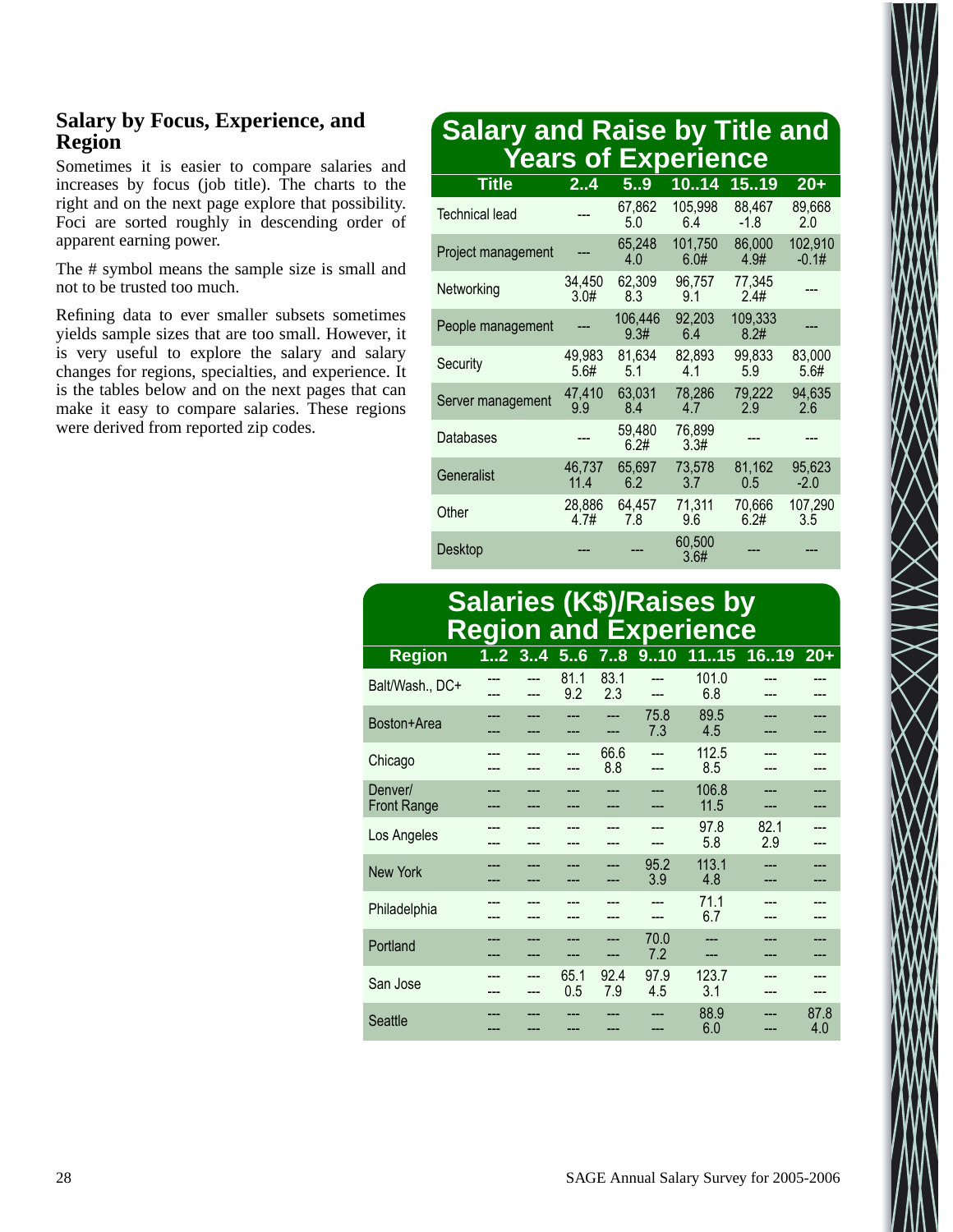On the right is the same data derived from country codes; only one country had enough respondents.

|                                      |  |       |           |            | <b>Salaries (K\$)/Raises by</b><br><b>Region and Experience</b> |                |                |
|--------------------------------------|--|-------|-----------|------------|-----------------------------------------------------------------|----------------|----------------|
| Region 12 34 56 78 910 1115 1619 20+ |  |       |           |            |                                                                 |                |                |
| Canada                               |  | 92 71 | 55.4 59.8 | 59.7<br>65 | 74.3<br>3.0                                                     | 64.3<br>$-4.3$ | 80.9<br>$-5.7$ |

#### **Do Large Companies Pay More?**

 $\bigtimes$ 

The chart below shows how salaries are distributed at companies of various sizes. It appears that larger companies not only have more admins (something that is obvious but that you can't tell from the chart) but also have more admins in the higher pay brackets (something the chart shows very clearly).

| <b>@Salary / Company Size</b><br><b>Resp's</b> |        |        |        |          |        |          |         |              |
|------------------------------------------------|--------|--------|--------|----------|--------|----------|---------|--------------|
| <b>Salary</b>                                  | 0.9    | 1049   | 5099   | 100499   | 500999 | 10004999 | $5000+$ | <b>Total</b> |
| 029,999                                        | 13.3%  | 8.5%   | 10.3%  | 4.0%     | 0.0%   | 3.1%     | 3.2%    | 4.3%         |
| 30,00039,999                                   | 13.3%  | 15.5%  | 10.3%  | 8.0%     | 11.4%  | 6.1%     | 3.5%    | 7.1%         |
| 40,00049,999                                   | 13.3%  | 21.1%  | 20.5%  | 12.0%    | 9.1%   | 16.3%    | 6.7%    | 11.7%        |
| 50,000.59,999                                  | 13.3%  | 14.1%  | 15.4%  | 11.0%    | 9.1%   | 14.3%    | 13.8%   | 13.2%        |
| 60,000.69,999                                  | 13.3%  | 7.0%   | 5.1%   | 20.0%    | 22.7%  | 12.2%    | 17.0%   | 15.2%        |
| 70,00079,999                                   | 13.3%  | 15.5%  | 10.3%  | 14.0%    | 11.4%  | 17.3%    | 15.2%   | 14.8%        |
| 80,00089,999                                   | 6.7%   | 5.6%   | 7.7%   | $10.0\%$ | 13.6%  | 11.2%    | 15.9%   | 12.3%        |
| 90,0009,9999                                   | 0.0%   | 4.2%   | 2.6%   | 9.0%     | 4.5%   | 8.2%     | 8.8%    | 7.4%         |
| 100,000149,999                                 | 13.3%  | 5.6%   | 12.8%  | 10.0%    | 18.2%  | 10.2%    | 14.1%   | 12.2%        |
| 150,000+                                       | 0.0%   | 2.8%   | 5.1%   | 2.0%     | 0.0%   | 1.0%     | 1.8%    | 1.8%         |
| Total                                          | 100.0% | 100.0% | 100.0% | 100.0%   | 100.0% | 100.0%   | 100.0%  | 100.0%       |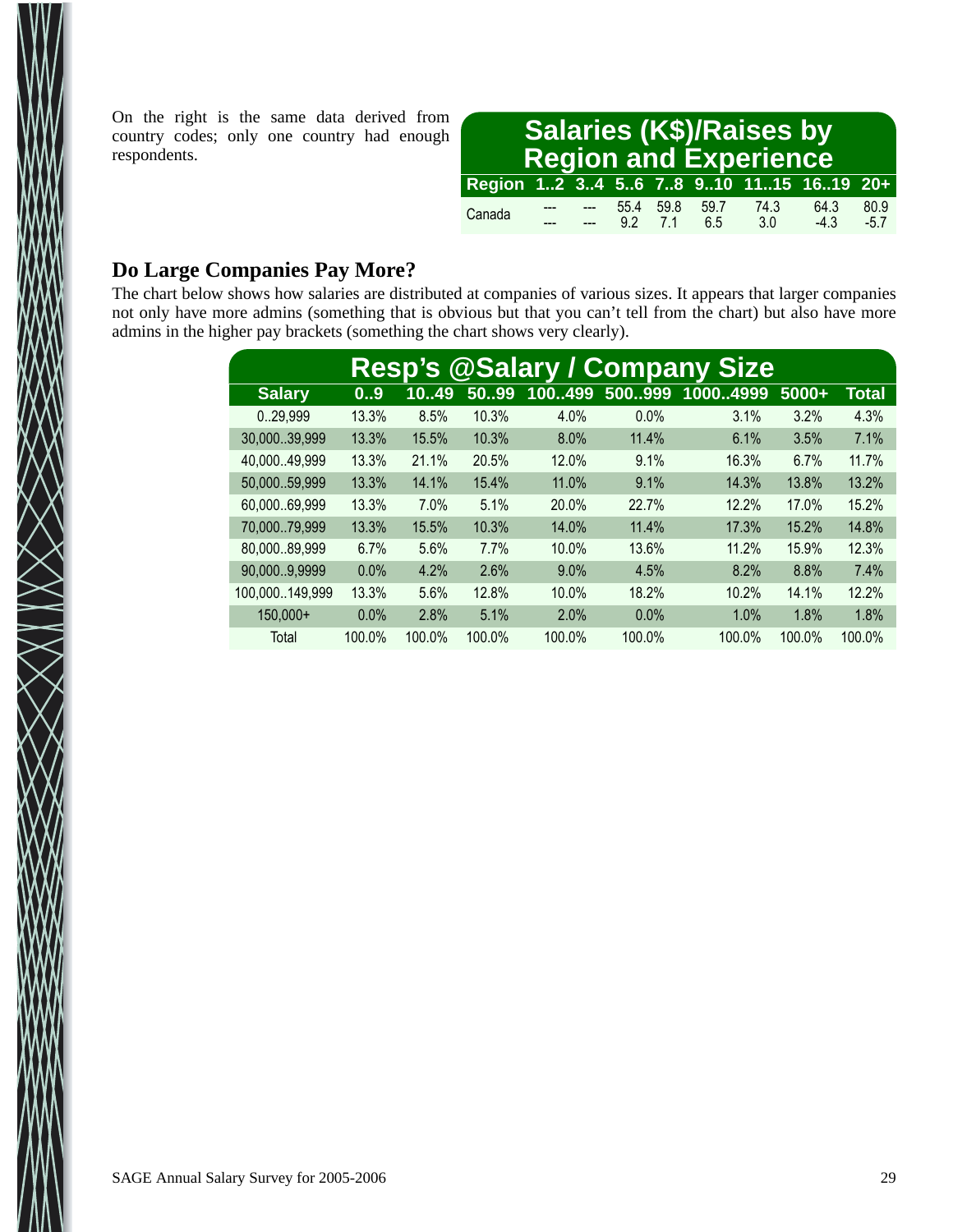#### **Salaries by Industry and Size**

Charts on this and the following pages show salaries and increases on an industry-by-industry basis with columns representing different sizes of organization within each industry. **Entries marked with '#' have almost no chance of being statistically valid.** Statistics were limited to salaries in the range of US\$10,000..\$200,000 and raises in the range -30%..30%. No other restrictions were applied (i.e., these charts include a global geography).

Trends in these data were very hard to discern.

| <b>Salary/Raise by Industry &amp; Size</b>                    |                |                 |                |                |
|---------------------------------------------------------------|----------------|-----------------|----------------|----------------|
|                                                               | 0.99           | 100499          | 500999         | 1000+          |
| Accounting                                                    |                |                 |                | 86,362 6.8#    |
| Advertising, Public Relations,<br>Communication, or Marketing | 51,987<br>0.0# | 70,500<br>6.8#  | 55,500 10.6#   | 92,105 12.2    |
| Aeronautical/aerospace                                        | 34,000 6.2#    | 87,903<br>7.7#  | ----           | 92,937 4.7     |
| Agriculture                                                   |                |                 | ----           | 48,449 10.0#   |
| Architecture (buildings)                                      | 52,000 - 13.3# | ----<br>----    | ----<br>----   |                |
| Automotive                                                    |                | 75,000<br>4.2#  | 84,600<br>2.7# | 88,100 5.9#    |
| Biotechnology                                                 |                |                 | 60,000<br>0.0# | 61,000 10.9#   |
| Broadcasting/Cable/Video                                      | ----           | ----<br>----    | 63,000 5.0#    | 124,800 0.0#   |
| Computer hardware/semiconductor                               | 93,600<br>4.0# | ----            | ----<br>----   | 5.9<br>95,553  |
| Construction                                                  | 0.0#<br>37,673 | 63,000<br>0.0#  | ----<br>----   | 47,171<br>9.6# |
| <b>Consulting and Business Services</b>                       | 48,000 11.6#   | 135,000 8.9#    | 62,000 12.7#   | 91,800<br>3.2# |
| <b>Defense</b>                                                | 72,000 10.8#   | ----            | ----           | 76,820 12.6    |
| Distribution/Warehousing                                      |                | ----<br>----    | 63,000 26.0#   |                |
| <b>Education - College or University</b>                      | 72,850<br>3.7# | 64,244<br>2.3   | 68,000 2.8#    | 66,576<br>3.8  |
| Education - Commercial, training, etc.                        |                | 5.7#<br>51,450  |                |                |
| <b>Education - Elementary or Secondary</b>                    | ----           | 70,000<br>4.5#  | 61,594<br>3.0# | 53,875<br>6.7  |
| Energy Production or Mining (oil,<br>coal, etc.)              |                |                 |                | 87,500<br>3.1# |
| Engineering                                                   | ----           | 69,250<br>4.1#  | ----<br>----   | 8.1<br>75,762  |
| Entertainment                                                 |                | 52,854<br>9.1#  | ----<br>----   | 110,144<br>5.6 |
| <b>Environmental Services</b>                                 |                |                 | ----<br>----   | 48,679<br>8.2# |
| Financial services (all kinds)                                | 65,500 13.2    | 116,900<br>9.1  | 100,659 5.6#   | 3.2<br>87,080  |
| GIS/cartography/mapping                                       | 40,000<br>1.3# |                 |                | ----           |
| Gambling/gaming/lottery                                       | 70,000<br>6.1# | 57,102 9.4#     | 40,000<br>6.7# | ----<br>----   |
| Government - Contracting                                      | 52,000 5.1#    | 42,500 17.2#    | 90,666 5.2#    | 82,353 4.9     |
| Government - Military                                         | 113,000 11.9#  | 105,000<br>5.0# | ----<br>----   | 102,000 5.2#   |
| Government - Non-Military                                     | 62,200<br>3.5# | 89,000<br>3.5#  | 7.1#<br>39,956 | 78,400 - 1.5   |
| Health Care, Medicine                                         |                | 62,000<br>3.8#  | 59,750 25.6#   | 84,653 6.2     |
| Hospitality                                                   |                | ----<br>----    | 45,000 12.5#   | 53,463 - 5.4#  |
| Human resources/human<br>capital/recruiter                    |                | 61,663<br>0.0#  |                |                |
| IT Company: Consulting                                        | 2.6<br>90,082  | 40,184<br>6.7#  | ----           | 73,617<br>2.7  |
| IT Company: ISP/ASP                                           | 62,956<br>6.6  | 89,250<br>5.1   | 101,500 12.5#  | 58,779<br>4.9  |
| IT Company: Other                                             | 75,070<br>6.3  | 100,284<br>5.7# |                | 68,827<br>0.4  |
| IT Company: Security                                          | 9.2#<br>43,186 | 90,000<br>3.8#  | ----           |                |
| IT Company: Software Development                              | 3.0<br>75,161  | 72,519 3.7      | 75,970<br>7.4# | 101,019 6.2    |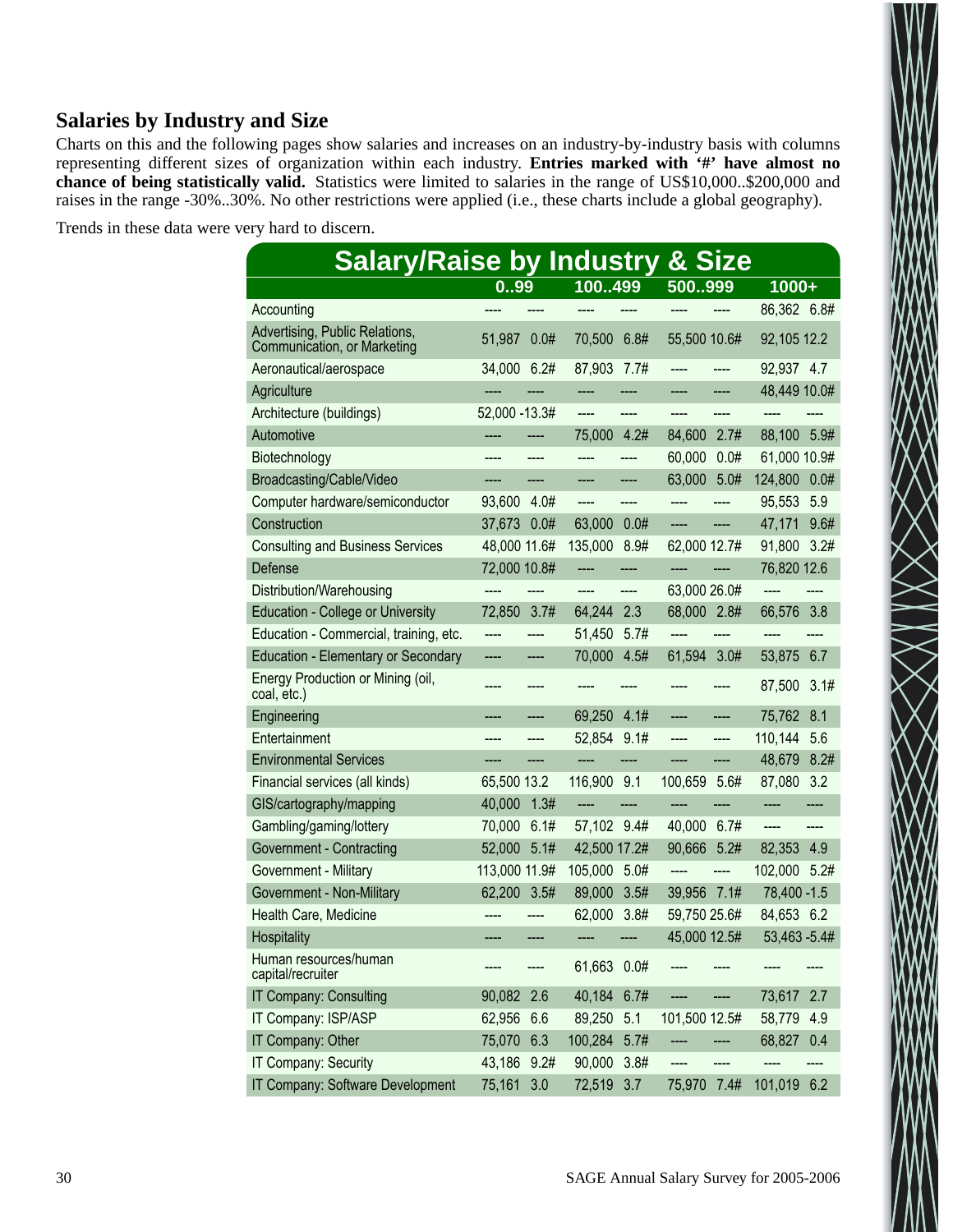| <b>Salary/Raise by Industry &amp; Size</b> |              |      |               |      |              |      |               |      |
|--------------------------------------------|--------------|------|---------------|------|--------------|------|---------------|------|
|                                            | 0.99         |      | 100499        |      | 500999       |      | 1000+         |      |
| IT Company: Web<br>development/webmaster   | 48,000 20.0# |      | 80,000        | 0.0# |              |      | 64,663 - 1.5# |      |
| Insurance/risk management                  | 64,711 13.9# |      | 60,000        | 7.1# |              |      | 96,343        | 6.0# |
| Intellectual property                      | 115,000      | 4.5# |               |      |              |      |               |      |
| Legal                                      |              |      |               |      |              |      | 70,451        | 9.5# |
| Library                                    |              |      | 13,650 - 6.2# |      |              |      |               |      |
| Manufacturing                              |              |      | 41,272 8.2#   |      | 89,666 11.3# |      | 81,960 - 0.9  |      |
| Not-for-profit                             | 49,201 11.9  |      | 54,320        | 5.5  | 87,360       | 0.0# |               |      |
| Other, please specify briefly              | 34,750 3.8#  |      | 63,160 11.7   |      | 53,633       | 8.2# | 76,591        | 4.0  |
| Pharmaceuticals                            |              |      |               |      |              |      | 104,994       | 8.2# |
| Publishing                                 | 74,000       | 2.6# | 67,068        | 7.3# | 120,000      | 4.3# | 71,918        | 4.1  |
| Research                                   | 62,407 12.1# |      | 69,358 17.1#  |      | ----         |      | 65,821        | 8.3  |
| Retail                                     |              |      | 93,424 5.2#   |      | 60,000       | 9.1# | 68,250        | 6.6  |
| Services (other)                           |              |      |               |      |              |      | 69,500        | 8.2# |
| <b>State or Local Government</b>           |              |      | 53,388        | 9.8# | 48,000       | 0.0# | 51,000        | 4.6# |
| Telecommunications                         | 54,599       | 6.6  | 84,275        | 6.7  |              |      | 76,330        | 6.0  |
| Transportation                             |              |      | 54,968        | 2.3# |              |      | 67,666        | 6.3# |
| <b>Travel/Recreation</b>                   |              |      |               |      |              |      | 37,673        | 7.1# |
| <b>Utility</b>                             | 55,569       | 3.8# |               |      |              |      | 69,032        | 8.4# |
| Wholesale                                  | 48,974       | 3.7# |               |      |              |      |               |      |

#### **Salaries by Industry and Experience**

This 1.5 page chart shows salaries and increases on an industry-by-industry basis with columns representing different levels of experience. **Entries marked with '#' have almost no chance of being statistically valid.** Statistics were limited to salaries in the range of US\$10,000..\$200,000 and raises in the range -30%..30%. No other restrictions were applied (i.e., these charts include a global geography).

Trends in these data were easier to discern: more experience generally gets a higher remuneration.

| <b>Salary/Raise by Industry &amp; Experience</b> |              |      |              |      |              |      |         |      |                |      |
|--------------------------------------------------|--------------|------|--------------|------|--------------|------|---------|------|----------------|------|
|                                                  | 13           |      | 4.6          |      | 7.9          |      | 1014    |      | $15+$          |      |
| Accounting                                       |              |      |              |      | 86,362       | 6.8# |         |      |                |      |
| Advertising, PR, MarCom                          | 100,000      | 6.4# | 54.487       | 4.5# | 90,500 14.8# |      | 74,205  | 8.0  |                |      |
| Aeronautical/aerospace                           |              |      | 34,000       | 6.2# |              |      | 82,951  | 5.8# | 95,070         | 4.8  |
| Agriculture                                      |              |      |              |      | 48,449 10.0# |      |         |      |                |      |
| Architecture (buildings)                         |              |      |              |      |              |      |         | ---- | 52,000 - 13.3# |      |
| Automotive                                       |              |      |              |      | 91.200       | 9.5# | 75,000  | 4.2# | 84,800         | 2.5# |
| Biotechnology                                    | 61,000 10.9# |      |              |      |              |      | 60,000  | 0.0# |                |      |
| Broadcasting/Cable/Video                         |              |      |              |      | 93,900       | 2.5# |         |      |                |      |
| Computer<br>hardware/semiconductor               |              |      | 54,000 20.0# |      | 93.645       | 8.9# | 95,840  | 2.1  | 117,500        | 3.1# |
| Construction                                     |              |      | 41,600 14.3# |      | 52,742 5.0#  |      | 50,336  | 0.0# |                |      |
| <b>Consulting and Business</b><br>Services       |              |      | 55,000 12.2# |      |              |      | 105.200 | 5.7# | 100,000        | 3.5# |
| Defense                                          | 72,000 20.0# |      | 65,300 14.0  |      | 75,347 13.3# |      | 85,504  | 7.9# | 120,000        | 4.3# |
| Distribution/Warehousing                         |              |      |              |      | 63,000 26.0# |      |         |      |                |      |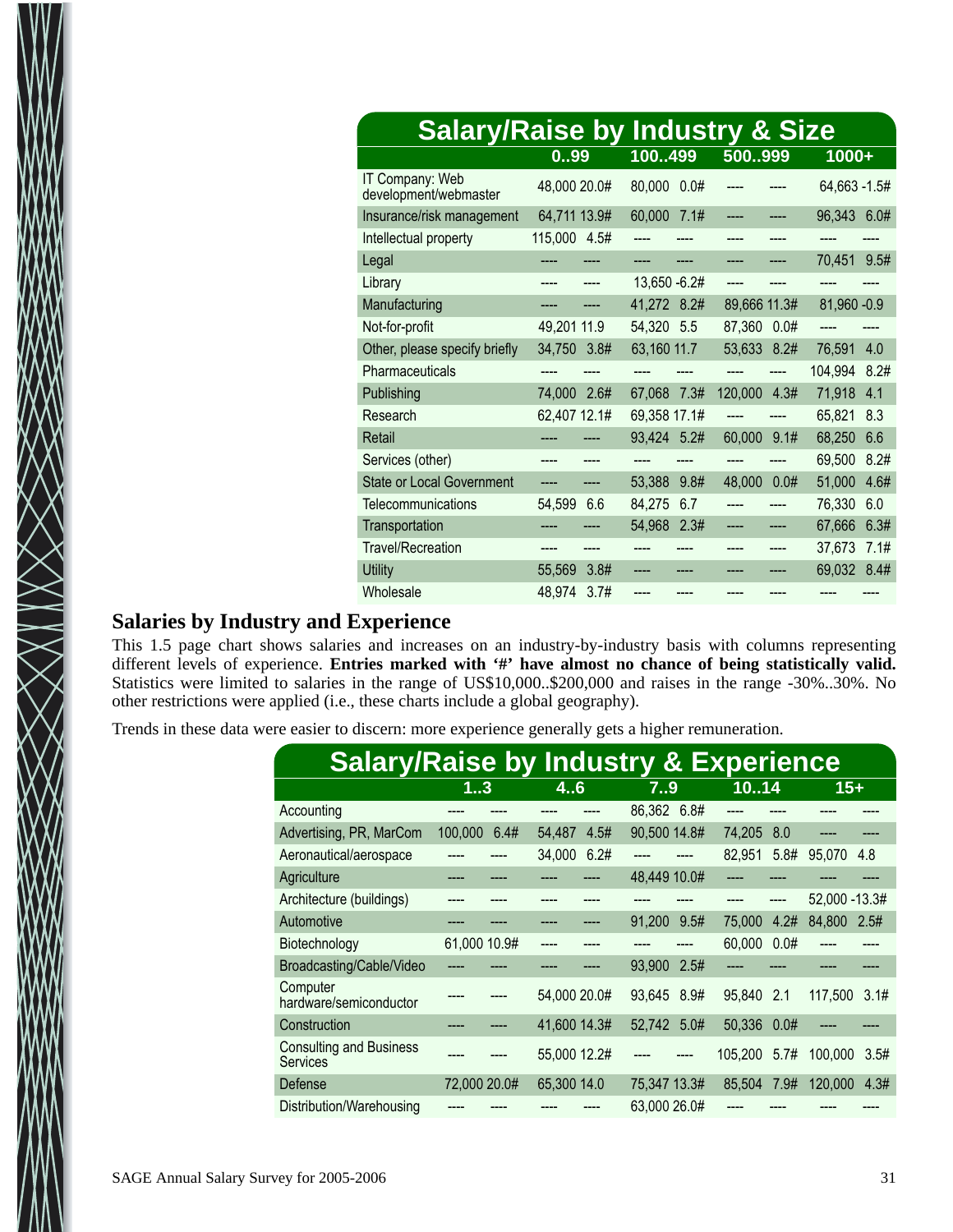| <b>Salary/Raise by Industry &amp; Experience</b> |              |      |               |      |              |      |               |      |                |      |
|--------------------------------------------------|--------------|------|---------------|------|--------------|------|---------------|------|----------------|------|
|                                                  | 13           |      | 4.6           |      | 7.9          |      | 1014          |      | $15+$          |      |
| Education - College or<br>University             | 47,684 6.8   |      | 57,093        | 3.7  | 67,235 4.1   |      | 66,381        | 3.4  | 75,249         | 3.4  |
| Education - Commercial,<br>training, etc.        |              |      |               |      | 51,450 5.7#  |      |               |      |                |      |
| Education - Elementary or<br>Secondary           |              |      | 51,597        | 8.6# |              |      | 70,000        | 4.5# | 57,966         | 4.2# |
| <b>Energy Prod./ Mining</b>                      |              |      | ----          |      | 70,000       | 6.1# | 94,000        | 3.3# | 98,500         | 0.0# |
| Engineering                                      | 12,786 25.0# |      | 101,867       | 3.3# | 63,224       | 8.4# | 86,833        | 7.3# | 81,000         | 1.8# |
| Entertainment                                    |              |      |               |      | 55,609       | 6.5# | 142,666       | 8.3# | 87,250         | 2.4# |
| <b>Environmental Services</b>                    | ----         | ---- | 48,679        | 8.2# |              |      |               |      |                |      |
| Financial services (all kinds)                   | 40,000 25.0# |      | 94,500 13.4#  |      | 79,000       | 1.7# | 94,649        | 6.3  | 89,190         | 2.1  |
| GIS/cartography/mapping                          |              |      | 40,000        | 1.3# | ----         |      |               |      |                |      |
| Gambling/gaming/lottery                          | 40,000       | 6.7# | ----          | ---- | 57,102       | 9.4# | 70,000        | 6.1# | ----           | ---- |
| Government - Contracting                         | 43,500       | 7.2# | 73,000 14.6#  |      | 73,000       | 6.1  | 81,750        | 3.5# | 97,171         | 2.3  |
| Government - Military                            |              |      | ----          |      | 102,000      | 5.2# | 113,000 11.9# |      | 105,000 5.0#   |      |
| Government - Non-Military                        | 31,218       | 9.3# | 53,200 3.6#   |      | 59,666       | 6.7# | 81,012        | 1.2  | 79,434 -4.1    |      |
| Health Care, Medicine                            | 54,379       | 3.6# | 59,666 10.0#  |      | 68,650 19.6# |      | 81,731        | 7.3  | 102,056 5.5    |      |
| Hospitality                                      |              |      | 53,500        | 9.7# |              |      |               |      | 44,926 - 17.7# |      |
| Human resources/human<br>capital/recruiter       |              |      |               |      |              |      | 61,663        | 0.0# |                |      |
| IT Company: Consulting                           | 40,184       | 6.7# | 33,000        | 0.0# | 63,047       | 4.2  | 73,000 14.1#  |      | 106,786 -0.3   |      |
| IT Company: ISP/ASP                              |              |      | 60,757        | 5.8  | 63,288       | 5.5  | 81,083 10.2   |      | 92,500         | 0.2# |
| IT Company: Other                                | 20,000       | 0.0# | 56,233        | 5.8  | 88,892       | 7.7  | 63,666 - 7.0# |      | 110,050 6.3    |      |
| IT Company: Security                             |              |      | 41,402 11.9#  |      |              |      | 51,579 7.7#   |      | 75,000         | 4.2# |
| IT Company: Software<br>Development              | 55,190 13.1# |      | 65,832 4.3    |      | 66,072       | 4.9  | 99,677        | 5.1  | 111,702 0.1    |      |
| IT Company: Web<br>development/webmaster         | 33,795 10.0# |      | 76,700 - 5.5# |      |              |      | 101,000       | 6.3# |                |      |
| Insurance/risk management                        |              |      | 60,000 25.0#  |      | 66,000       | 7.3# | 82,160        | 9.5# | 89,667         | 5.9# |
| Intellectual property                            |              |      |               |      |              |      |               |      | 115,000        | 4.5# |
| Legal                                            |              |      | 59,902 16.4#  |      | ----         |      | 81,000 2.5#   |      | ----           | ---- |
| Manufacturing                                    |              | ---- | 55,250 6.4#   |      | 62,022 6.5#  |      | 70,920 2.9    |      | 97,000         | 0.1  |
| Not-for-profit                                   |              | ---- | 53,223 5.6    |      | 53,266 13.3# |      | 73,250 6.4#   |      | 37,673         | 0.0# |
| Other, please specify briefly                    | 35,010       | 3.9  | 63,212 8.8#   |      | 70,000 19.7# |      | 66,000 5.8#   |      | 83,500         | 2.9  |
| Pharmaceuticals                                  |              |      | ----          | ---- | ----         | ---- | 104,994 8.2#  |      | ----           | ---- |
| Publishing                                       | ----         | ---- | 57,500 6.5#   |      | 51,909 4.5#  |      | 89,682        | 4.7  | 78,000         | 2.6# |
| Research                                         | 66,000 10.0# |      | 49,264 15.1   |      | 77,592 4.8#  |      | 88,500        | 7.1# | 79,000         | 5.6# |
| Retail                                           | ----         |      | 57,000 6.6#   |      | 93,000 0.0#  |      | 78,212 8.2    |      | ----           | ---- |
| Services (other)                                 | ----         | ---- | ----          | ---- | 70,000 16.5# |      | 69,000        | 0.0# | ----           | ---- |
| <b>State or Local Government</b>                 | 43,164 8.9#  |      | 50,000        | 4.2# | 75,000 15.4# |      | 42,000        | 5.0# | 50,000         | 2.5# |
| Telecommunications                               | 34,867 15.8# |      | 44,736 9.5#   |      | 71,445 5.8   |      | 84,491        | 6.0  | 88,014         | 1.5  |
| Transportation                                   | ----         | ---- | 50,000 4.2#   |      | 64,984 6.5#  |      | ----          | ---- | 78,000         | 4.0# |
| <b>Travel/Recreation</b>                         |              |      | ----          | ---- | 37,673 7.1#  |      | ----          | ---- | ----           | ---- |
| <b>Utility</b>                                   | ----         | ---- | 53,000        | 1.9# | 72,717 11.2# |      | 59,901        | 4.4# | ----           | ---- |
| Wholesale                                        | ----         | ---- | ----          | ---- | 58,962 5.5#  |      | 29,000        | 0.0# | ----           | ---- |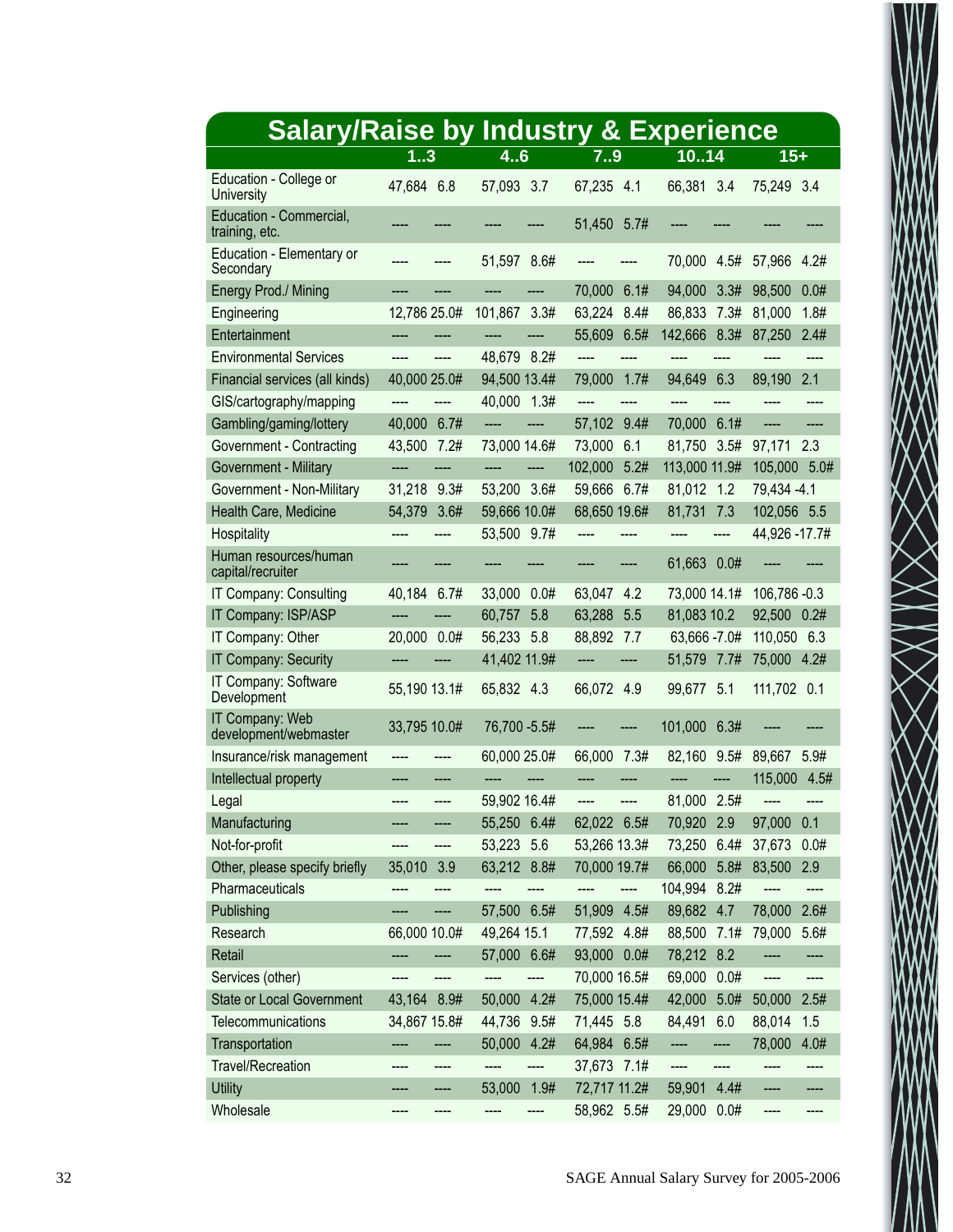# **Opinions and Comments**

The survey affords a rare opportunity to query professionals about ideas and on a variety of subjects. This section describes the results.

## **Why Did Salary Change?**

 $\bigtimes$ 

Respondents were asked why their salary changed. They could each choose several items from a list and also enter extra information. Almost two-thirds believe that hard work and/or good work ethic was the cause of their salary change. Just over a third believed tangible results (stable environment, achieving goals) was responsible. Here's the whole chart:

|                | <b>Why Salary Changed</b>                                 |                |                                                                      |
|----------------|-----------------------------------------------------------|----------------|----------------------------------------------------------------------|
| <b>Percent</b> | <b>Reason</b>                                             | <b>Percent</b> | <b>Reason</b>                                                        |
| 32.9           | Did not receive at least 4% raise                         | 1.5            | Other                                                                |
| 18.9           | Performance                                               | 1.3            | Corporate success/profit sharing                                     |
| 14.2           | Achieved goals                                            | 1.2            | Contractual                                                          |
| 12.2           | Annual raise                                              | 1.2            | Collective bargaining/union                                          |
| 10.0           | Increased responsibilities                                | 1.2            | Longevity                                                            |
| 8.7            | Worked hard with a positive attitude and ethic            | 1.2            | Earned a certification (i.e., SANS/GIAC, MCSE,<br>CCNA, CISSP, etc.) |
| 7.9            | Maintained a stable network or system<br>environment      | [6]            | Increased hours/overtime                                             |
| 5.3            | Became involved in a high-profile project                 | [6]            | Raise to combat other job offer(s)                                   |
| 5.0            | Grew into a more active planning/management<br>role       | [6]            | Used a salary survey to educate your<br>management/HR                |
| 4.3            | Changed (reclassified) position                           | [6]            | Salary freeze lifted                                                 |
| 4.3            | Changed employers/job                                     | [6]            | Publicized achievements                                              |
| 4.0            | Promotion                                                 | [5]            | Departure of others                                                  |
| 3.8            | Client/customer satisfaction                              | [5]            | Threatened to leave/quit                                             |
| 3.5            | Cost of living adjustment/COLA                            | $[4]$          | Earned a college/advanced degree                                     |
| 2.9            | Long time without raise                                   | $[3]$          | Corporate buyout/takeover                                            |
| 2.5            | Requested/negotiated salary increase                      | $[3]$          | Probation ended                                                      |
| 2.1            | Standard/across-the-board raise                           | [3]            | Upgraded skills via education                                        |
| 1.8            | Changed to management                                     | [2]            | Relocation within same company                                       |
| 1.8            | Stayed in position (vs. 'quitting')                       | $[1]$          | Went into consulting                                                 |
| 1.6            | Improved speaking, writing, and/or presentation<br>skills |                |                                                                      |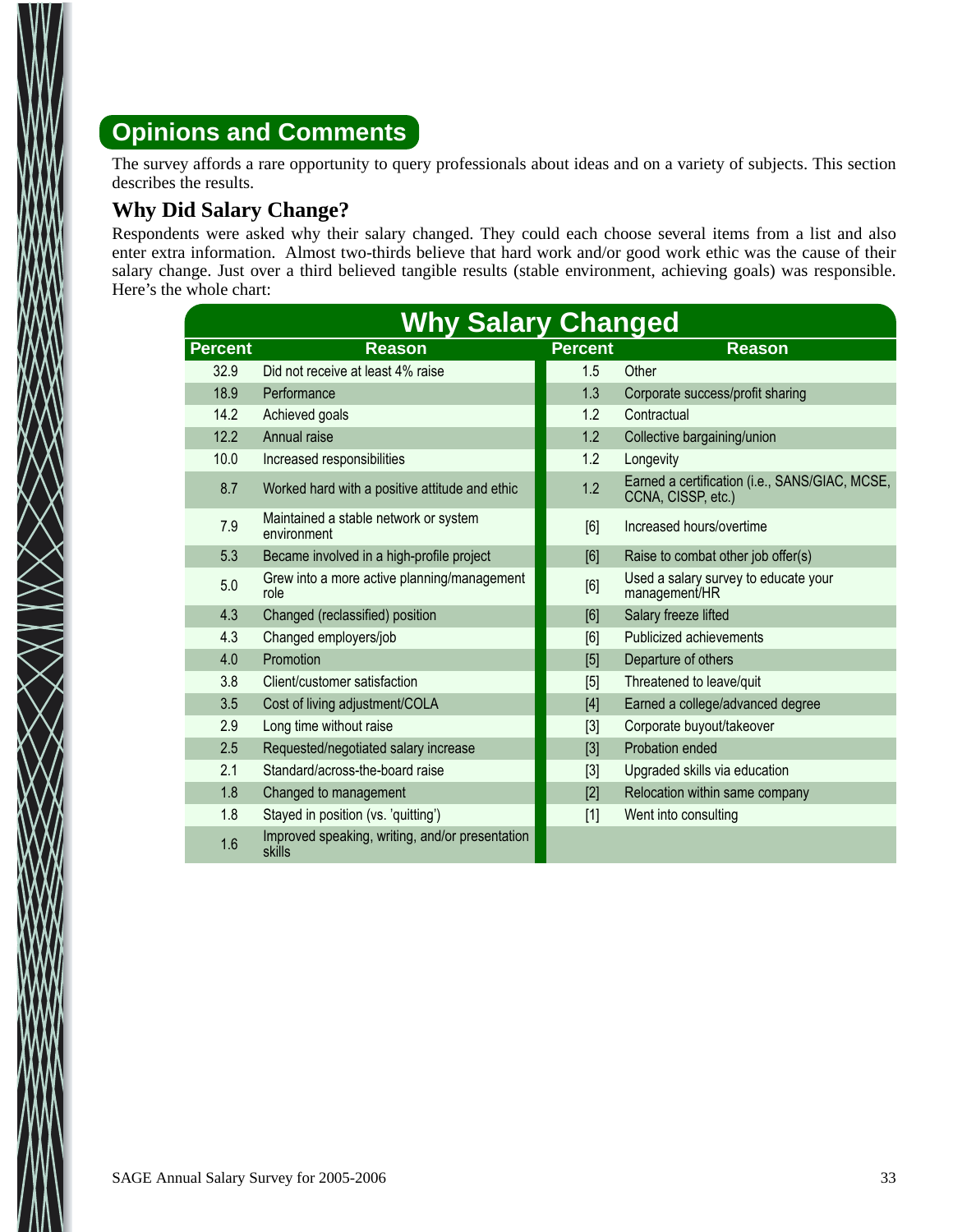## **What Do Admins Like About Their Jobs?**

What do admins like about their jobs? It turns out that the #1 property cited by respondents was a casual work environment, cited by just under one-third of those who answered this question. Second place was 'challenge,' with quality of co-workers, environment flexibility, and job stability rounding out those marked by more than 20% of the survey participants. The table below shows the entire set of standard responses.

|                | <b>Favorite Job Properties</b>                          |                |                                                                              |
|----------------|---------------------------------------------------------|----------------|------------------------------------------------------------------------------|
| <b>Percent</b> | <b>Property</b>                                         | <b>Percent</b> | <b>Property</b>                                                              |
| 31.3           | Casual dress, atmosphere, environment                   | 6.2            | Telecommuting                                                                |
| 25.0           | Challenge                                               | 5.9            | Dynamic environment                                                          |
| 22.5           | Learning on the job                                     | 5.6            | Subsidy for cell, home telecomm, hardware                                    |
| 22.3           | Co-workers                                              | 5.1            | Standard workweek                                                            |
| 18.5           | Flexible working environment, freedom                   | 4.4            | Pension/retirement program                                                   |
| 17.8           | Stability, job security                                 | 4.0            | Comp time                                                                    |
| 17.2           | Flexible hours                                          | 3.8            | <b>Walled offices</b>                                                        |
| 15.6           | Salary/compensation                                     | 3.7            | Vacation/sabbatical policy                                                   |
| 14.2           | Technology, advanced equipment, fast Internet           | 3.5            | Family friendly                                                              |
| 13.5           | Responsibility                                          | 3.4            | Free or cheap food, drink at work                                            |
| 13.1           | Location/commute time                                   | 3.4            | No on-call/pager/overnight/weekend                                           |
| 12.5           | <b>Benefits</b>                                         | 2.5            | Gym/pool/health club membership (or on-site)                                 |
| 12.3           | Academic environment                                    | 2.5            | Facilities, phys. environment                                                |
| 12.0           | Self-determination (of all kinds)                       | 2.3            | <b>Enlightened policies</b>                                                  |
| 11.7           | Respect, trust                                          | 1.9            | No overtime                                                                  |
| 11.3           | Small company environment                               | 1.8            | Stock purchase, grant plans                                                  |
| 11.3           | Job satisfaction                                        | 1.5            | Transportation (company car, free parking,<br>bus subsidy, carpooling, etc.) |
| 10.4           | Variety of tasks                                        | 1.5            | Social activities                                                            |
| 10.3           | Management/boss                                         | 1.3            | Discounts, free merchandise                                                  |
| 10.1           | Fun                                                     | [5]            | Dogs allowed at company                                                      |
| 9.8            | Culture                                                 | [5]            | Green card assistance                                                        |
| 9.7            | Projects                                                | [5]            | Short workweek                                                               |
| 9.5            | Specific technology that you use (e.g., MS,<br>Opensrc) | $[4]$          | Smoking policy                                                               |
| 8.8            | Education, tuition, training, incl. conferences         | $[4]$          | Special rewards (e.g., cruises)                                              |
| 8.7            | Special hardware (e.g., laptop, supercomputer)          | $[2]$          | Movies, entertainment                                                        |
| 7.5            | Future potential                                        | $[2]$          | Travel, cruises                                                              |
| 7.3            | Sense of achievement                                    | $[2]$          | <b>Sabbaticals</b>                                                           |
| 6.3            | Employment in current economic climate                  | [1]            | Child care                                                                   |

The 'Other' category did not yield any replies that appeared more than once other than ''It's nice having a job.''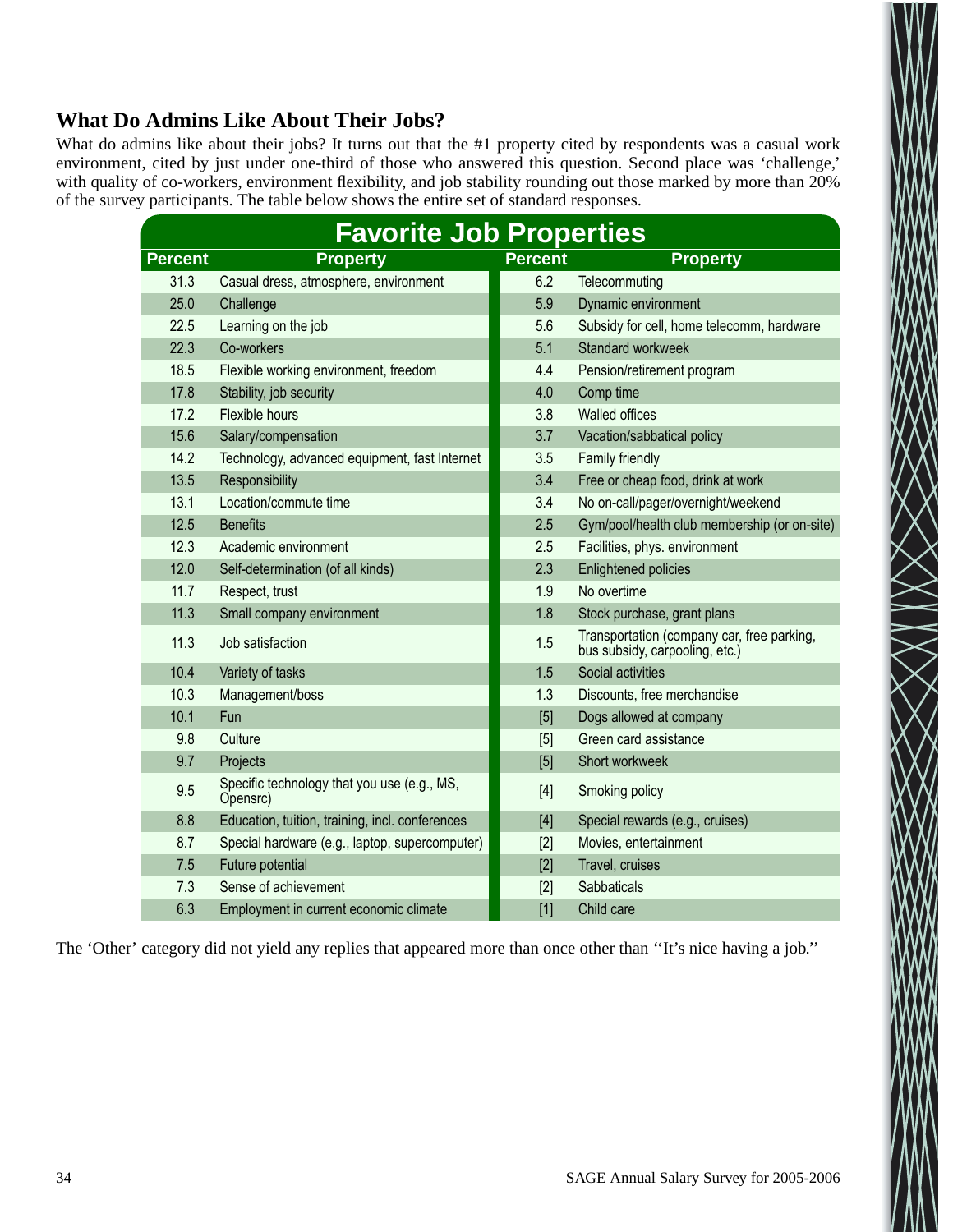#### **What Do Admins Dislike About Their Jobs?**

What about the other side of the coin? What are the most disliked features of sysadmin jobs? Corporate management issues! Look at the breakdown (bearing in mind respondents could cite more than one dislike): bureaucracy/paperwork at 20.6%, not enough staff at 16.2%, management [in]competence at 16.2%, compensation issues at 14.2%, leadership issues/poor vision at 13.2%, lack of leadership at 11.5%, and conflicting demands at 10.1%. The table shows the rest.

|                | <b>Worst Job Properties</b>                                            |                |                                                                           |  |  |  |  |  |  |  |  |
|----------------|------------------------------------------------------------------------|----------------|---------------------------------------------------------------------------|--|--|--|--|--|--|--|--|
| <b>Percent</b> | <b>Property</b>                                                        | <b>Percent</b> | <b>Property</b>                                                           |  |  |  |  |  |  |  |  |
| 20.6           | Bureaucracy, paperwork,                                                | 5.0            | Project management                                                        |  |  |  |  |  |  |  |  |
| 16.7           | Not enough staff                                                       | 4.4            | Lack of accountability                                                    |  |  |  |  |  |  |  |  |
| 16.2           | Management competence                                                  | 4.3            | Benefits (in general)                                                     |  |  |  |  |  |  |  |  |
| 14.2           | Bad compensation                                                       | 4.3            | Coworkers                                                                 |  |  |  |  |  |  |  |  |
| 13.2           | Leadership issues, poor or poorly<br>communicated vision               | 4.0            | Human resource dept. issues                                               |  |  |  |  |  |  |  |  |
| 12.2           | Compensation/payscale                                                  | 4.0            | Culture                                                                   |  |  |  |  |  |  |  |  |
| 11.5           | Lack of leadership                                                     | 4.0            | Lack of trust                                                             |  |  |  |  |  |  |  |  |
| 10.1           | Conflicting demands                                                    | 3.7            | Corporate stability, layoffs                                              |  |  |  |  |  |  |  |  |
| 9.7            | Salary, benefit issues                                                 | 3.4            | Management stability                                                      |  |  |  |  |  |  |  |  |
| 9.7            | Interruptions                                                          | 3.4            | Hiring issues (incl. nepotism)                                            |  |  |  |  |  |  |  |  |
| 9.5            | Poor respect or low value placed on my job;<br>poor visibility in org. | 3.2            | Computer security issues overwhelming                                     |  |  |  |  |  |  |  |  |
| 9.1            | Ceiling on advancement or low advancement<br>speed                     | 3.2            | Coping with growth or force reduction                                     |  |  |  |  |  |  |  |  |
| 9.0            | Infrequent salary increases                                            | 3.1            | Work hours                                                                |  |  |  |  |  |  |  |  |
| 8.7            | Boredom                                                                | 2.9            | Outsourcing                                                               |  |  |  |  |  |  |  |  |
| 8.5            | Poorly communicated or differentiated priorities                       | 2.8            | No conference attendance                                                  |  |  |  |  |  |  |  |  |
| 8.5            | Excessive on-call time                                                 | 2.6            | Unrealistic job performance expectations                                  |  |  |  |  |  |  |  |  |
| 8.1            | <b>Politics</b>                                                        | 2.6            | Keeping up with advances                                                  |  |  |  |  |  |  |  |  |
| 7.9            | Cubicles/offices/noise                                                 | 2.5            | Bad retirement plan                                                       |  |  |  |  |  |  |  |  |
| 7.8            | Technical issues (outdated equipment,<br>'Microsoft culture')          | 2.5            | <b>Ethical issues</b>                                                     |  |  |  |  |  |  |  |  |
| 7.6            | Budgets, funding                                                       | 2.3            | Customers/clients                                                         |  |  |  |  |  |  |  |  |
| 7.2            | Vision, future planning (lack thereof)                                 | 2.3            | Attire/dress code policies                                                |  |  |  |  |  |  |  |  |
| 7.2            | Lack of opportunity                                                    | 2.2            | Compliance (e.g., SOX)                                                    |  |  |  |  |  |  |  |  |
| 6.8            | <b>Bad infrastructure</b>                                              | 2.2            | Education/training issues                                                 |  |  |  |  |  |  |  |  |
| 6.6            | Morale                                                                 | 2.1            | Time off/vacation issues                                                  |  |  |  |  |  |  |  |  |
| 6.5            | Overtime/on-call compensation                                          | 2.1            | Inflexibility                                                             |  |  |  |  |  |  |  |  |
| 6.2            | Hardware isn't up to snuff                                             | 1.9            | Parking                                                                   |  |  |  |  |  |  |  |  |
| 5.7            | Lack of peers                                                          | 1.8            | Location                                                                  |  |  |  |  |  |  |  |  |
| 5.7            | Infrequent salary reviews                                              | 1.5            | Discrimination, tolerance issues (age, race,<br>creed, orientation, etc.) |  |  |  |  |  |  |  |  |
| 5.7            | Commute                                                                | 1.3            | Specific vendors (or lack of specific vendors)                            |  |  |  |  |  |  |  |  |
| 5.4            | Cost of living                                                         | [5]            | <b>Travel</b>                                                             |  |  |  |  |  |  |  |  |
| 5.3            | Inability to see reality                                               | $[2]$          | Union issues                                                              |  |  |  |  |  |  |  |  |
| 5.3            | On-call or pager/mobile phone issues                                   | $[2]$          | Safety                                                                    |  |  |  |  |  |  |  |  |
| 5.0            | Lack of training/cont. ed.                                             | $[1]$          | Smoking policy                                                            |  |  |  |  |  |  |  |  |

The only 'Other' comments that appeared more than once were ''stress'' and the related ''workload.''

 $\bigotimes_{\mathbb{X}}\big\{\bigotimes_{\mathbb{X}}% {\bf A}\big\}\big\}= \mathbb{E}[\mathbb{E}[\mathbb{E}[\mathbb{E}[\mathbb{E}[\mathbb{E}[\mathbb{E}[\mathbb{E}[\mathbb{E}[\mathbb{E}[\mathbb{E}[\mathbb{E}[\mathbb{E}[\mathbb{E}[\mathbb{E}[\mathbb{E}[\mathbb{E}[\mathbb{E}[\mathbb{E}[\mathbb{E}[\mathbb{E}[\mathbb{E}[\mathbb{E}[\mathbb{E}[\mathbb{E}[\mathbb{E}[\mathbb{E}[\mathbb{E}[\mathbb{E}[\mathbb{E}[\mathbb{$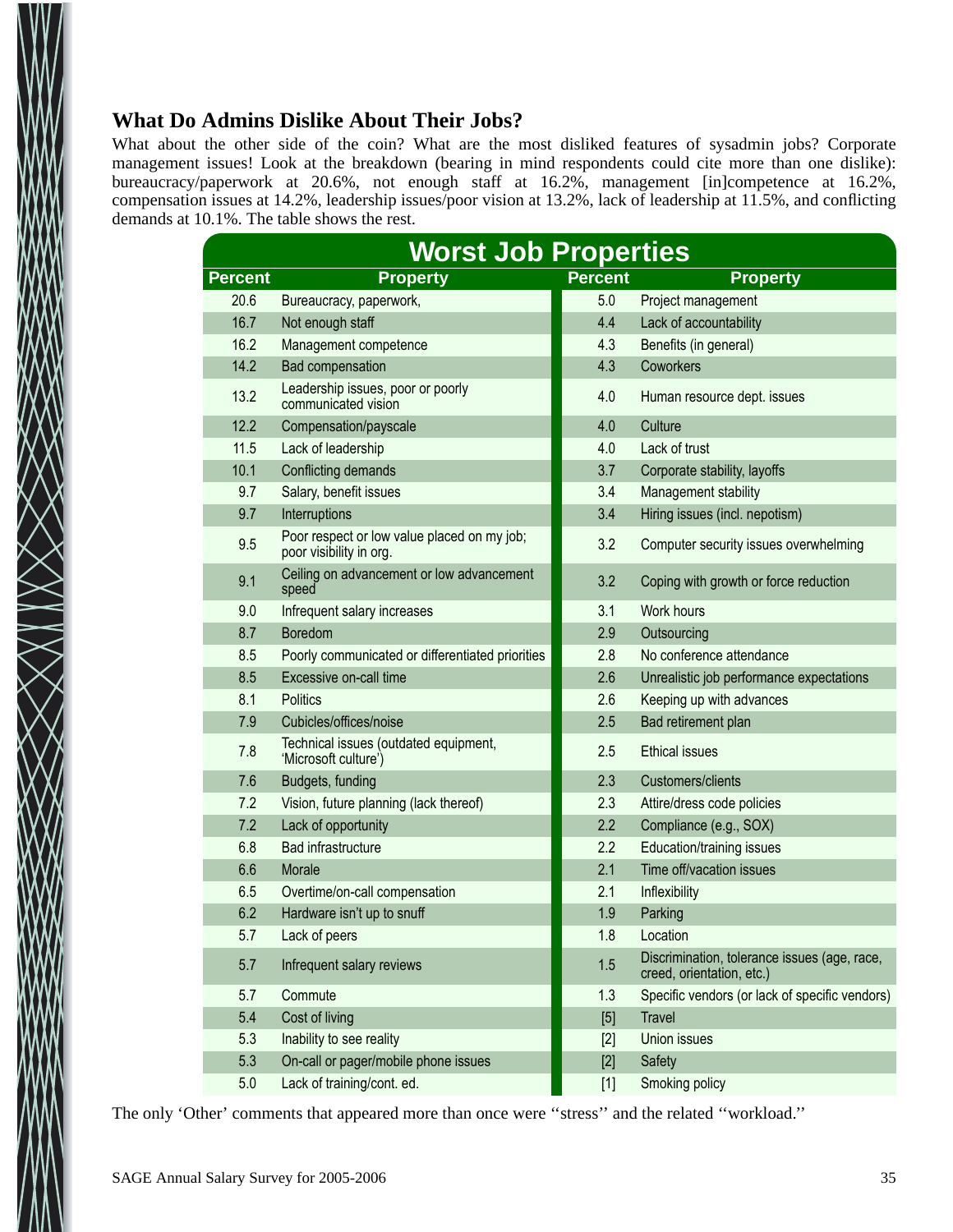# **Survey Comments**

Many people entered comments in reply to an open-ended question about the state and future of the system administration profession. They have been partitioned into sections with related topics:

- Frustration
- The Profession
- Advice
- The Future
- Optimism
- Desires

The incredible frustration of the 2003 survey has returned a bit.

Most of the comments entered are included below, unedited.

#### *Frustration*

This category is broken into several subcategories: Management, Outsourcing (surprisingly small this time), Compensation, Appreciation/Understanding, Unreasonable Expectations, Morale, and Microsoft.

#### *Management*

*My org's leadership wants IT to be like telephone and electric infrastructure, but won't pay for the infrastructure and equipment refreshes needed to make it ubiquitous and reliable.* 

*Our great chief command superior boss, who by to way reminds Dilberts boss, has decided that because everyone will not fit into rooms something has to be done in the name of equality. Thous who are working in open space office, like I, might envy thous who has room so doors must be removed. Practically those who had rooms where small bosses who need some* privacy coz they have to take care human resource thing etc, but now doors are away. *Obviously this is problem, there's need for privacy but the envy thing, which by to way didn't exist if you ask from me. Problem is solved that one can get door back if one has special per mission to have it. It didn't take long that doors started to appear in rooms and not all of them where ''legal''. Boss made decision that if one have special permission copy of per mission must be taped on door so thous doors which are illegal can be taken away again and secretaries act as door police. I wonder what might be next decision / reaction in this door weirdness. As you can image all important decisions, like how our products should be developed, are in halt because bosses are thinking about doors.*

*Working for the state of [...] has been on of the biggest issues. The legislature simply does not recognize the importance of reasonably compensating state employees. By far, the biggest frustration is that management has put me in a dead end situation. They do not accept feedback and the Vice Chancellor has taken on more of a dictatorship on how things should be* run at the lower levels. Furthermore, management assumes that everyone else aspires to be *a manger too rather than remain in the technical arena. I'm bur ied in project management work and have almost no time to do real system administration that I like to do.*

#### *Outsourcing*

*Company is downsizing -- wonder when my job will be offshored to Bangalore*

#### *Compensation*

*This company is currently compensating the employees about 10-15K per year below the* salary.com and U.S. Department of Labor salary estimations for this geographical region. *Management continues to inform the employees that they are looking into this issue and are studying a resolve, it is going on 4 years now without a resolve!*

*People continue to saturate the field and accept jobs for less than they are worth, hurting the rest of the field.*

 $\bigtimes$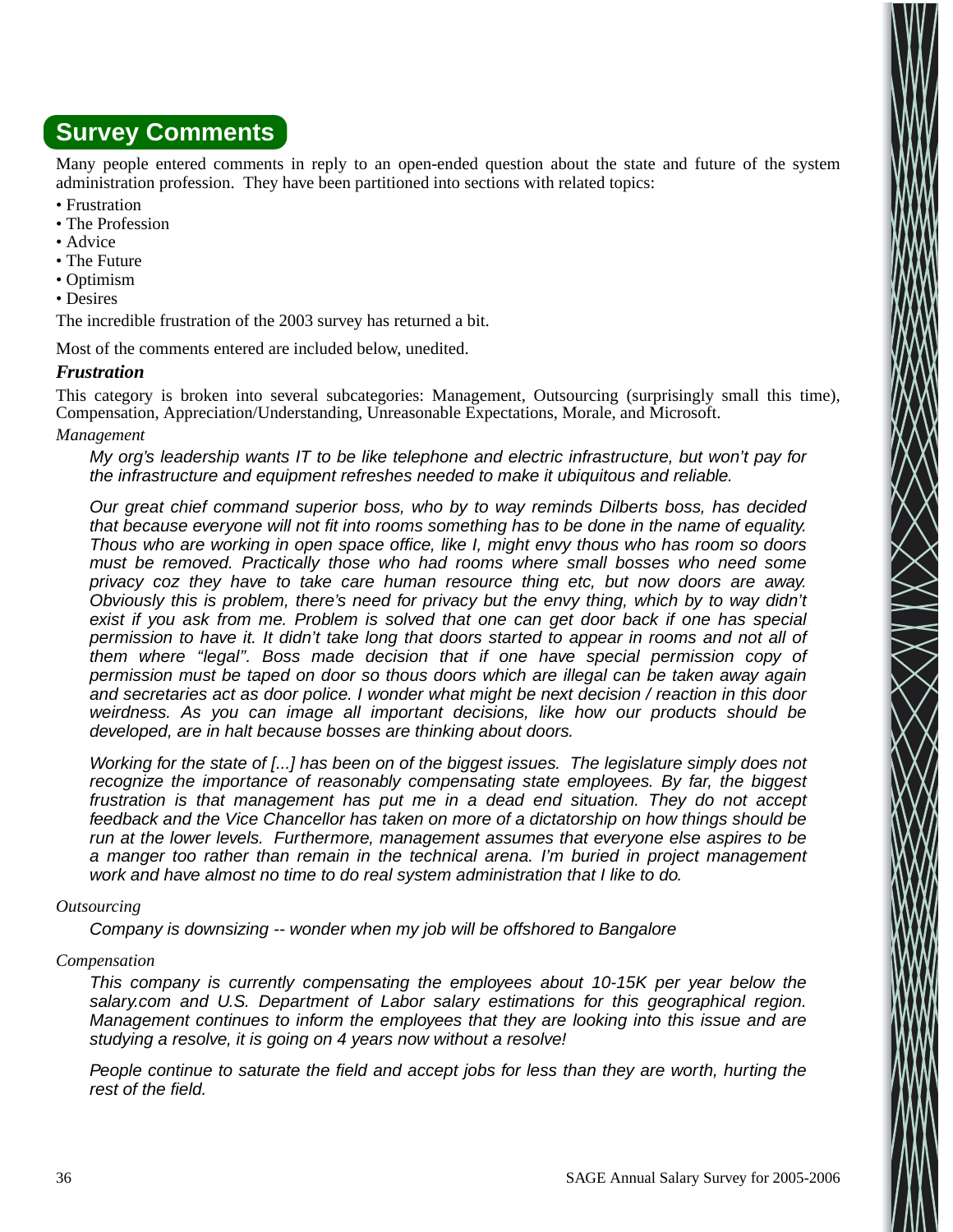#### *Appreciation/Understanding*

*UNIX Systems Administration is interesting, fun work. I love all the directions I could go with it and never got bored because I was always lear ning. I am a 48-year-old woman, and the arrogance and childishness of the men in this field have finally driven me away. People who would rather find ways to assign blame than actually fix a problem seem to be the norm in this field. So, I've shifted gears and am going into the softer tech world of tech writing and scripting, not because I couldn't handle the work but because I couldn't handle the assholes.* 

*The ''dot com'' era probably hurt system administration as a career, and contributed to the sparse years of employment which followed. E.g. any semi-trained/talented hack pretender who could spell ''nfs'' and had tossed a Redhat CD into a PC a couple times could (and did) get hired as a sysadmin during the boom time. Unfortunately, not enough of those types were flushed out when the bubble burst, and even worse: some of them survived and became management. As a result, many operations consider system administration to be less-thanvaluable, and treat their staff accordingly − e.g. as little more than ''electronic janitors'', rather than important members of the company who can (and usually do) contribute to the overall benefit of the organization, if only by providing a stable infrastructure for the users to work in.* 

*Most of the time when I speak with admins I hear the same thing. They have alot of work and are not given the time or resources to do it properly. Wants and needs far out weigh the reality* of staffing and time. A company that can build out an infrastructure on a shoe string budget is *admirable. After that, it is time to add staff and resources to make sure that what you built is standing on a firm foundation. I don't think alot of management understand that.*

#### *Unreasonable Expectations*

*Organization has increased workload with a crushing weight of paperwork/auditing responses/meetings and bureaucracy, and decreased number of employees. Wait time for clients has gone from 48 hours of turnaround to 2+ weeks to response. On call/comp time degraded, no raises, no time for training. Corporate attitude is that sys admins at this location are overpaid and should move to other clients. 3 managers in 3 years. I see the future of system administration as slowly recovering from the tech depression, but employers demand more exper tise for less money.*

*It seems that the future of system administration is not a bright one. I expect the pay will be stagnant and sysadmins will continue to be asked to do more with less.*

#### *Morale*

*I hope there is still a system administration profession of non-trivial size in the United States in five years. I would like to believe that there will always be a market for high-quality work, but it looks to me like every large employer of sysadmins in the U.S. today thinks that they are completely interchangeable and that cheaper is always better. My "Plan B" is to become a math teacher, but that would necessitate a large pay cut with no less stress and no fewer hours.*

As a very senior sysadmin I feel I've "topped out". Choice is to keep on in spite of boredom *and frustration, enter ''politics'' i.e. management, do something radically more stressful, or retire. I haven't kept my coding skills up well enough to easily lateral to a programmer job even though I'm an ''OK'' (average) coder. ALSO: Age discrimination is a real worr y.*

*I* work for a large, publicly traded ISP, and love most aspects of my job, but our department *was recently divided/reorganized. While some good things came from the reorganization, we also lost our new three-man department's mid-level administrator position in the process. As a result, our most senior administrator is far more busy than usual, leaving me without a mentor.* In previous jobs I worked alone and it didn't seem to matter much, but in this one it is a *cr ushing blow; I feel lonely and overwhelmed. I want to be able to do things the way I used to* learn them--get in there and do it and by doing, learn--but it doesn't seem to work on this level and in this environment. I need the help, advice, and war stories of an experienced system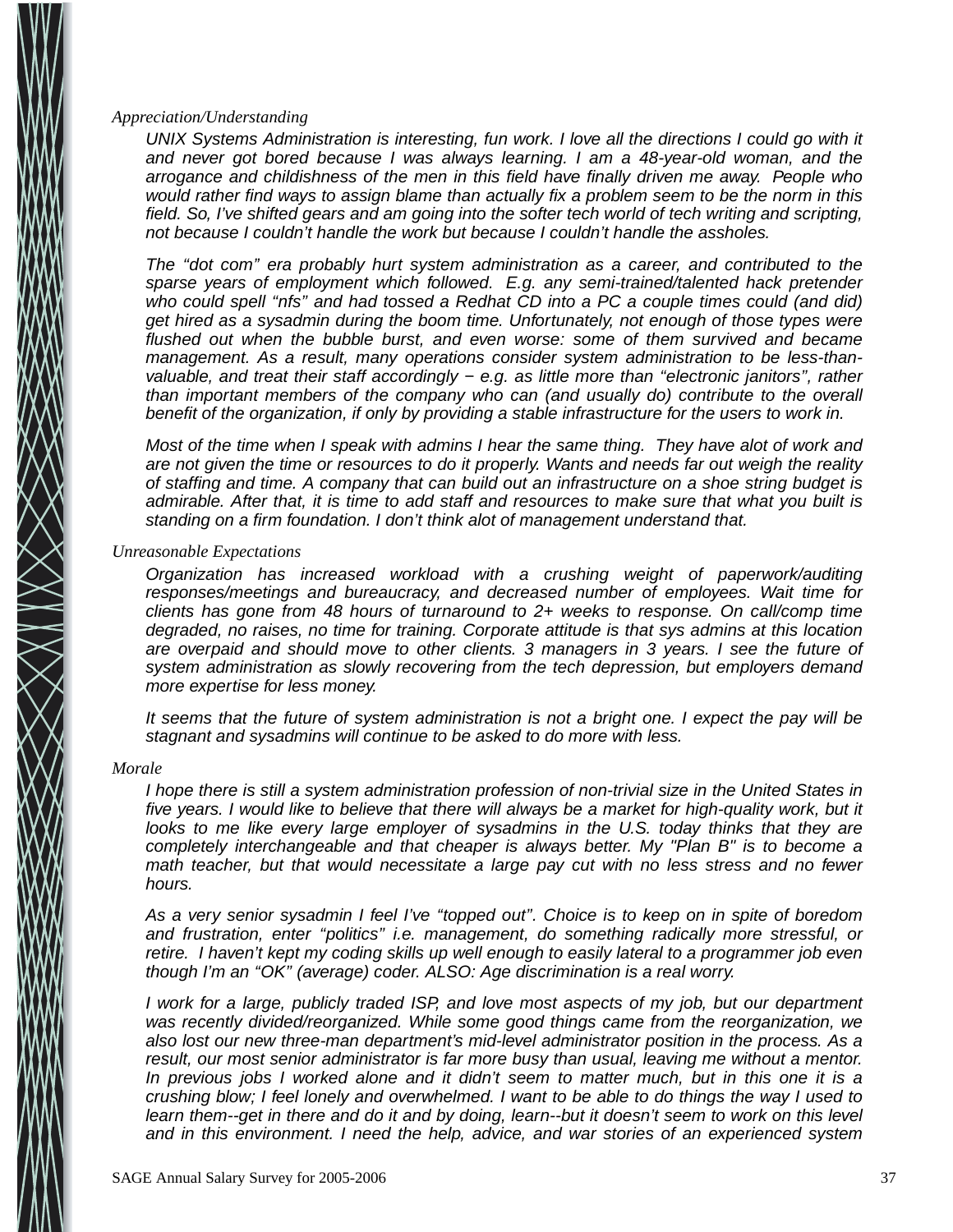*administrator, and they're simply not available. I dread going to work each morning and I dread feeling useless as I drive home each evening.*

*System Administration is turning into the white collar sweat shop of this and last decade.*

*We're all doomed.*

#### *Microsoft*

*Microsoft is going to kill our network. One system at a time.* 

*Where do you want to go today?*

*it's out of control, and at our end of the market, dominated by a monopolist's agenda*

#### *The Profession*

*The challenge we see is the continuing trend for new hires to have no consideration for scaling a solution, exacerbated by a growing ignorance of security practices: Pretty matters too much. A fading leader failing to plan succession doesn't help.*

*I believe the decision not to allow SAGE to split from USENIX has damaged the profession.*

*The job nature of System Administration has been changed a lot in the coming 5 years. Now we have all necessary tools to do the job without understanding of how it works. And the SA jobs are divided into too many subjobs to different dept. This wll create turmoil*

*The ''inter mediate'' sysadmin is disappearing. Junior sysadmins have easy ways to accomplish most functions, and Senior sysadmins are continuing to become specialists. The* "intermediate" generalist is very hard to find, or to train, since it takes time and effort. Web has *made it easy to do things without spending time learning, and I see many ''so called intermediate" level people (in the market) with junior skills. Instead of risk management, IT is being asked to eliminate risk. I see a trend towards efficiency at the expense of flexibility. Sysadmins need to develop more management level skills to survive in this environment.*

*Though I no longer work for the organization I was at in 2005. The primary reason was that no one I wor ked with had any passion for systems administration. They were there to get paid and that was it. There was little motivation by anyone in my department to become something more, so I left for a place that has these values.*

*My biggest concern about the future of system administration is the growing trend for the sysadmin to be nothing more than a patch monkey that calls vendors whenever there is a problem. This seems to be more of an outcropping of SOX than anything else, since now the sysadmin is vilified because they have ''root'' access, so therefore must be punished and marginalized in order to ''protect company assets''.*

*Looking at the industry overall, I think right now companies are still viewing system admin and IT as a cost center. My new division seems to ''get it'' a little more in that regard, at least, but overall companies still seem to see IT as a money pit in some sense. IT in general has to get* better at explaining why we are worth spending the money on.

#### *Advice*

**Please work with LOPSA.** 

*Attitude will make a difference Desire to learn new things I lasted longer then 80% of salaried employees in my par ticular group*

*In general, tasks are completed when all different professions/companies work together. Fighting between professions/organizations/companies only serves to make everyone's job more difficult.*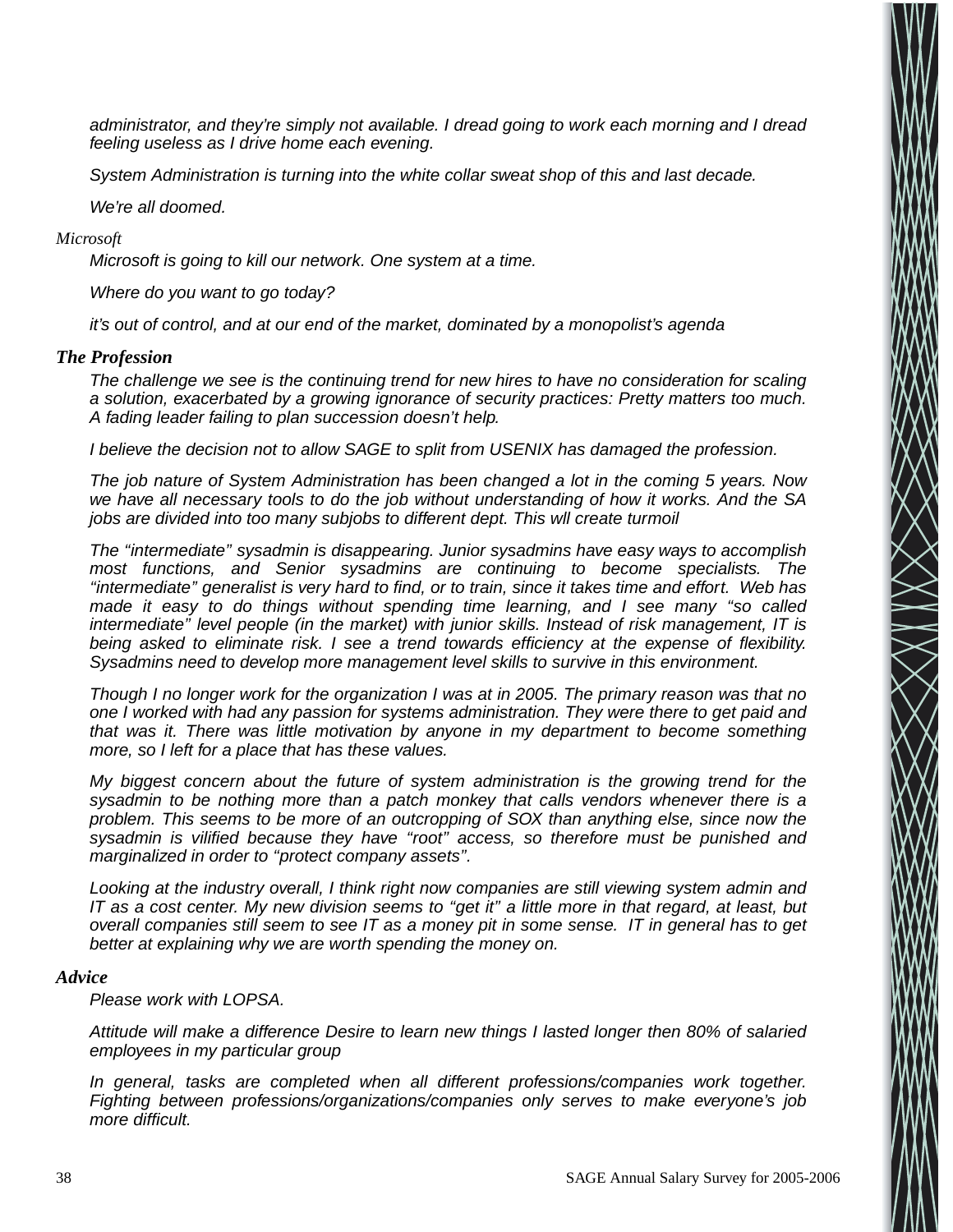*I find that companies that give flexibility to it's admin's and trust in there ability and at the same time the admin performing to company satisfaction are key, also communication is very impor tant. To be able to listen and talk. as managers listen to the admins expressing concerns they will know how to look at future products. admins listen and understand the needs of the* company. Understand why certain solutions are needed and possibly accept it as no other solution may be present, but bring to the table solutions that can work with the environment but *meet admin's needs. Managers should know what the admins expect in products and be able to present that to vendors looking for the solutions that will be best supported by the* departments. Never alienate each other.

#### *The Future*

*As more and more IT gets outsourced, I see in-house SA moving towards becoming business* subject-matter experts who understand that particular organization and industry, and manage *or facilitate for the third-party vendors. As a telco, my company's biggest problem is that they do not see the connection between the services that ride on the back-end systems and the customers' perception of our company. Most of my management chain is all about making sure that the pipes work, not making sure that the water is any good. As a result, my work is poorly funded, poorly supported, poorly understood, and poorly project-managed.*

The future of system administration in this part of the world is bleak. Many multinational companies have won or are bidding on the work. The employer, one of two major employers in *the area, is looking for a large contractor who will be able to scale well in order to not only take* on my employers work but all public service IT in a given area (e.g., UNIX hosting, network, or *Windows hosting).*

#### *Optimism*

*Systems Administration will survive, and the best will maintain their current standard of living* for some time to come. The growth in this job field is on the low end of the pay spectrum, (ie *Geek Squad, Front Line support, etc.). There will always be a need for someone who understands and maintains a company's computing infrastructure whether it lies in the next room or is outsourced.*

*Hopefully the future of System Administration continues to grow and be as or more challenging.*

*System Administration, though often under-valued, is still going strong; we will always need technical experts.* 

*Also teach UNIX courses (System Administration, shell programming, C/C++ programming) am seeing lots of enthusiasm for learning in the Continuing Education side of things and major disinterest in the Courses for Credit. Outsourcing and off-shoring will drive away potential new System Admins until the pendulum swings back this way. Have been in the business long enough to know it WILL swing back...and no one can predict WHEN...*

#### *Desires*

*More recognition of the field as a professional endeavor, especially at the management level. Otherwise, wor kplaces like mine will continue to force people out of the field. I am the only sysadmin I know who intends to be even remotely involved in the industry in 5 years. Would like to find more ways to integrate system administration education at the college level.*

*I* would like to know as much sys admin as possible. I have only worked in the computer fiels *for one year*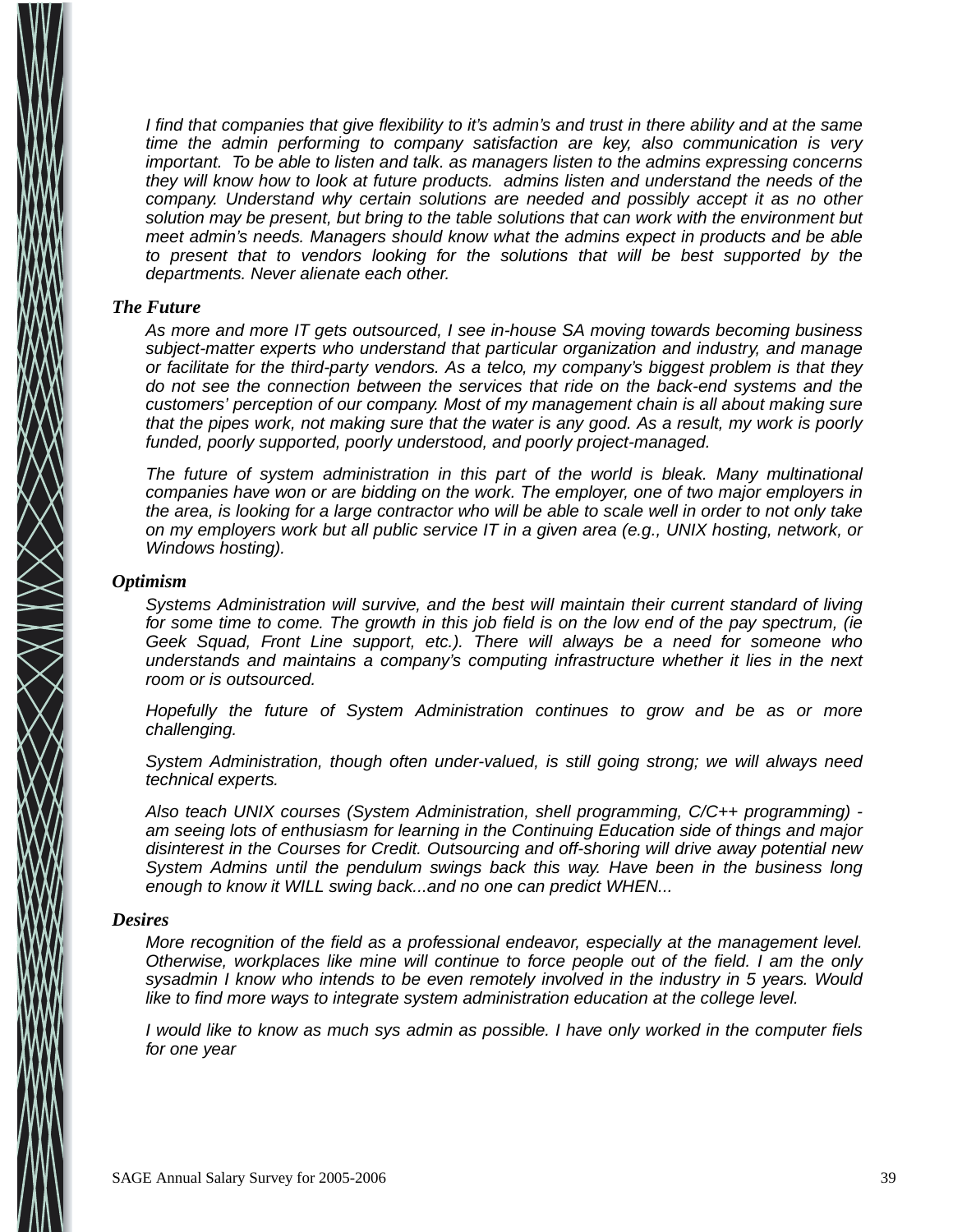# **Summary**

A technically challenging profession that pays its entry people as much as US\$50,000/year is an interesting one. System administration appears to be a fine way to make a living. Experience, education, and enhanced skillsets seem to be the growth path of choice (at least as far as increasing the midpoint of the salary bell curves goes).

# **About SAGE: A USENIX Special Interest Group**

SAGE is a Special Interest Group of the USENIX Association. Its goal is to serve the system administration community by:

- Offering conferences and training to enhance the technical and managerial capabilities of members of the profession
- Promoting activities that advance the state of the art or the community
- Providing tools, information, and services to assist system administrators and their organizations
- Establishing standards of professional excellence and recognizing those who attain them

For a full list of SAGE benefits, check out http://www.sage.org/about/ .

 $\bigtimes$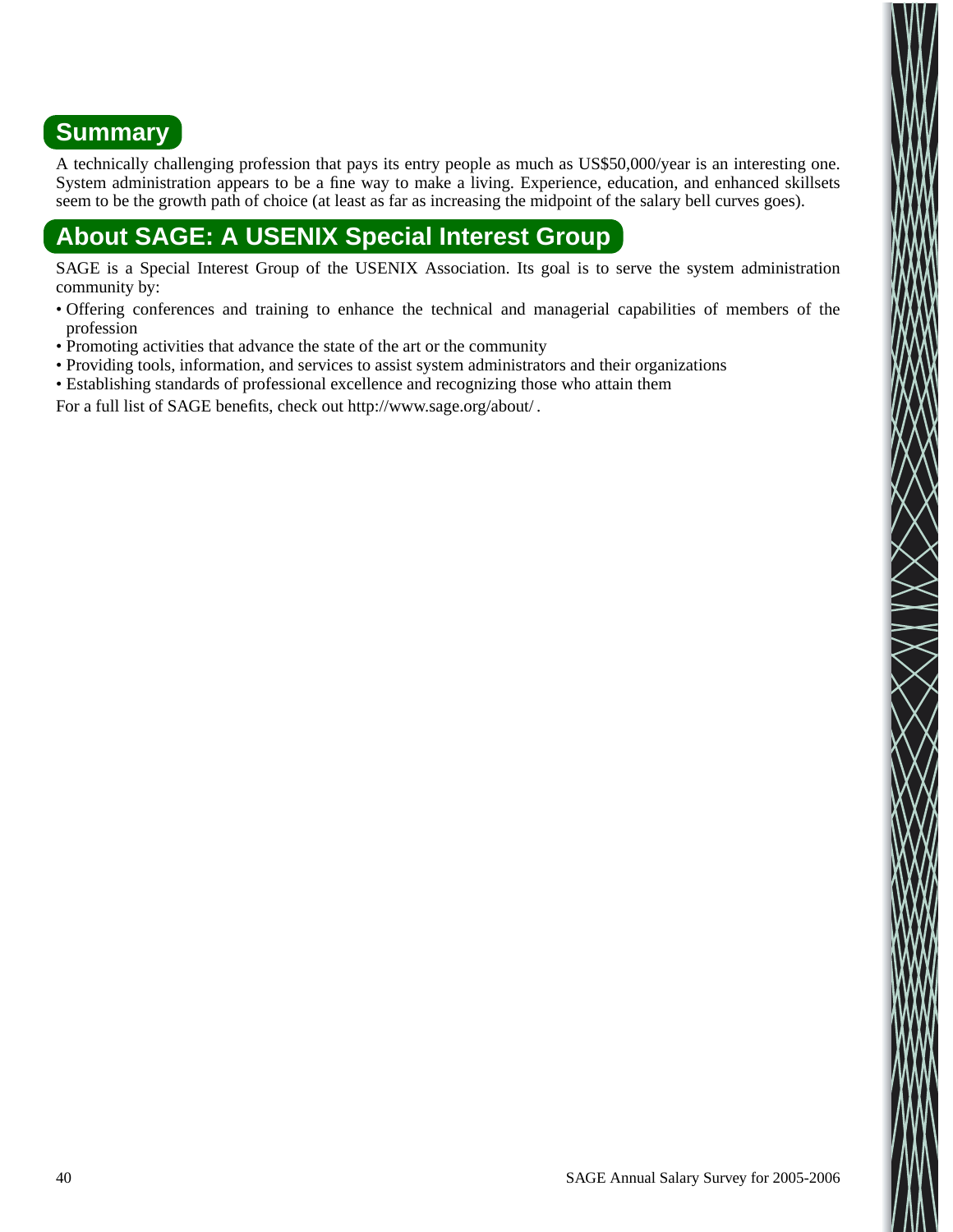# **Unemployment Survey**

#### **Introduction**

Those respondents who were employed for less than 26 weeks were asked to answer a different set of questions that comprise the first ''SAGE Unemployment Survey.''

A total of 41 respondents submitted valid sets of responses. This is but 5.7% of total respondents. One might conclude that under 6% of admins are having serious unemployment problems, but odds seem more likely that other unemployed admins simply did not participate in the survey.

#### **Did They Regain Employment?**

As of the time they completed the survey, 72.3% of the group had regained full-time employment while an additional 19.8% had found part-time employment; only 17.8% remained unemployed (vs. 45.4% in 2003). The chart on the right shows the breakdown.



#### **Focus**

Respondents were asked about their primary admin focus; results are shown on the right. Slightly more generalists and server managers seem to be unemployed than the employed population as a whole.



## **Geography**

A slight dip (vs. the employed admin survey) in USA respondents at 63%:

| <b>Unemployed Sysadmin Geography</b> |         |          |                        |                             |         |  |
|--------------------------------------|---------|----------|------------------------|-----------------------------|---------|--|
| <b>Country</b>                       | % Resp. |          | <b>Country % Resp.</b> | <b>Country</b>              | % Resp. |  |
| <b>United States</b>                 | 63.4%   | Finland  | 2.4%                   | South Africa                | 2.4%    |  |
| Canada                               | 7.3%    | Malta    | 2.4%                   | Sweden                      | 2.4%    |  |
| Australia                            | 4.9%    | Mexico   | 2.4%                   | <b>United Arab Emirates</b> | 2.4%    |  |
| Argentina                            | 2.4%    | Portugal | 2.4%                   |                             |         |  |
| Belgium                              | 2.4%    | Serbia   | 2.4%                   |                             |         |  |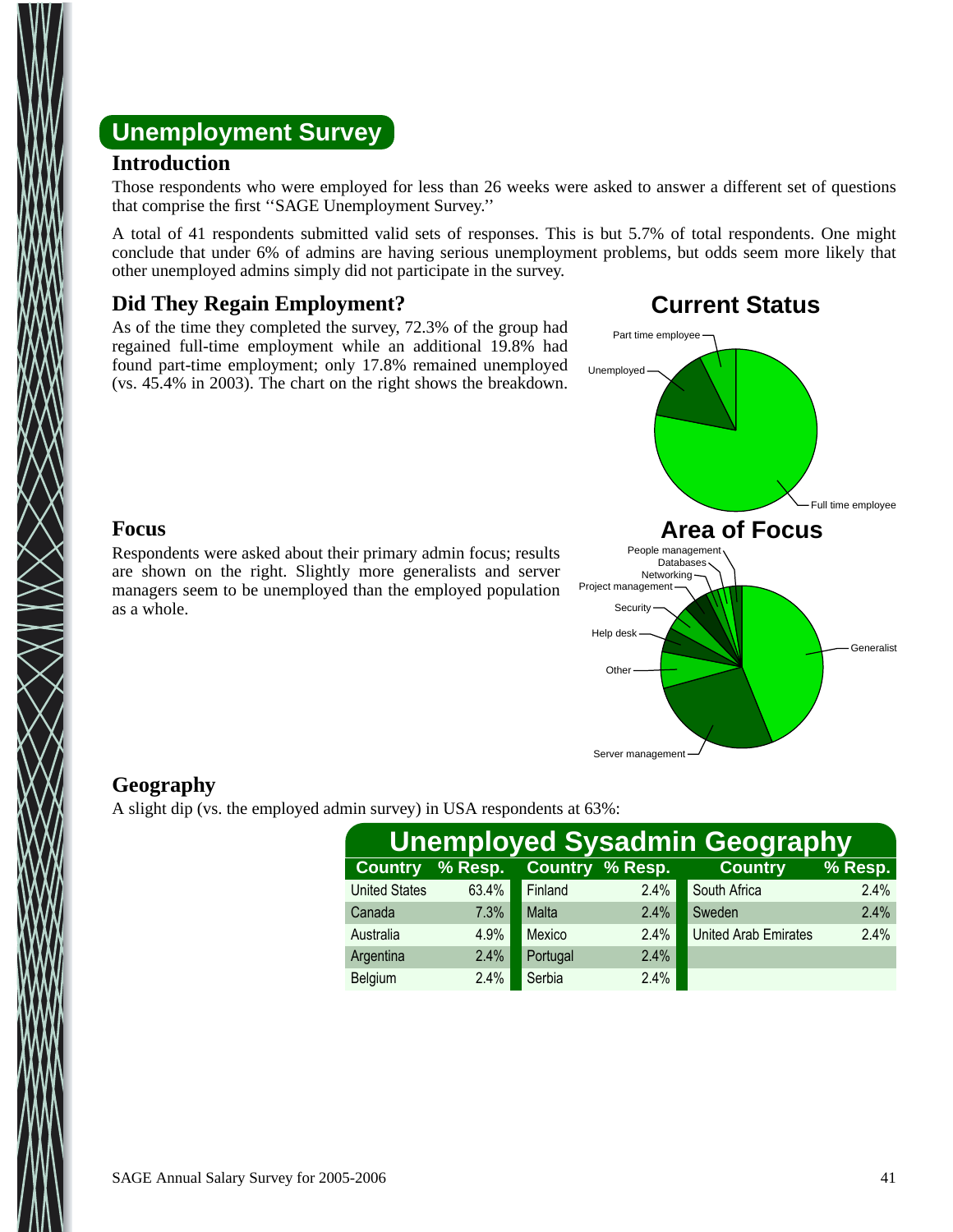The traditional concentration of technical jobs in a given area seems to map well onto the locations of those unemployed, except the Bay Area, which seems a bit low. Note that these are percentages of respondents, not percentages of unemployment in those cites.

| <b>Metropolitan Locations</b>             |         |                                                    |           |  |  |
|-------------------------------------------|---------|----------------------------------------------------|-----------|--|--|
| <b>Where</b>                              | % Resp. | <b>Where</b>                                       | $%$ Resp. |  |  |
| N/A                                       | 37.0%   | San Francisco/San Jose/Silicon<br>Valley, CA, Area | 7.4%      |  |  |
| Los Angeles/Orange Co., CA, Metro<br>Area | 14.8%   | Atlanta, GA Metro Area                             | 3.7%      |  |  |
| Washington, DC, Metro Area                | 11.1%   | Denver, CO Metro Area                              | 3.7%      |  |  |
| Boston, MA, Metro Area                    | 7.4%    | Chicago, IL Metro Area                             | 3.7%      |  |  |
| New York Metro Area                       | 7.4%    | Ottawa, ON, Metro Area                             | 3.7%      |  |  |

#### **Education**

These respondents' learning techniques are almost indistinguishable from the employed group. The main difference is that they have had less training at conferences. Of course, this might also mean that they have less "peer networking" and contacts to find a new job.

| <b>How Admins Learn</b>                                |       |         |                                 |       |  |
|--------------------------------------------------------|-------|---------|---------------------------------|-------|--|
| <b>Learning Methods</b>                                |       |         | Not at all A bit Somewhat A lot |       |  |
| On the job                                             | 2.4%  | 2.4%    | 24.4%                           | 70.7% |  |
| Taught myself (textbooks, web, practice, etc.)         | 4.9%  | 7.3%    | 24.4%                           | 63.4% |  |
| University/college education (CS/IS/IT degree program) | 31.7% | 17.1%   | 24.4%                           | 26.8% |  |
| Mentor of any kind                                     | 24.4% | 17.1%   | 39.0%                           | 19.5% |  |
| Vendor-specific training courses                       | 51.2% | 17.1%   | 24.4%                           | 7.3%  |  |
| Certification program courses                          | 68.3% | 19.5%   | 7.3%                            | 4.9%  |  |
| Non-degree tech school, college, or university courses | 70.7% | 17.1%   | 7.3%                            | 4.9%  |  |
| Military                                               | 90.2% | 2.4%    | 2.4%                            | 4.9%  |  |
| Other                                                  | 92.7% | $0.0\%$ | 4.9%                            | 2.4%  |  |
| Conferences/commercial training                        | 53.7% | 19.5%   | 26.8%                           | 0.0%  |  |

The unemployed respondents have almost identical educational backgrounds to those who are employed.

#### **Highest Education Highest Relevant Education**

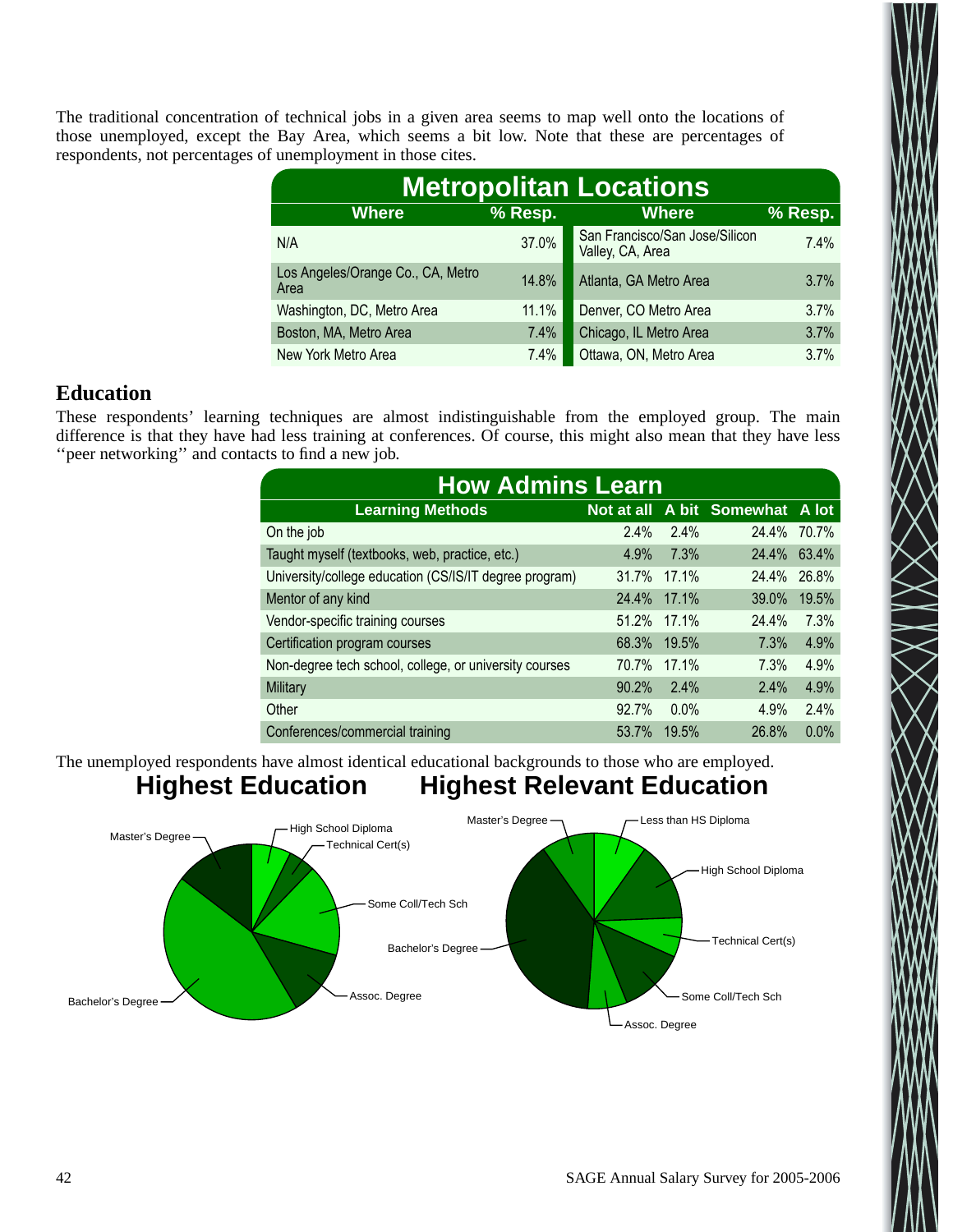Unemployed respondents had strong relevant post-high-school training with almost threequarters citing computers and related subjects.



#### **Industries**

**SAGE Level**

SAGE Levels this year.

IT companies and education lead the way for industries of the unemployed (though the sample was very small this year).

| <b>Industries of the Unemployed</b>      |         |                                           |           |  |  |  |
|------------------------------------------|---------|-------------------------------------------|-----------|--|--|--|
| <b>Type</b>                              | % Resp. | <b>Type</b>                               | $%$ Resp. |  |  |  |
| IT Company: Other                        | 9.8%    | Utility                                   | 2.4%      |  |  |  |
| <b>Education - College or University</b> | 9.8%    | Aeronautical/aerospace                    | 2.4%      |  |  |  |
| Telecommunications                       | 7.3%    | Hospitality                               | 2.4%      |  |  |  |
| Not-for-profit                           | 7.3%    | Insurance/risk management                 | 2.4%      |  |  |  |
| Other, please specify briefly            | 4.9%    | IT Company: ISP/ASP                       | 2.4%      |  |  |  |
| IT Company: Consulting                   | 4.9%    | Computer hardware/semiconductor           | 2.4%      |  |  |  |
| IT Company: Web<br>development/webmaster | 4.9%    | <b>Consulting and Business Services</b>   | 2.4%      |  |  |  |
| Education - Elementary or<br>Secondary   | 4.9%    | IT Company: Software<br>Development       | 2.4%      |  |  |  |
| Entertainment                            | 4.9%    | Education - Commercial, training,<br>etc. | 2.4%      |  |  |  |
| Financial services (all kinds)           | 4.9%    | Manufacturing                             | 2.4%      |  |  |  |
| Government - Contracting                 | 4.9%    | Religion                                  | 2.4%      |  |  |  |
| <b>Travel/Recreation</b>                 | 2.4%    | Retail                                    | 2.4%      |  |  |  |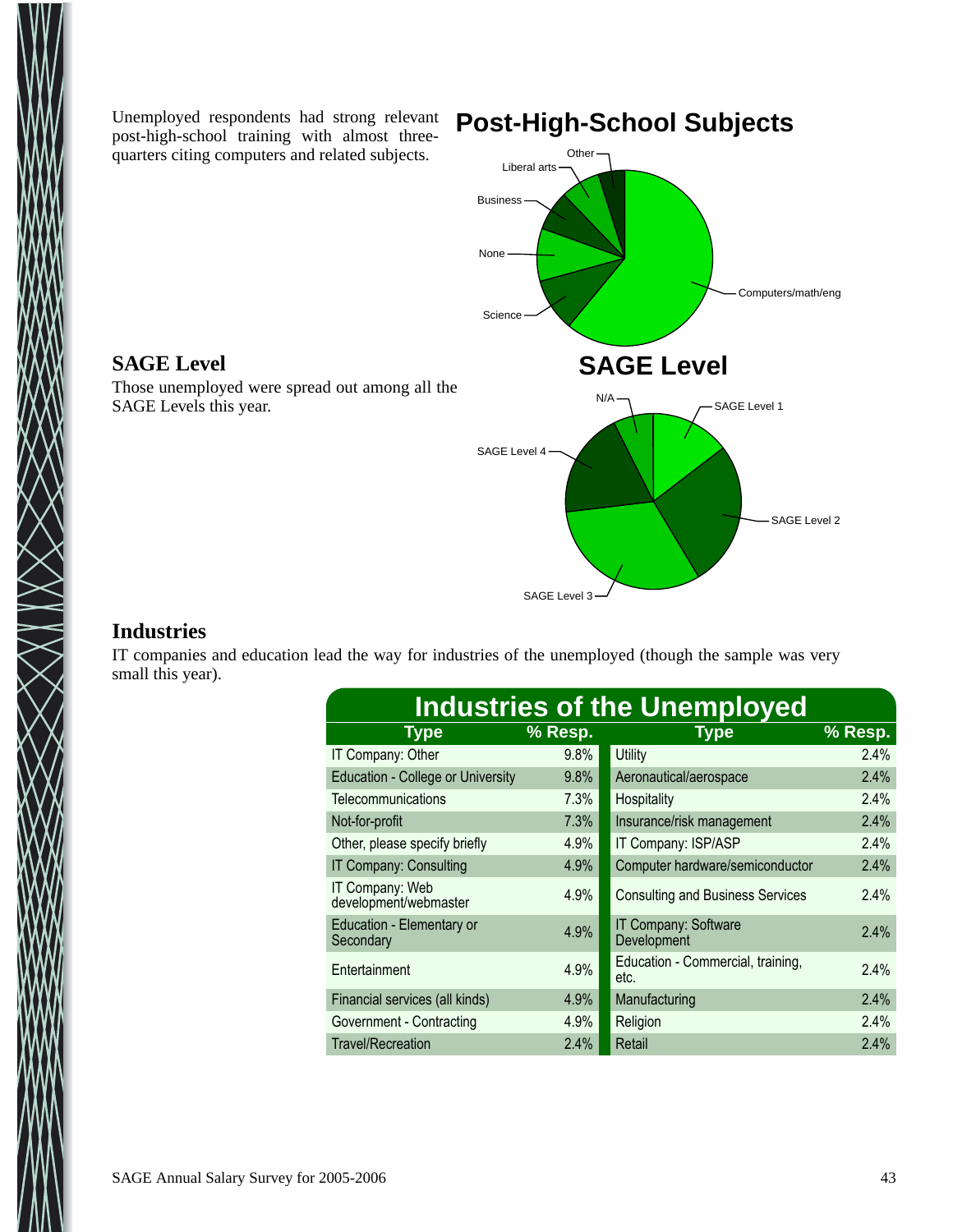#### **Technical Associations**

Unemployed respondents joined technical associations at a slightly lower rate than their counterparts and generally felt they were less helpful (same as in 2003).

| <b>Technical Assns/Rated Utility</b>  |                                   |               |                                |                                     |  |
|---------------------------------------|-----------------------------------|---------------|--------------------------------|-------------------------------------|--|
|                                       | <b>Organization Do not belong</b> | <b>Belong</b> | <b>Belong &amp;</b><br>helpful | <b>Belong &amp;</b><br>very helpful |  |
| <b>USENIX</b>                         | 78.0%                             | 4.9%          | 9.8%                           | 7.3%                                |  |
| <b>SAGE</b>                           | 73.2%                             | 2.4%          | 22.0%                          | 2.4%                                |  |
| A local<br>computer/<br>OS/user group | 85.4%                             | 12.2%         | 0.0%                           | 2.4%                                |  |
| <b>ACM</b>                            | 87.8%                             | 4.9%          | 7.3%                           | 0.0%                                |  |
| <b>IEEE</b>                           | 90.2%                             | 7.3%          | 2.4%                           | 0.0%                                |  |
| <b>SANS</b>                           | 97.6%                             | 0.0%          | 2.4%                           | 0.0%                                |  |

#### **Certifications**

These respondents generally held the same opinions about certifications as those who filled in the other part of the survey.

# **Value of Certifications**



Generally, certification levels were similar, though COMPTIA showed up much higher in this list of certifications of the unemployed (only certificates held by 1% or more are shown).

| <b>Certifications Held</b>          |         |                          |           |                                              |         |  |
|-------------------------------------|---------|--------------------------|-----------|----------------------------------------------|---------|--|
| <b>Certification</b>                | % Resp. | <b>Certification</b>     | $%$ Resp. | <b>Certification</b>                         | % Resp. |  |
| Bachelor's Degree<br>(any relevant) | 17.1    | Compag                   | 2.4       | $LPI$ (any)                                  | 2.4     |  |
| <b>Microsoft</b><br>MCP/MCP+i       | 9.8     | <b>COMPTIA Security+</b> | 2.4       | IBM (any)                                    | 2.4     |  |
| <b>COMPTIA Linux+</b>               | 7.3     | <b>Novell CNE</b>        | 2.4       | Red Hat (any)                                | 2.4     |  |
| Cisco CCNA                          | 4.9     | Microsoft MCS*           | 2.4       | <b>SAIR certified Linux</b><br>administrator | 2.4     |  |
| <b>COMPTIA N+</b>                   | 4.9     | <b>SANS/GIAC GCIH</b>    | 2.4       | CISA (ISACA)                                 | 2.4     |  |
| (ICS)2 CISSP                        | 4.9     | Sun/Solaris SCN*         | 2.4       | Sun/Solaris SCSA                             | 2.4     |  |
| $HP$ (any)                          | 2.4     | <b>COMPTIA I-Net+</b>    | 2.4       | $AIX$ (any)                                  | 2.4     |  |
| <b>SANS/GIAC GCIA</b>               | 2.4     | Cisco CCNP               | 2.4       | <b>COMPTIA A+</b>                            | 2.4     |  |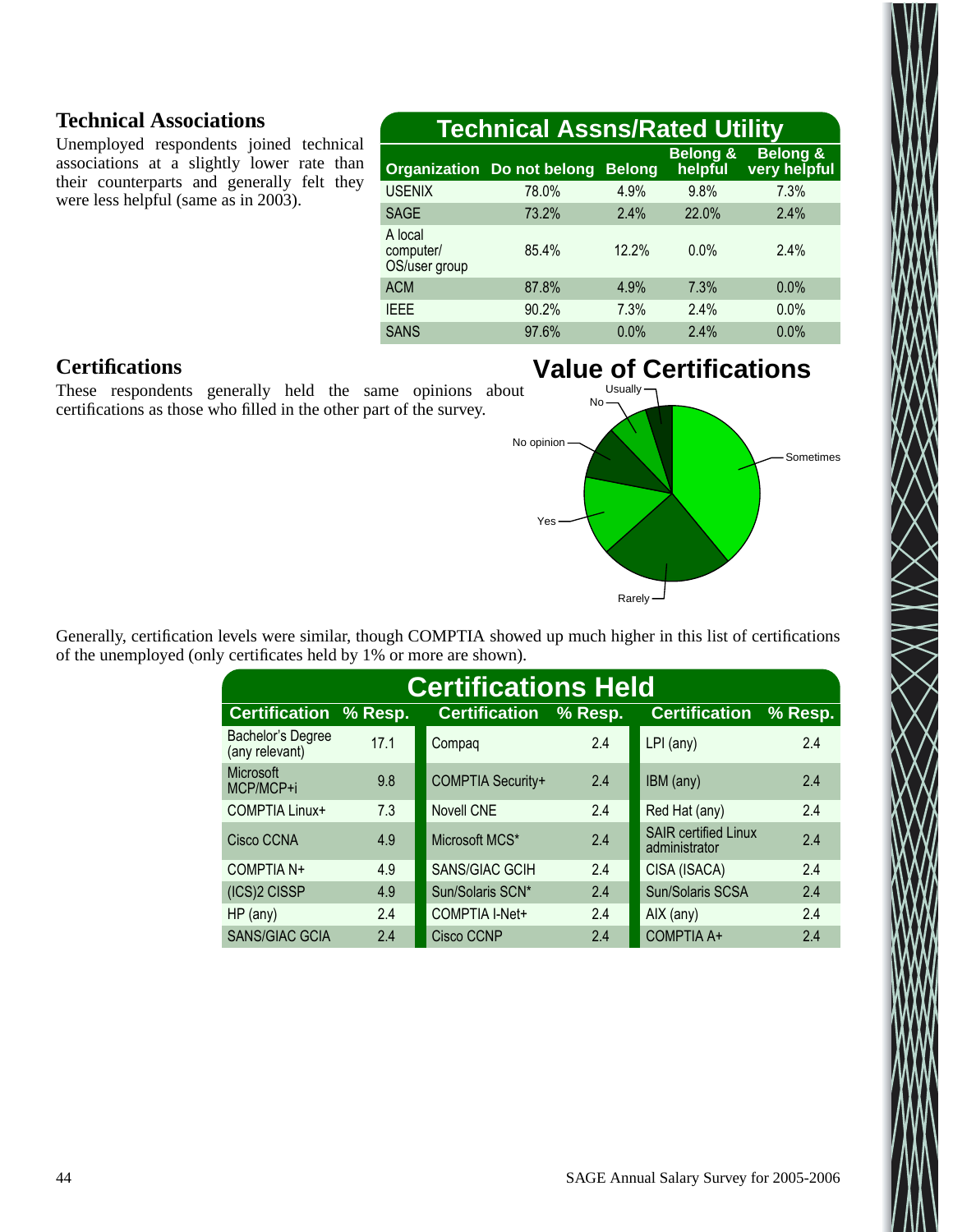#### **Unemployment Duration**

The median unemployment period was 26 weeks − six months. The mean was 31.9 weeks, with a standard deviation of 9.3 weeks. Only a few respondents were out for an entire year.

## **Weeks Unemployed**



#### **Unemployment Hardships**

Respondents were asked what hardships they might endure in order to get a job. Most, of course, are now employed. 'On call' work was onerous only to 24%; extended commute bothered 39%. 43.9% would not relocate; 39% would not take a part-time job. A 10% paycut was acceptable only to a third; a 25% pay cut only to a tenth (way down from last year). Only 4.9% could stand a 50% pay cut. Of course, most already know what they achieved, so these numbers might indicate a bit more intolerance than reality.

| What Admins Will Do to Gain Employment                                                  |           |            |  |  |  |
|-----------------------------------------------------------------------------------------|-----------|------------|--|--|--|
| <b>Actions</b>                                                                          | <b>No</b> | <b>Yes</b> |  |  |  |
| Are you employed now?                                                                   | 22.0%     | 78.0%      |  |  |  |
| Are/were you willing to take a job requiring that you be on-call outside work<br>hours? | 24.4%     | 75.6%      |  |  |  |
| Are/were you willing to extend your commute to get a job?                               | 39.0%     | 61.0%      |  |  |  |
| Are/were you willing to take a part-time job?                                           | 39.0%     | 61.0%      |  |  |  |
| Are/were you willing to relocate to get a job?                                          | 43.9%     | 56.1%      |  |  |  |
| Are/were you willing to take a 10% paycut (relative to area) to get a job?              | 65.9%     | 34.1%      |  |  |  |
| Are you more of a people manager than an individual contributor?                        | 87.8%     | 12.2%      |  |  |  |
| Are/were you willing to take a 25% paycut (relative to area) to get a job?              | 90.2%     | 9.8%       |  |  |  |
| Are/were you willing to take more than a 50% paycut (relative to area) to get a<br>job? | 95.1%     | 4.9%       |  |  |  |
| Are/were you willing to take a 50% paycut (relative to area) to get a job?              | 97.6%     | 2.4%       |  |  |  |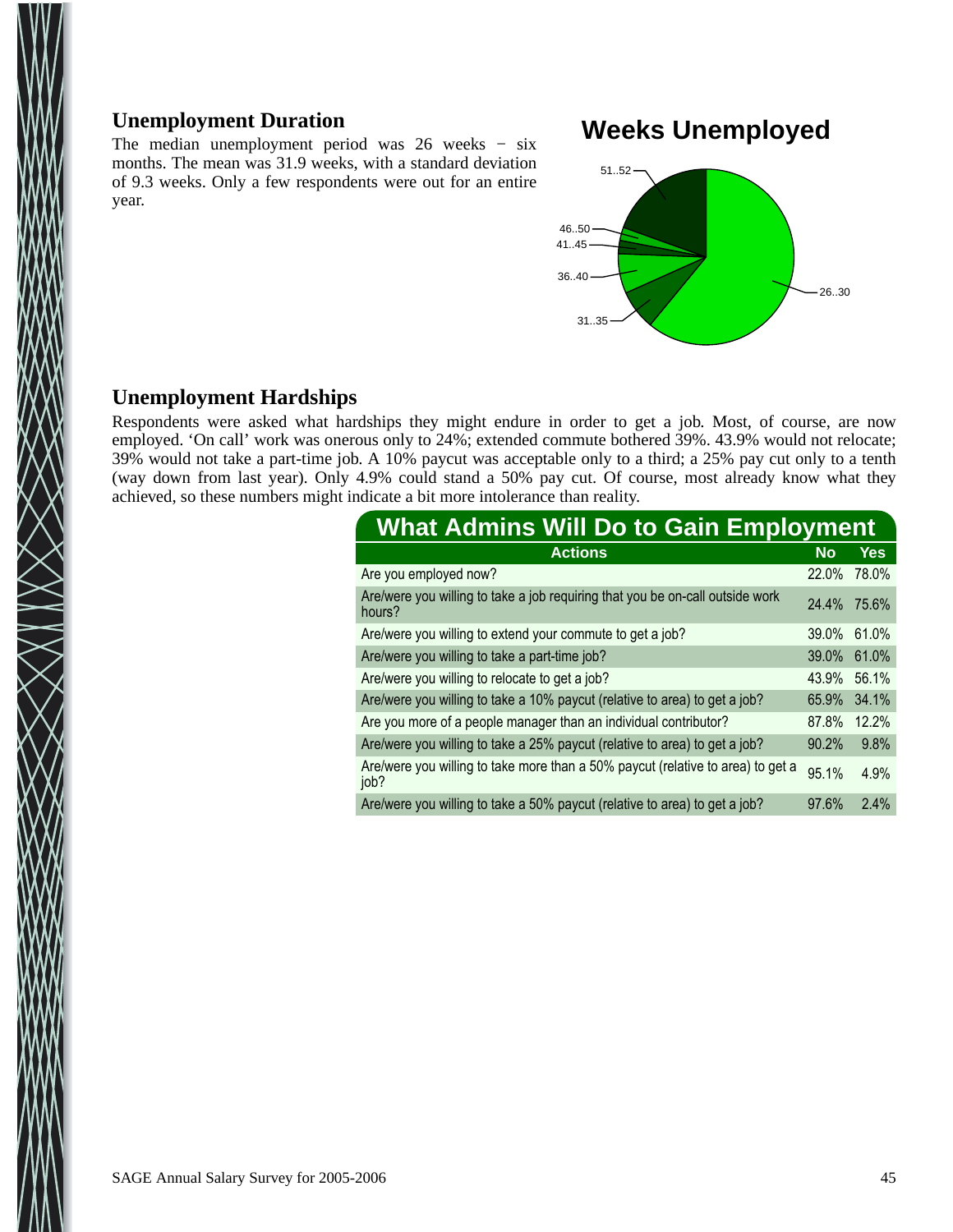#### **Job Requirements**

Respondents chose properties that were essential in their new job. Salary was #1, followed by a good working environment and good benefits. Technology, projects, and challenge all beat out good management.

| <b>Job Requirements</b> |                                        |              |                                           |              |                                                 |  |
|-------------------------|----------------------------------------|--------------|-------------------------------------------|--------------|-------------------------------------------------|--|
| <b>Count</b>            | <b>Requirement</b>                     | <b>Count</b> | <b>Requirement</b>                        | <b>Count</b> | <b>Requirement</b>                              |  |
| 4                       | Salary: good                           |              | Good corporate culture                    | 1            | More time to test new<br>systems                |  |
| 4                       | Good challenge                         | 1            | Good health insurance                     | 1            | Not fighting fires all the time                 |  |
| 3                       | Good environment                       | 1            | Good location                             | 1            | Opensource software                             |  |
| $\overline{2}$          | Commute: very short                    | 1            | Good monitoring system                    | 1            | Opportunity for training                        |  |
| $\overline{2}$          | Flexible working hours                 | 1            | Good peers                                | 1            | People that are united in<br>vision and purpose |  |
| $\overline{2}$          | Salary: higher                         | 1            | Good perks                                | 1            | Recognition of<br>achievements/accomplishments  |  |
| $\overline{2}$          | Telecommute availability               | 1            | Good project latitude                     | 1            | Relaxed atmosphere                              |  |
| 1                       | Clarity in instruction                 |              | Good technical<br>infrastructure in place | 1            | Respect for my experience                       |  |
| 1                       | Commute: less than 25 miles            | 1            | Good work environment                     | 1            | Responsibility with<br>accountability           |  |
| 1                       | Competent mangement                    | $\mathbf{1}$ | Laissez faire management                  | 1            | Team environment                                |  |
| 1                       | <b>Excellent Internet connectivity</b> |              | Larger Team to provide<br>24/7 Support    | 1            | Technology management                           |  |
| 1                       | Fairness on work disciplines           | $\mathbf{1}$ | Learning experiences                      | 1            | Warm climate                                    |  |
|                         | Friendly users                         | 1            | Low stress                                | 1            | Warm friendly caring people                     |  |
| 1                       | Good coffee                            | 1            | Management: Open-<br>mindedness           | 1            | Work satisfaction                               |  |
|                         | Good compensation                      |              | More opportunities                        |              |                                                 |  |

#### **Job Anti-Requirements**

Respondents were asked what properties had to be avoided in their new job. No answer appeared more than once.

- 24/7/365 on-call for any one person
- Back stabbing
- Closed proprietary OS environments
- Cold climates
- Companies who intrude on my civil liberties
- Consulting
- Discriminatory treatment
- Formal dress-code
- Help desk work
- High stress
- Hostile co-workers
- Management with no individual contribution
- Mean self serving backstabbing alcoholic people bent on ruin and perversion
- No benefits
- Not answering phone calls outside work hours
- Poor payment
- Racial slurs
- Regular weekend/evening work
- Stressful geography
- Unfair non-compete clauses
- Working outside work hours without overtime
- No bug tracking/ticketing system for managing incoming work

 $\bigtimes$